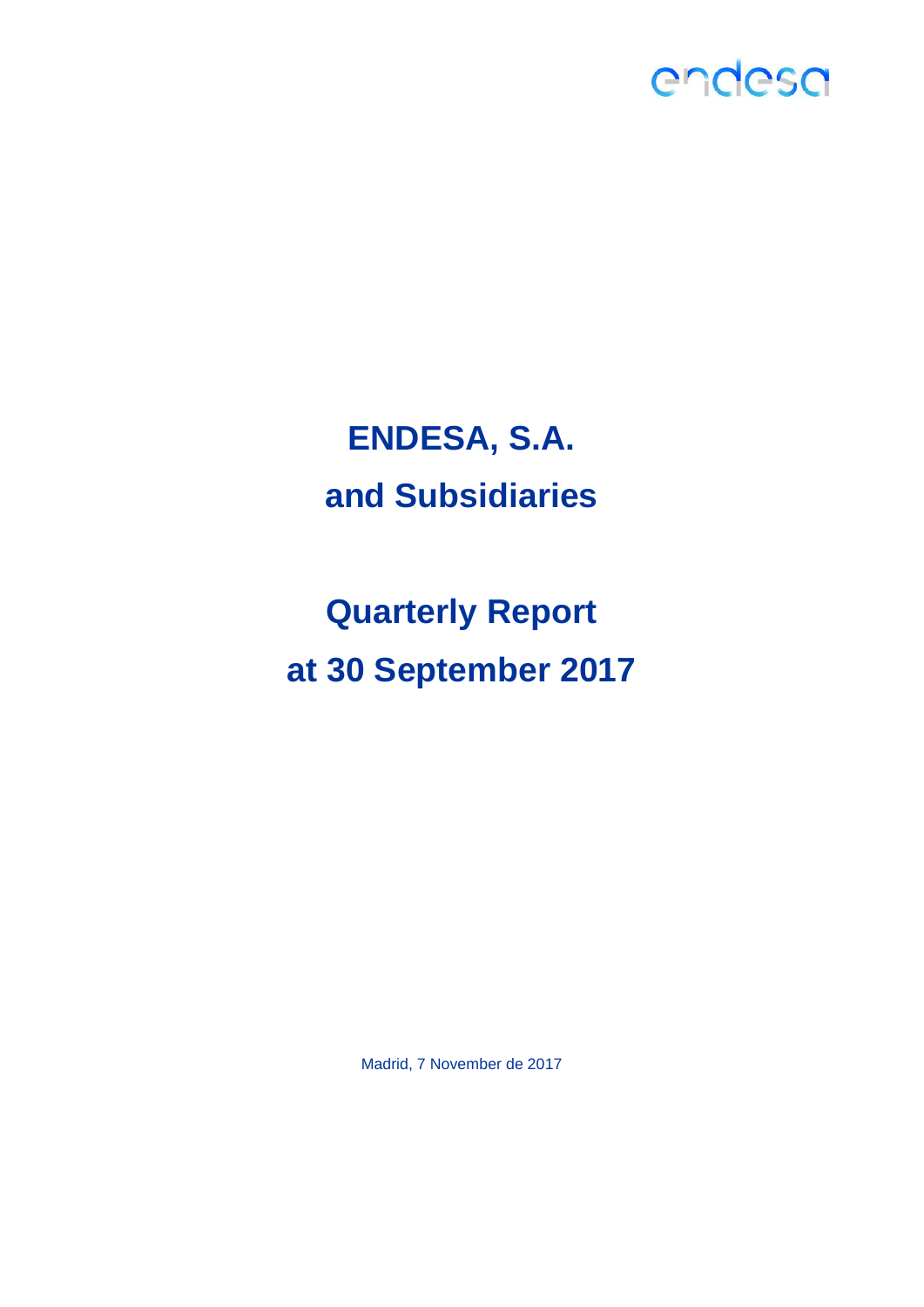- **Consolidated Financial Statements for the period January-September 2017.**
- **Consolidated Management Report for the period January-September 2017.**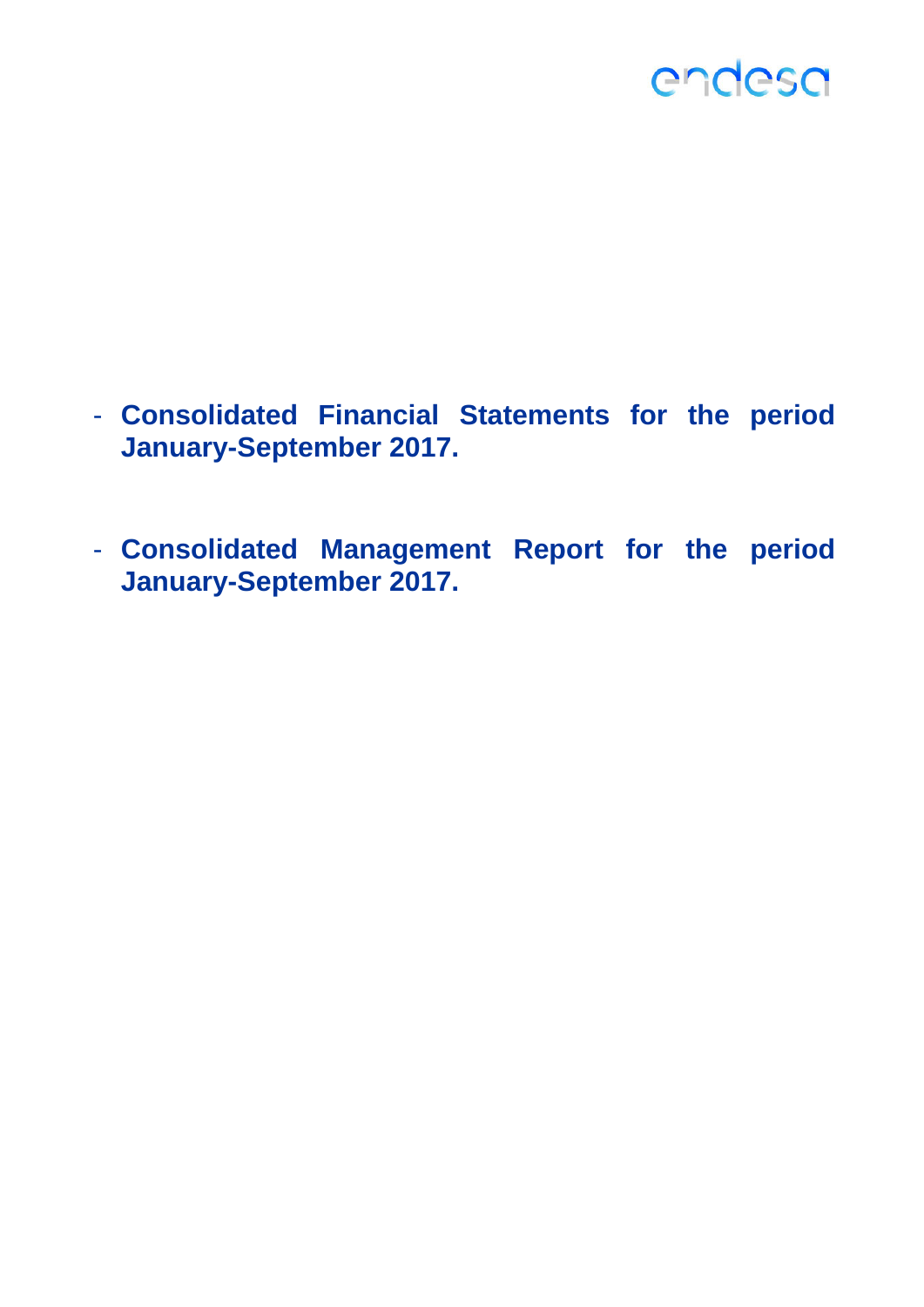## **ENDESA, S.A. and Subsidiaries**

# **Consolidated Financial Statements for the period January-September 2017**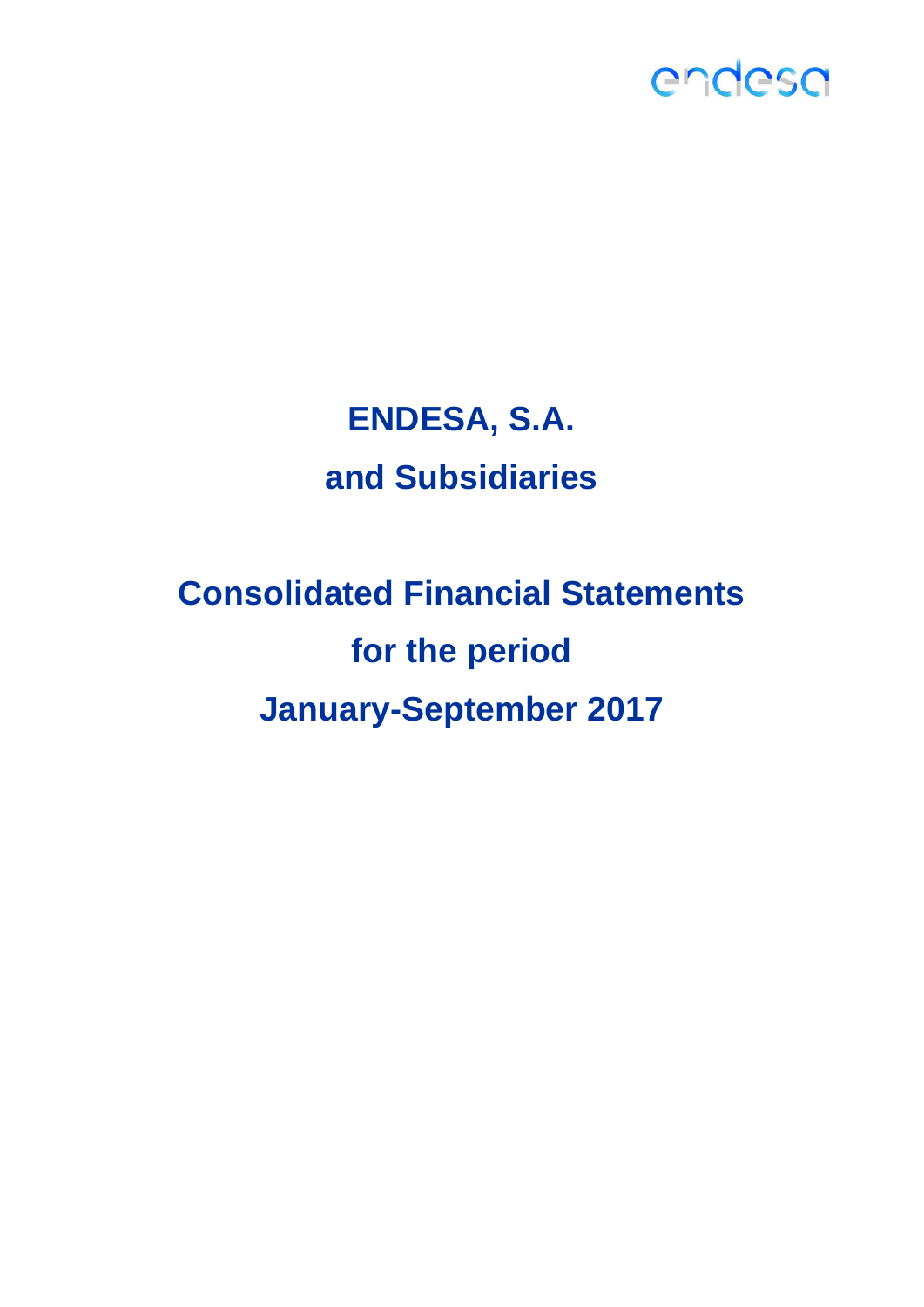#### **CONSOLIDATED STATEMENTS OF FINANCIAL POSITION AT 30 SEPTEMBER 2017 AND 31 DECEMBER 2016**

*Million Euros*

|                                                              | <b>30 September</b> | 31 December |               |         |
|--------------------------------------------------------------|---------------------|-------------|---------------|---------|
| <b>ASSETS</b>                                                | 2017                | 2016        | <b>Change</b> |         |
| Non-current assets                                           | 25,367              | 25,525      | (158)         | $-0.6%$ |
| Property, plant and equipment                                | 21,569              | 21,891      | (322)         | $-1.5%$ |
| Investment property                                          | 20                  | 20          |               | 0.0%    |
| Intangible assets                                            | 1,179               | 1,172       |               | 0.6%    |
| Goodwill                                                     | 459                 | 298         | 161           | 54.0%   |
| Investments accounted for using the equity method            | 200                 | 208         | (8)           | $-3.8%$ |
| Non-current financial assets                                 | 709                 | 712         | (3)           | $-0.4%$ |
| Deferred tax assets                                          | 1,231               | 1,224       |               | 0.6%    |
| <b>Current assets</b>                                        | 5,673               | 5,435       | 238           | 4.4%    |
| Inventories                                                  | 1,203               | 1,202       |               | 0.1%    |
| Trade and other receivables                                  | 3,204               | 3,452       | (248)         | $-7.2%$ |
| Current financial assets                                     | 839                 | 363         | 476           | 131.1%  |
| Cash and cash equivalents                                    | 427                 | 418         | 9             | 2.2%    |
| Non-current assets held for sale and discontinued operations |                     |             |               | n/a     |
| <b>TOTAL ASSETS</b>                                          | 31,040              | 30,960      | 80            | 0.3%    |

|                                                                                                                    | 30 September | 31 December |               |          |
|--------------------------------------------------------------------------------------------------------------------|--------------|-------------|---------------|----------|
| <b>EQUITY AND LIABILITIES</b>                                                                                      | 2017         | 2016        | <b>Change</b> |          |
| Equity                                                                                                             | 9,459        | 9,088       | 371           | 4.1%     |
| Of the Parent Company                                                                                              | 9,327        | 8,952       | 375           | 4.2%     |
| Of non-controlling interests                                                                                       | 132          | 136         | (4)           | $-2.9%$  |
| <b>Non-current liabilities</b>                                                                                     | 14,371       | 14,351      | 20            | 0.1%     |
| Deferred income                                                                                                    | 4,702        | 4,712       | (10)          | $-0.2%$  |
| Non-current provisions                                                                                             | 3,487        | 3,714       | (227)         | $-6.1%$  |
| Non-current interest-bearing loans and borrowings                                                                  | 4,481        | 4,223       | 258           | 6.1%     |
| Other non-current liabilities                                                                                      | 624          | 601         | 23            | 3.8%     |
| Deferred tax liabilities                                                                                           | 1,077        | 1,101       | (24)          | $-2.2%$  |
| <b>Current liabilities</b>                                                                                         | 7,210        | 7,521       | (311)         | $-4.1%$  |
| Current interest-bearing loans and borrowings                                                                      | 1,707        | 1,144       | 563           | 49.2%    |
| Current provisions                                                                                                 | 362          | 567         | (205)         | $-36.2%$ |
| Trade payables and other current liabilities                                                                       | 5,141        | 5,810       | (669)         | $-11.5%$ |
| Liabilities directly associated with non-current assets classified as held for<br>sale and discontinued operations |              |             |               | n/a      |
| <b>TOTAL EQUITY AND LIABILITIES</b>                                                                                | 31,040       | 30,960      | 80            | 0.3%     |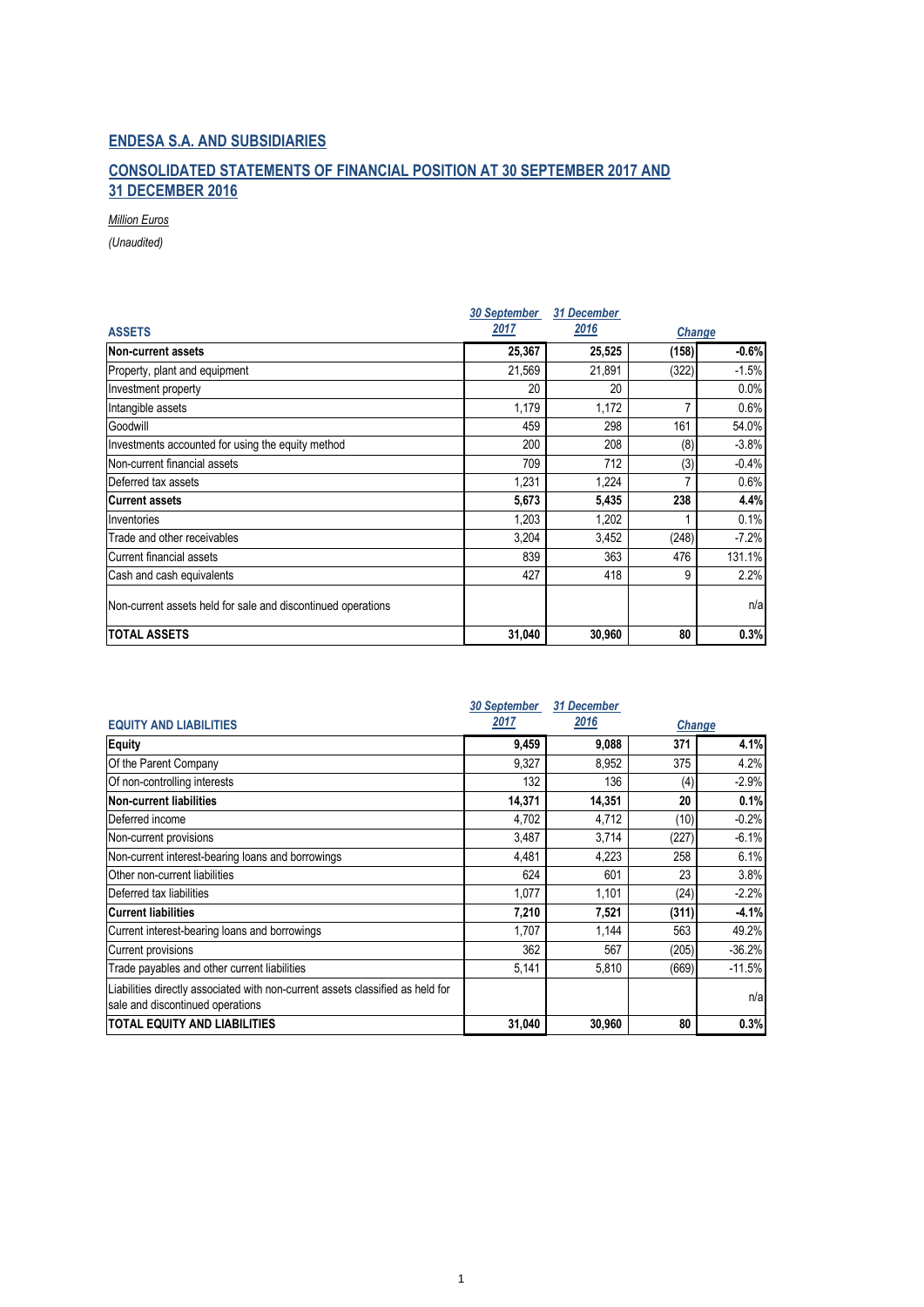#### **ENDESA S.A. AND SUBSIDIARIES CONSOLIDATED INCOME STATEMENTS FOR THE NINE MONTHS ENDED 30 SEPTEMBER 2017 AND 2016**

*Million Euros*

|                                                                      | January -<br><b>September</b> | January -<br><b>September</b> |                |           |
|----------------------------------------------------------------------|-------------------------------|-------------------------------|----------------|-----------|
|                                                                      | 2017                          | 2016                          | <b>Change</b>  |           |
| <b>INCOME</b>                                                        | 14.824                        | 14,107                        | 717            | 5.1%      |
| Revenue                                                              | 14,449                        | 13,601                        | 848            | 6.2%      |
| Other operating revenues                                             | 375                           | 506                           | (131)          | $-25.9%$  |
| PROCUREMENTS AND SERVICES                                            | 10,818                        | 9,769                         | 1,049          | 10.7%     |
| Power purchased                                                      | 3,680                         | 2,909                         | 771            | 26.5%     |
| Cost of fuel consumed                                                | 1.653                         | 1.128                         | 525            | 46.5%     |
| Transmission costs                                                   | 4,193                         | 4,420                         | (227)          | $-5.1%$   |
| Other variable procurements and services                             | 1,292                         | 1,312                         | (20)           | $-1.5%$   |
| <b>CONTRIBUTION MARGIN</b>                                           | 4,006                         | 4,338                         | (332)          | $-7.7%$   |
| Self-constructed assets                                              | 148                           | 80                            | 68             | 85.0%     |
| Personnel expenses                                                   | 673                           | 690                           | (17)           | $-2.5%$   |
| Other fixed operating expenses                                       | 933                           | 859                           | 74             | 8.6%      |
| <b>GROSS PROFIT FROM OPERATIONS (EBITDA)</b>                         | 2,548                         | 2.869                         | (321)          | $-11.2%$  |
| Depreciation and amortisation, and impairment losses                 | 1,072                         | 1,058                         | 14             | 1.3%      |
| PROFIT FROM OPERATIONS (EBIT)                                        | 1,476                         | 1,811                         | (335)          | $-18.5%$  |
| NET FINANCIAL PROFIT/(LOSS)                                          | (94)                          | (158)                         | 64             | $-40.5%$  |
| Financial income                                                     | 39                            | 35                            | 4              | 11.4%     |
| Financial expense                                                    | (135)                         | (193)                         | 58             | $-30.1%$  |
| Net exchange differences                                             | $\overline{2}$                |                               | $\overline{2}$ | n/a       |
| Net profit/(loss) of companies accounted for using the equity method | 18                            | (35)                          | 53             | $-151.4%$ |
| Gains/(losses) from other investments                                | $\mathbf{1}$                  |                               | $\mathbf{1}$   | n/a       |
| Gains/(losses) on disposal of assets                                 | (7)                           | (16)                          | 9              | $-56.3%$  |
| PROFIT/(LOSS) BEFORE TAX                                             | 1,394                         | 1,602                         | (208)          | $-13.0%$  |
| Income Tax Expense                                                   | 302                           | 296                           | 6              | 2.0%      |
| PROFIT AFTER TAX FOR THE PERIOD FROM CONTINUING OPERATIONS           | 1,092                         | 1,306                         | (214)          | $-16.4%$  |
| PROFIT AFTER TAX FOR THE PERIOD FROM DISCONTINUED OPERATIONS         |                               |                               |                | n/a       |
| PROFIT FOR THE PERIOD                                                | 1,092                         | 1,306                         | (214)          | $-16.4%$  |
| Parent Company                                                       | 1,085                         | 1,305                         | (220)          | $-16.9%$  |
| Non-controlling interests                                            | $\overline{7}$                | $\mathbf{1}$                  | 6              | 600.0%    |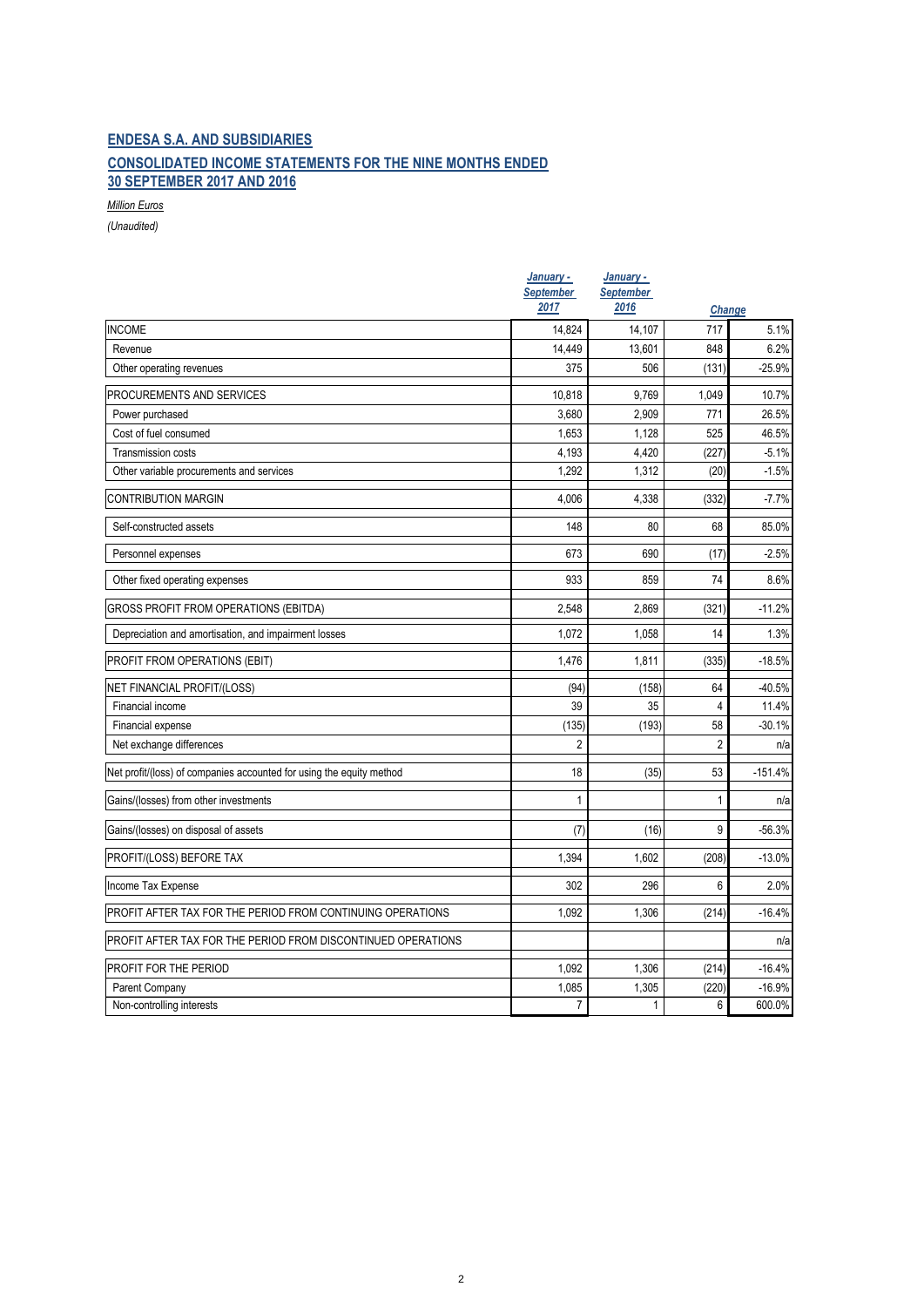#### **CONSOLIDATED STATEMENTS OF CASH FLOWS FOR THE NINE MONTHS ENDED 30 SEPTEMBER 2017 AND 2016**

*Million Euros*

|                                                                           | January -<br><b>September</b> | January -<br><b>September</b> |
|---------------------------------------------------------------------------|-------------------------------|-------------------------------|
|                                                                           | 2017                          | 2016                          |
| Profit before Tax                                                         | 1.394                         | 1.602                         |
| Adjustments for:                                                          | 1.049                         | 1,208                         |
| Depreciation and amortisation, and impairment losses                      | 1.072                         | 1,058                         |
| Other adjustments (net)                                                   | (23)                          | 150                           |
| Changes in working capital                                                | (707)                         | 174                           |
| Other cash flows from/(used in) operating activities:                     | (361)                         | (430)                         |
| Interest received                                                         | 31                            | 21                            |
| Dividends received                                                        | 26                            | 20                            |
| Interest paid                                                             | (78)                          | (72)                          |
| Income tax paid                                                           | (133)                         | (123)                         |
| Other receipts from and payments for operating activities                 | (207)                         | (276)                         |
| Net cash flows from operating activities                                  | 1,375                         | 2,554                         |
| Acquisitions of property, plant and equipment and intangible assets       | (797)                         | (749)                         |
| Proceeds from sale of property, plant and equipment and intangible assets | 7                             | 5                             |
| Purchase of investments in Group companies                                | (1)                           | (1, 196)                      |
| Proceeds from sale of investments in Group companies                      | 16                            | 114                           |
| Purchase of other investments                                             | (102)                         | (167)                         |
| Proceeds from sale of other investments                                   | 25                            | 37                            |
| Cash flows from changes in the consolidation scope                        |                               |                               |
| Grants and other deferred income                                          | 60                            | 58                            |
| Net cash flows used in investing activities                               | (792)                         | (1,898)                       |
| Cash flows from equity Instruments                                        | (3)                           |                               |
| Proceeds from borrowings, non-current                                     | 342                           | 94                            |
| Repayment of borrowings, non-current                                      | (49)                          | (112)                         |
| Net cash flows used in current borrowings                                 | 551                           | 766                           |
| Dividends of the Parent Company paid                                      | (1, 411)                      | (1,086)                       |
| Payments to non-controlling interests                                     | (4)                           | (1)                           |
| Net cash flows used in financing activities                               | (574)                         | (339)                         |
| <b>Total net cash flows</b>                                               | 9                             | 317                           |
| Effect of exchange rate fluctuations on cash and cash equivalents         |                               |                               |
| Net increase/(decrease) in cash and cash equivalents                      | 9                             | 317                           |
| Cash and cash equivalents at beginning of period                          | 418                           | 346                           |
| Cash and cash equivalents at end of period                                | 427                           | 663                           |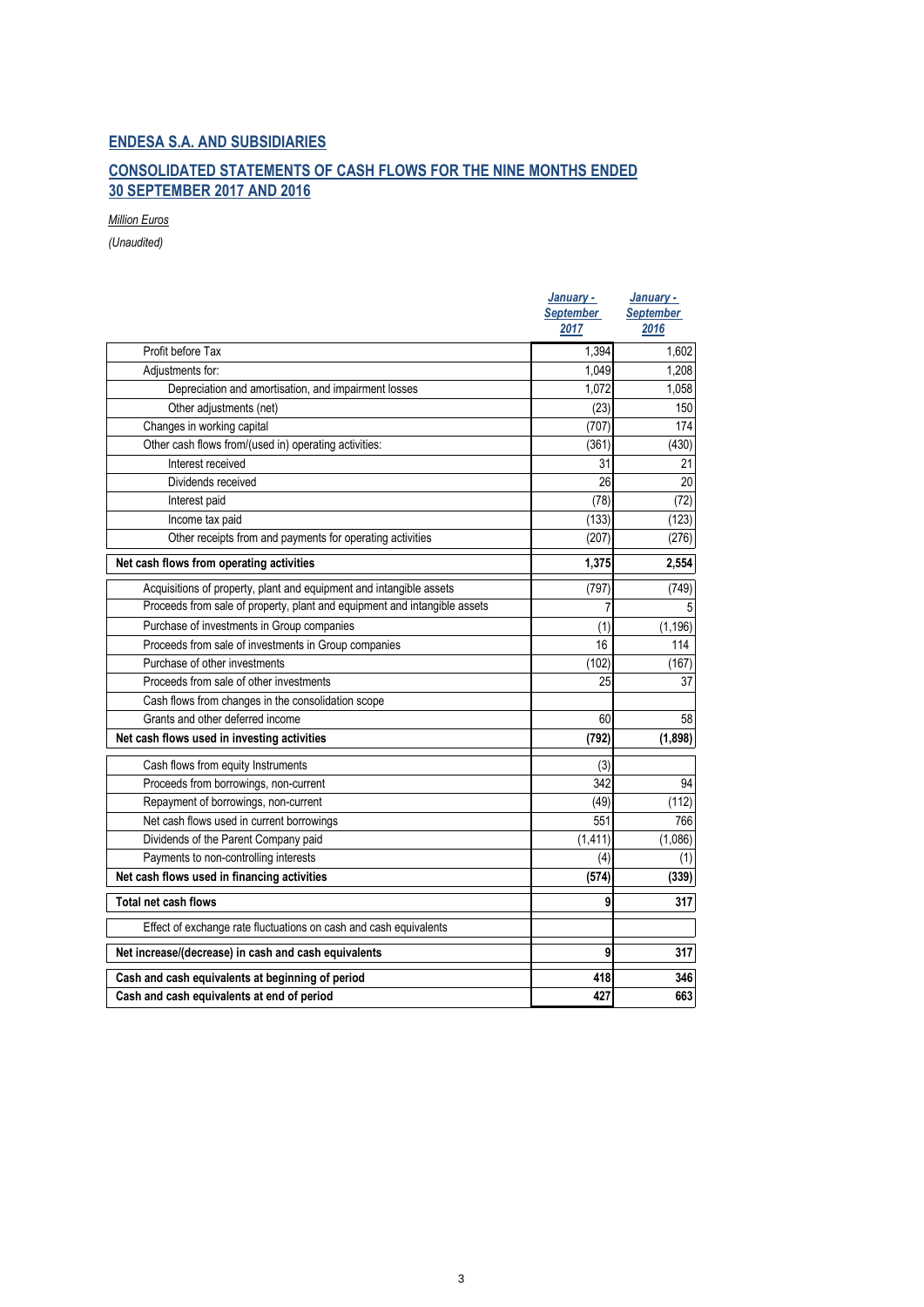#### **CONSOLIDATED STATEMENTS OF OTHER COMPREHENSIVE INCOME FOR THE NINE MONTHS ENDED 30 SEPTEMBER 2017 AND 2016**

*Million Euros*

|                                                                                                   |                          | 30 September 2017                      |                |                          | 30 September 2016                      |                |  |  |
|---------------------------------------------------------------------------------------------------|--------------------------|----------------------------------------|----------------|--------------------------|----------------------------------------|----------------|--|--|
|                                                                                                   | Of the Parent<br>Company | Of Non-Controlling<br><b>Interests</b> | <b>Total</b>   | Of the Parent<br>Company | Of Non-Controlling<br><b>Interests</b> | <b>Total</b>   |  |  |
| PROFIT FOR THE PERIOD                                                                             | 1,085                    |                                        | 1,092          | 1,305                    | 11                                     | 1,306          |  |  |
| OTHER COMPREHENSIVE INCOME:                                                                       |                          |                                        |                |                          |                                        |                |  |  |
| INCOME AND EXPENSE RECOGNISED DIRECTLY IN EQUITY                                                  | 10 <sup>1</sup>          |                                        | 10             | 36                       | (1)                                    | 35             |  |  |
| Items that can be reclassified to profit or loss:                                                 | 10                       |                                        | 10             | 36                       | (1)                                    | 35             |  |  |
| From revaluation/(reversal of revaluation) of property, plant and equipment and intangible assets |                          |                                        |                |                          |                                        |                |  |  |
| From measurement of financial instruments                                                         |                          |                                        |                |                          |                                        |                |  |  |
| Available-for-sale financial assets                                                               |                          |                                        |                |                          |                                        |                |  |  |
| Other income/(expenses)                                                                           |                          |                                        |                |                          |                                        |                |  |  |
| Cash flow hedges                                                                                  | 10                       |                                        | 10             | 55                       | (1)                                    | 54             |  |  |
| <b>Translation differences</b>                                                                    |                          |                                        |                |                          |                                        |                |  |  |
| Companies accounted for using the equity method                                                   | $\overline{2}$           |                                        | $\overline{2}$ | (6)                      |                                        | (6)            |  |  |
| Other income and expenses recognised directly in equity                                           |                          |                                        |                |                          |                                        |                |  |  |
| Tax effect                                                                                        | (2)                      |                                        | (2)            | (13)                     |                                        | (13)           |  |  |
|                                                                                                   |                          |                                        |                |                          |                                        |                |  |  |
| Items not to be reclassified to profit or loss in subsequent periods:                             |                          |                                        |                |                          |                                        |                |  |  |
| From actuarial gains and losses and other adjustments                                             |                          |                                        |                |                          |                                        |                |  |  |
| Tax effect                                                                                        |                          |                                        |                |                          |                                        |                |  |  |
| AMOUNTS TRANSFERRED TO INCOME STATEMENT AND/OR INVESTMENTS                                        | (55)                     |                                        | (55)           | 37                       |                                        | 37             |  |  |
| From measurement of financial instruments                                                         |                          |                                        |                |                          |                                        |                |  |  |
| Available-for-sale financial assets                                                               |                          |                                        |                |                          |                                        |                |  |  |
| Other income/(expenses)                                                                           |                          |                                        |                |                          |                                        |                |  |  |
| Cash flow hedges                                                                                  | (73)                     |                                        | (73)           | 45                       |                                        | 45             |  |  |
| <b>Translation differences</b>                                                                    |                          |                                        |                |                          |                                        |                |  |  |
| Companies accounted for using the equity method                                                   |                          |                                        |                |                          |                                        | $\overline{4}$ |  |  |
| Other income and expenses recognised directly in equity                                           |                          |                                        |                |                          |                                        |                |  |  |
| Tax effect                                                                                        | 18                       |                                        | 18             | (12)                     |                                        | (12)           |  |  |
| <b>TOTAL COMPREHENSIVE INCOME</b>                                                                 | 1.040                    | $\overline{7}$                         | 1.047          | 1.378                    |                                        | 1,378          |  |  |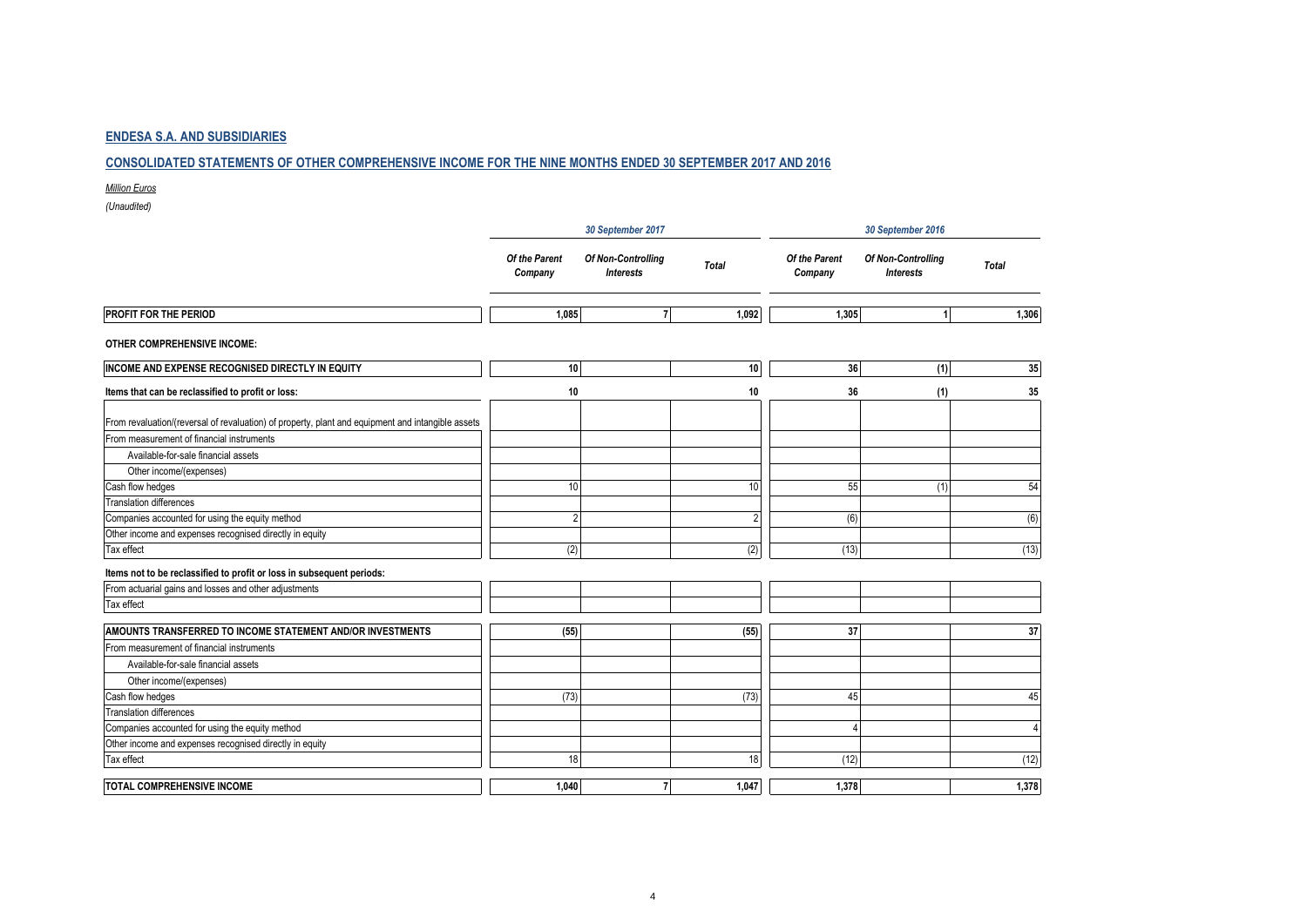#### **CONSOLIDATED STATEMENT OF CHANGES IN EQUITY FOR THE NINE MONTHS ENDED 30 SEPTEMBER 2017**

*Million Euros*

|                                                                   | <b>Share Capital</b> | Share premium,<br><b>Reserves and interim</b><br>dividend | Treasury shares and own<br>equity instruments | Profit for the<br>period | Other equity instruments | Valuation<br>adjustments | Non-<br><b>Controlling</b><br>Interests | <b>Total equity</b> |
|-------------------------------------------------------------------|----------------------|-----------------------------------------------------------|-----------------------------------------------|--------------------------|--------------------------|--------------------------|-----------------------------------------|---------------------|
| BALANCE AT 1 JANUARY 2017                                         | 1,271                | 6,308                                                     |                                               | 1,411                    |                          | (38)                     | 136                                     | 9,088               |
| Adjustments due to changes in accounting policies                 |                      |                                                           |                                               |                          |                          |                          |                                         |                     |
| Correction of errors                                              |                      |                                                           |                                               |                          |                          |                          |                                         |                     |
| ADJUSTED BALANCE AT 1 JANUARY 2017                                | 1,271                | 6,308                                                     |                                               | 1,411                    |                          | (38)                     | 136                                     | 9,088               |
|                                                                   |                      |                                                           |                                               |                          |                          |                          |                                         |                     |
| <b>TOTAL COMPREHENSIVE INCOME</b>                                 |                      |                                                           |                                               | 1,085                    |                          | (45)                     |                                         | 1,047               |
| <b>TRANSACTIONS WITH SHAREHOLDERS OR OWNERS</b>                   |                      | (665)                                                     |                                               |                          |                          |                          | (11)                                    | (676)               |
| Capital increases/(reductions)                                    |                      |                                                           |                                               |                          |                          |                          |                                         |                     |
| Conversion of liabilities into equity                             |                      |                                                           |                                               |                          |                          |                          |                                         |                     |
| Dividends paid                                                    |                      | (670)                                                     |                                               |                          |                          |                          | (3)                                     | (673)               |
| Transactions with treasury shares or own equity instruments (net) |                      |                                                           |                                               |                          |                          |                          |                                         |                     |
| Increases/(reductions) due to business combinations               |                      |                                                           |                                               |                          |                          |                          |                                         |                     |
| Other transactions with shareholders and owners                   |                      | $5\overline{)}$                                           |                                               |                          |                          |                          | (8)                                     | (3)                 |
| <b>OTHER CHANGES IN EQUITY</b>                                    |                      | 1,411                                                     |                                               | (1, 411)                 |                          |                          |                                         |                     |
| Share-based payments                                              |                      |                                                           |                                               |                          |                          |                          |                                         |                     |
| Transfers between equity items                                    |                      | 1,411                                                     |                                               | (1, 411)                 |                          |                          |                                         |                     |
| Other changes                                                     |                      |                                                           |                                               |                          |                          |                          |                                         |                     |
| BALANCE AT 30 SEPTEMBER 2017                                      | 1,271                | 7,054                                                     |                                               | 1,085                    |                          | (83)                     | 132                                     | 9,459               |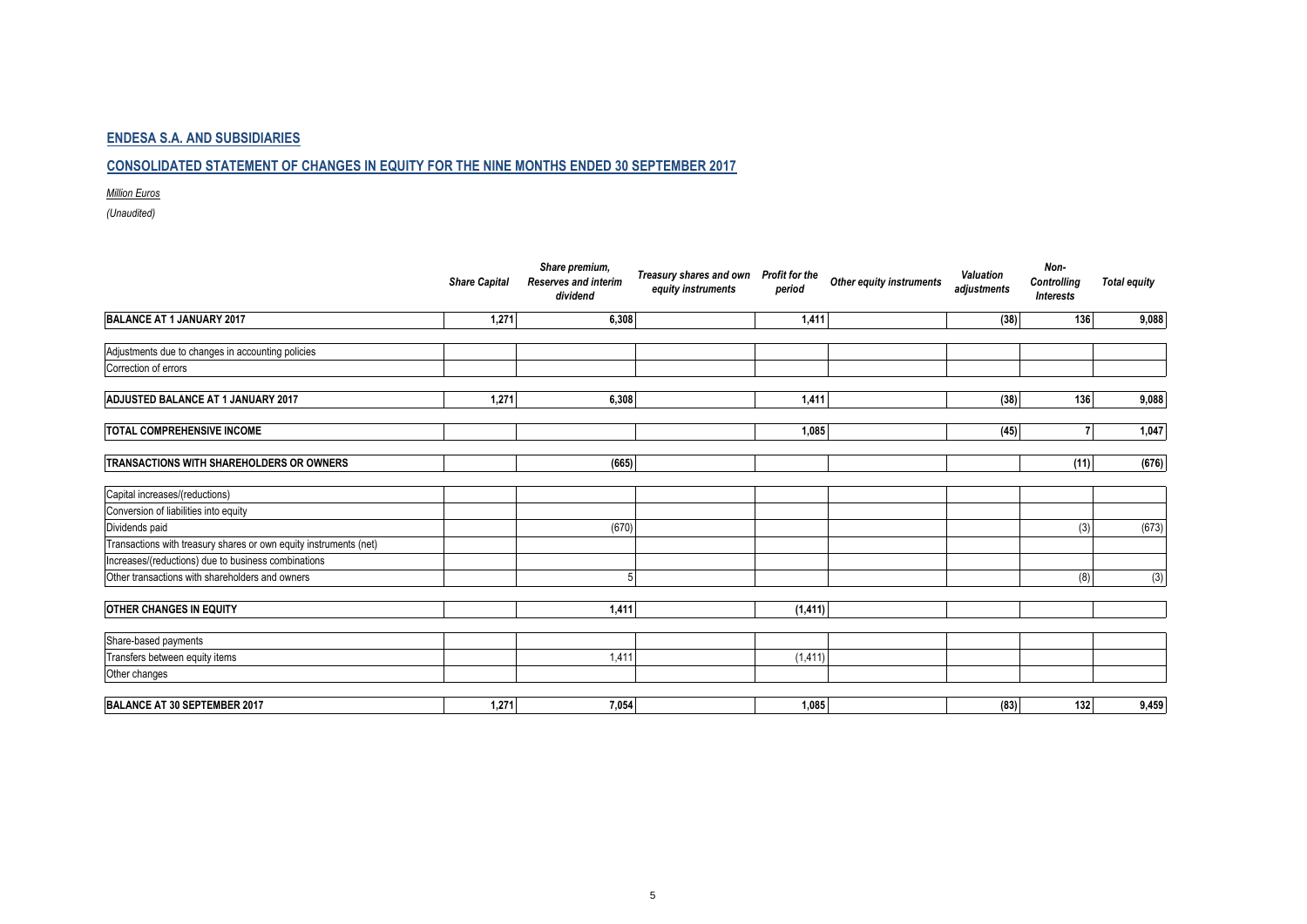#### **CONSOLIDATED STATEMENT OF CHANGES IN EQUITY FOR THE NINE MONTHS ENDED 30 SEPTEMBER 2016**

*Million Euros*

| <b>Share Capital</b>                                              |       | Share premium,<br><b>Reserves and interim</b><br>dividend | Treasury shares and own<br>equity instruments | Profit for the<br>period | Other equity instruments | Valuation<br>adjustments | Non-<br>Controlling<br>Interests | <b>Total equity</b> |
|-------------------------------------------------------------------|-------|-----------------------------------------------------------|-----------------------------------------------|--------------------------|--------------------------|--------------------------|----------------------------------|---------------------|
| BALANCE AT 1 JANUARY 2016                                         | 1,271 | 6,799                                                     |                                               | 1,086                    |                          | (120)                    | 3                                | 9,039               |
|                                                                   |       |                                                           |                                               |                          |                          |                          |                                  |                     |
| Adjustments due to changes in accounting policies                 |       |                                                           |                                               |                          |                          |                          |                                  |                     |
| Correction of errors                                              |       |                                                           |                                               |                          |                          |                          |                                  |                     |
| ADJUSTED BALANCE AT 1 JANUARY 2016                                | 1,271 | 6,799                                                     |                                               | 1.086                    |                          | (120)                    | 3 <sup>1</sup>                   | 9,039               |
| <b>TOTAL COMPREHENSIVE INCOME</b>                                 |       |                                                           |                                               | 1,305                    |                          | 73                       |                                  | 1,378               |
| <b>TRANSACTIONS WITH SHAREHOLDERS OR OWNERS</b>                   |       | (663)                                                     |                                               |                          |                          |                          | 149                              | (514)               |
| Capital increases/(reductions)                                    |       |                                                           |                                               |                          |                          |                          |                                  |                     |
|                                                                   |       |                                                           |                                               |                          |                          |                          |                                  |                     |
| Conversion of liabilities into equity                             |       |                                                           |                                               |                          |                          |                          |                                  |                     |
| Dividends paid                                                    |       | (663)                                                     |                                               |                          |                          |                          | (1)                              | (664)               |
| Transactions with treasury shares or own equity instruments (net) |       |                                                           |                                               |                          |                          |                          |                                  |                     |
| Increases/(reductions) due to business combinations               |       |                                                           |                                               |                          |                          |                          | 150                              | 150                 |
| Other transactions with shareholders and owners                   |       |                                                           |                                               |                          |                          |                          |                                  |                     |
| <b>OTHER CHANGES IN EQUITY</b>                                    |       | 1,086                                                     |                                               | (1,086)                  |                          |                          |                                  |                     |
|                                                                   |       |                                                           |                                               |                          |                          |                          |                                  |                     |
| Share-based payments                                              |       |                                                           |                                               |                          |                          |                          |                                  |                     |
| Transfers between equity items                                    |       | 1,086                                                     |                                               | (1,086)                  |                          |                          |                                  |                     |
| Other changes                                                     |       |                                                           |                                               |                          |                          |                          |                                  |                     |
| BALANCE AT 30 SEPTEMBER 2016                                      | 1,271 | 7,222                                                     |                                               | 1,305                    |                          | (47)                     | 152                              | 9,903               |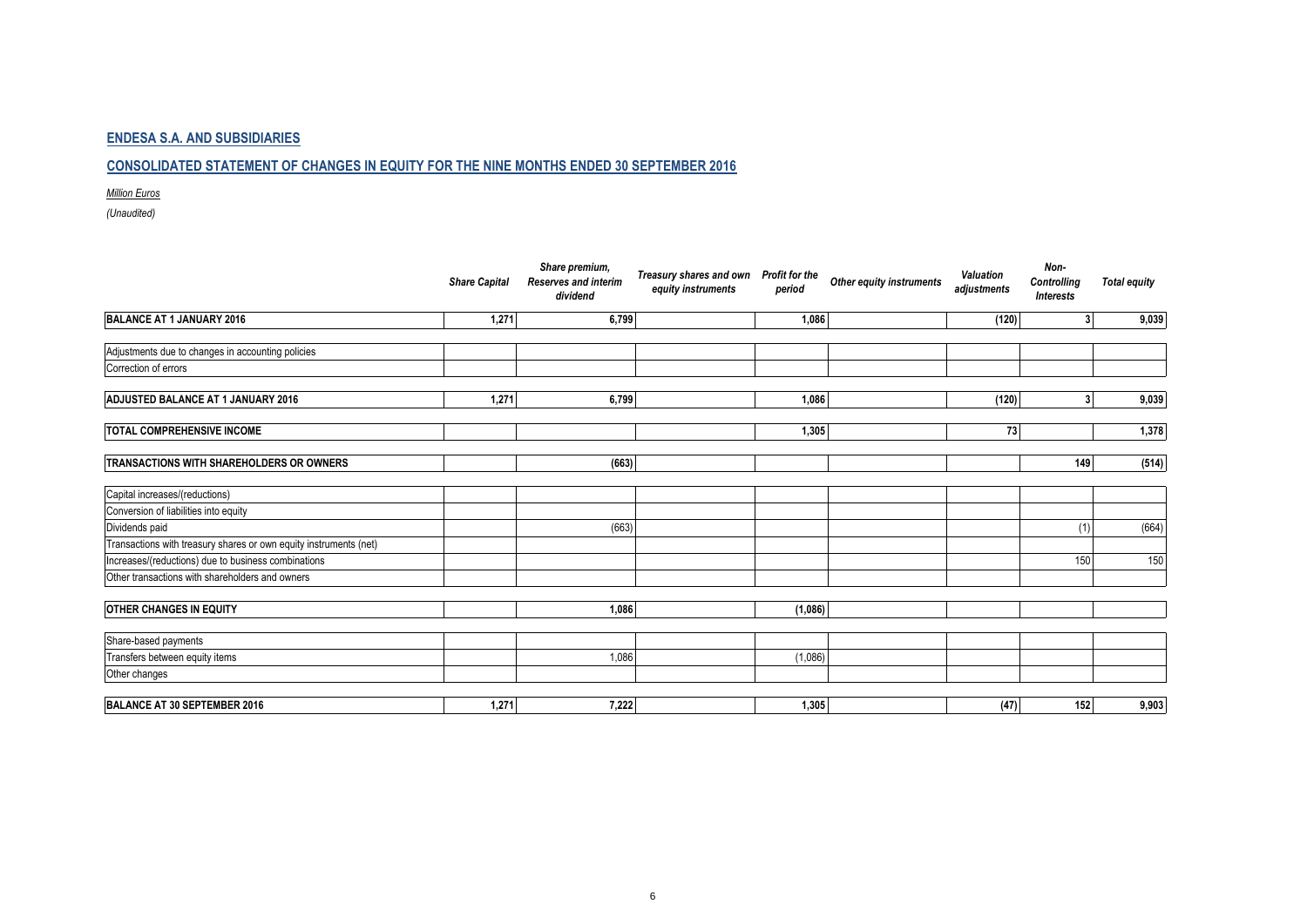#### **BREAKDOWN CONSOLIDATED STATEMENT OF FINANCIAL POSITION AT 30 SEPTEMBER 2017**

*Million Euros*

*(Unaudited)*

|                                                              | <b>Generation and Supply</b> | <b>Distribution</b> | <b>Structure</b>  | Consolidation<br><b>Adjustments and</b><br><b>Eliminations</b> | Total             |
|--------------------------------------------------------------|------------------------------|---------------------|-------------------|----------------------------------------------------------------|-------------------|
|                                                              | 30 September 2017            | 30 September 2017   | 30 September 2017 | 30 September 2017                                              | 30 September 2017 |
| <b>ASSETS</b>                                                |                              |                     |                   |                                                                |                   |
| Non-current assets                                           | 13,160                       | 13,046              | 26,721            | (27, 560)                                                      | 25,367            |
| Property, plant and equipment                                | 9,706                        | 11,796              | 68                | (1                                                             | 21,569            |
| Investment property                                          |                              | 3                   | 17                |                                                                | 20                |
| Intangible assets                                            | 865                          | 171                 | 146               | (3)                                                            | 1,179             |
| Goodwill                                                     | 379                          | 76                  |                   |                                                                | 459               |
| Investments accounted for using the equity method            | 181                          | 19                  |                   |                                                                | 200               |
| Non-current financial assets                                 | 1,377                        | 584                 | 26,326            | (27, 578)                                                      | 709               |
| Deferred tax assets                                          | 652                          | 397                 | 160               | 22                                                             | 1,231             |
| <b>Current assets</b>                                        | 4,466                        | 1,436               | 2,439             | (2,668)                                                        | 5,673             |
| Inventories                                                  | 1,101                        | 102                 |                   |                                                                | 1,203             |
| Trade and other receivables                                  | 2,819                        | 1,027               | 453               | (1,095)                                                        | 3,204             |
| Current financial assets                                     | 397                          | 299                 | 1,716             | (1, 573)                                                       | 839               |
| Cash and cash equivalents                                    | 149                          | ۶                   | 270               |                                                                | 427               |
| Non-current assets held for sale and discontinued operations |                              |                     |                   |                                                                |                   |
| <b>TOTAL ASSETS</b>                                          | 17,626                       | 14,482              | 29,160            | (30, 228)                                                      | 31,040            |

#### **EQUITY AND LIABILITIES**

| <b>Equity</b>                                                                                                      | 5,194           | 2,151  | 16,926 | (14, 812) | 9,459  |
|--------------------------------------------------------------------------------------------------------------------|-----------------|--------|--------|-----------|--------|
| Of the Parent Company                                                                                              | 5,064           | 2,147  | 16,928 | (14, 812) | 9,327  |
| Of non-controlling interests                                                                                       | 130             |        | (2)    |           | 132    |
| <b>Non-current liabilities</b>                                                                                     | 8,356           | 9,950  | 8,825  | (12,760)  | 14,371 |
| Deferred income                                                                                                    | 48              | 4,679  |        | (25)      | 4,702  |
| Non-current provisions                                                                                             | 1,919           | 1,092  | 371    | 105       | 3,487  |
| Non-current interest-bearing loans and borrowings                                                                  | 5,534           | 3,391  | 8,392  | (12, 836) | 4,481  |
| Other non-current liabilities                                                                                      | 177             | 445    |        | (6)       | 624    |
| Deferred tax liabilities                                                                                           | 678             | 343    | 54     |           | 1,077  |
| <b>Current liabilities</b>                                                                                         | 4,076           | 2,381  | 3,409  | (2,656)   | 7,210  |
| Current interest-bearing loans and borrowings                                                                      | 40 <sup>°</sup> |        | 2,869  | (1, 568)  | 1,707  |
| Current provisions                                                                                                 | 250             | 59     | 53     |           | 362    |
| Trade payables and other current liabilities                                                                       | 3,425           | 2,317  | 487    | (1,088)   | 5,141  |
| Liabilities directly associated with non-current assets classified as held for<br>sale and discontinued operations |                 |        |        |           |        |
| TOTAL EQUITY AND LIABILITIES                                                                                       | 17,626          | 14,482 | 29,160 | (30, 228) | 31,040 |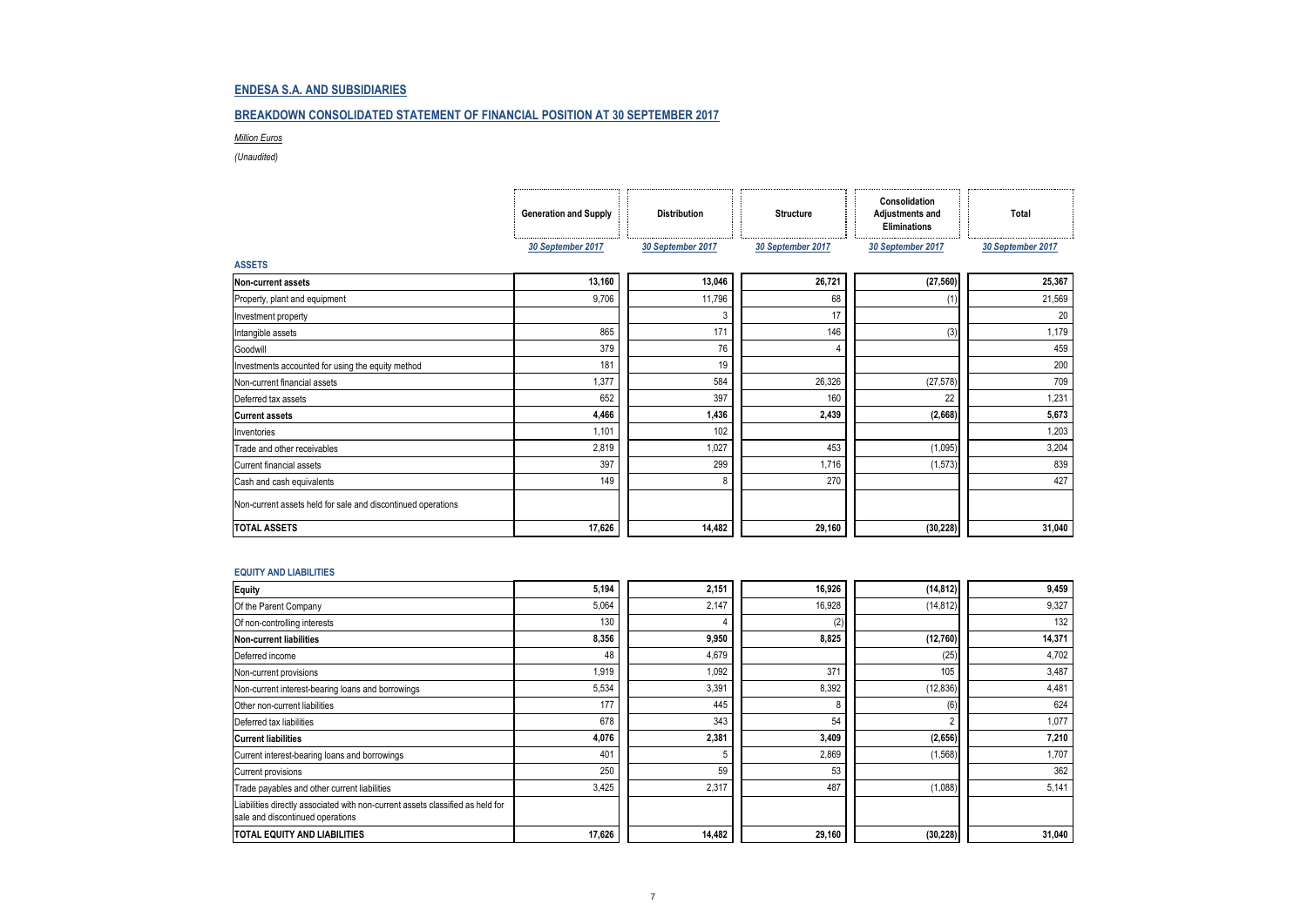#### **BREAKDOWN CONSOLIDATED STATEMENT OF FINANCIAL POSITION AT 31 DECEMBER 2016**

*Million Euros*

*(Unaudited)*

|                                                              | <b>Generation and Supply</b> | <b>Distribution</b> | <b>Structure</b> | Consolidation<br><b>Adjustments and</b><br><b>Eliminations</b> | Total            |
|--------------------------------------------------------------|------------------------------|---------------------|------------------|----------------------------------------------------------------|------------------|
|                                                              | 31 December 2016             | 31 December 2016    | 31 December 2016 | 31 December 2016                                               | 31 December 2016 |
| <b>ASSETS</b>                                                |                              |                     |                  |                                                                |                  |
| Non-current assets                                           | 13,562                       | 12,922              | 25,421           | (26, 380)                                                      | 25,525           |
| Property, plant and equipment                                | 10,073                       | 11,809              | 11               | (2)                                                            | 21,891           |
| Investment property                                          |                              | 3                   | 17               |                                                                | 20               |
| Intangible assets                                            | 901                          | 150                 | 121              |                                                                | 1,172            |
| Goodwill                                                     | 296                          | 2                   |                  |                                                                | 298              |
| Investments accounted for using the equity method            | 186                          | 22                  |                  |                                                                | 208              |
| Non-current financial assets                                 | 1,478                        | 528                 | 25,105           | (26, 399)                                                      | 712              |
| Deferred tax assets                                          | 628                          | 408                 | 167              | 21                                                             | 1,224            |
| <b>Current assets</b>                                        | 4,080                        | 1,219               | 2,726            | (2,590)                                                        | 5,435            |
| Inventories                                                  | 1,154                        | 48                  |                  |                                                                | 1,202            |
| Trade and other receivables                                  | 2,680                        | 888                 | 1,135            | (1, 251)                                                       | 3,452            |
| Current financial assets                                     | 68                           | 276                 | 1,358            | (1, 339)                                                       | 363              |
| Cash and cash equivalents                                    | 178                          |                     | 233              |                                                                | 418              |
| Non-current assets held for sale and discontinued operations |                              |                     |                  |                                                                |                  |
| <b>TOTAL ASSETS</b>                                          | 17,642                       | 14,141              | 28,147           | (28, 970)                                                      | 30,960           |

#### **EQUITY AND LIABILITIES**

| <b>Equity</b>                                                                                                      | 4,858  | 1,619  | 17,423 | (14, 812) | 9,088  |
|--------------------------------------------------------------------------------------------------------------------|--------|--------|--------|-----------|--------|
| Of the Parent Company                                                                                              | 4,725  | 1,615  | 17,425 | (14, 813) | 8,952  |
| Of non-controlling interests                                                                                       | 133    |        | (2)    |           | 136    |
| <b>Non-current liabilities</b>                                                                                     | 8,011  | 10,467 | 7,454  | (11, 581) | 14,351 |
| Deferred income                                                                                                    | 50     | 4,689  |        | (27)      | 4,712  |
| Non-current provisions                                                                                             | 2,067  | 1,135  | 406    | 106       | 3,714  |
| Non-current interest-bearing loans and borrowings                                                                  | 5,028  | 3,862  | 6,986  | (11,653)  | 4,223  |
| Other non-current liabilities                                                                                      | 166    | 434    | 10     | (9)       | 601    |
| Deferred tax liabilities                                                                                           | 700    | 347    | 52     |           | 1,101  |
| <b>Current liabilities</b>                                                                                         | 4,773  | 2,055  | 3,270  | (2, 577)  | 7,521  |
| Current interest-bearing loans and borrowings                                                                      | 429    |        | 2,048  | (1, 338)  | 1,144  |
| Current provisions                                                                                                 | 440    | 69     | 58     |           | 567    |
| Trade payables and other current liabilities                                                                       | 3,904  | 1,981  | 1,164  | (1, 239)  | 5,810  |
| Liabilities directly associated with non-current assets classified as held for<br>sale and discontinued operations |        |        |        |           |        |
| TOTAL EQUITY AND LIABILITIES                                                                                       | 17,642 | 14,141 | 28,147 | (28, 970) | 30,960 |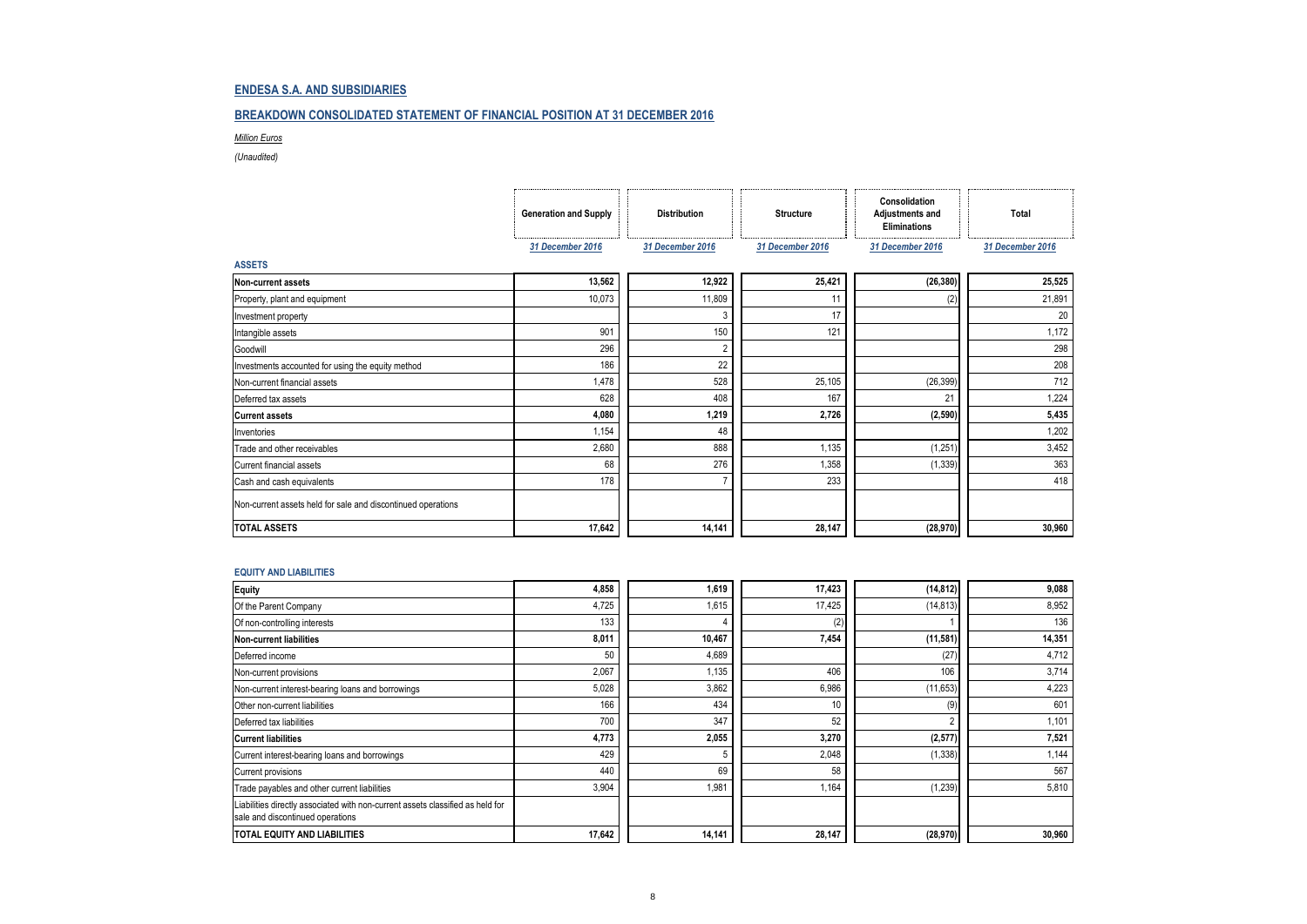#### **BREAKDOWN CONSOLIDATED INCOME STATEMENT FOR THE NINE MONTHS ENDED 30 SEPTEMBER 2017**

#### *Million Euros*

|                                                                      | <b>Generation and Supply</b> | <b>Distribution</b>         | <b>Structure</b>            | Consolidation<br>Adjustments and<br><b>Eliminations</b> | Total                       |
|----------------------------------------------------------------------|------------------------------|-----------------------------|-----------------------------|---------------------------------------------------------|-----------------------------|
|                                                                      | January - September<br>2017  | January - September<br>2017 | January - September<br>2017 | January - September<br>2017                             | January - September<br>2017 |
| <b>INCOME</b>                                                        | 13,049                       | 1,923                       | 409                         | (557)                                                   | 14,824                      |
| Revenue                                                              | 12,837                       | 1,737                       | 395                         | (520)                                                   | 14,449                      |
| Other operating revenues                                             | 212                          | 186                         | 14                          | (37)                                                    | 375                         |
| PROCUREMENTS AND SERVICES                                            | 10,916                       | 113                         | (85)                        | (126)                                                   | 10,818                      |
| Power purchased                                                      | 3,680                        |                             |                             |                                                         | 3,680                       |
| Cost of fuel consumed                                                | 1,653                        |                             |                             |                                                         | 1,653                       |
| Transmission costs                                                   | 4,193                        |                             |                             |                                                         | 4,193                       |
| Other variable procurements and services                             | 1,390                        | 113                         | (85)                        | (126)                                                   | 1,292                       |
| <b>CONTRIBUTION MARGIN</b>                                           | 2,133                        | 1,810                       | 494                         | (431)                                                   | 4,006                       |
| Self-constructed assets                                              | 25                           | 108                         | 15                          |                                                         | 148                         |
| Personnel expenses                                                   | 353                          | 200                         | 131                         | (11)                                                    | 673                         |
| Other fixed operating expenses                                       | 755                          | 330                         | 265                         | (417)                                                   | 933                         |
| GROSS PROFIT FROM OPERATIONS (EBITDA)                                | 1,050                        | 1,388                       | 113                         | (3)                                                     | 2,548                       |
| Depreciation and amortisation, and impairment losses                 | 598                          | 436                         | 38                          |                                                         | 1,072                       |
| PROFIT FROM OPERATIONS (EBIT)                                        | 452                          | 952                         | 75                          | (3)                                                     | 1,476                       |
| NET FINANCIAL PROFIT/(LOSS)                                          | (71)                         | (71)                        | 48                          |                                                         | (94)                        |
| Financial income                                                     | 34                           | 7                           | 322                         | (324)                                                   | 39                          |
| Financial expense                                                    | (136)                        | (78)                        | (245)                       | 324                                                     | (135)                       |
| Net exchange differences                                             | 31                           |                             | (29)                        |                                                         | $\overline{2}$              |
| Net profit/(loss) of companies accounted for using the equity method | 15                           | 3                           |                             |                                                         | 18                          |
| Gains/(losses) from other investments                                |                              | 1                           | 349                         | (349)                                                   | $\mathbf{1}$                |
| Gains/(losses) on disposal of assets                                 | (18)                         | $\overline{7}$              | 4                           |                                                         | (7)                         |
| PROFIT/(LOSS) BEFORE TAX                                             | 378                          | 892                         | 476                         | (352)                                                   | 1,394                       |
| Income Tax Expense                                                   | 61                           | 212                         | 31                          | (2)                                                     | 302                         |
| PROFIT AFTER TAX FOR THE PERIOD FROM CONTINUING OPERATIONS           | 317                          | 680                         | 445                         | (350)                                                   | 1,092                       |
| PROFIT AFTER TAX FOR THE PERIOD FROM DISCONTINUED OPERATIONS         |                              |                             |                             |                                                         |                             |
| PROFIT FOR THE PERIOD                                                | 317                          | 680                         | 445                         | (350)                                                   | 1,092                       |
| Parent Company                                                       | 310                          | 680                         | 445                         | (350)                                                   | 1,085                       |
| Non-controlling interests                                            | $\overline{7}$               |                             |                             |                                                         | $\overline{7}$              |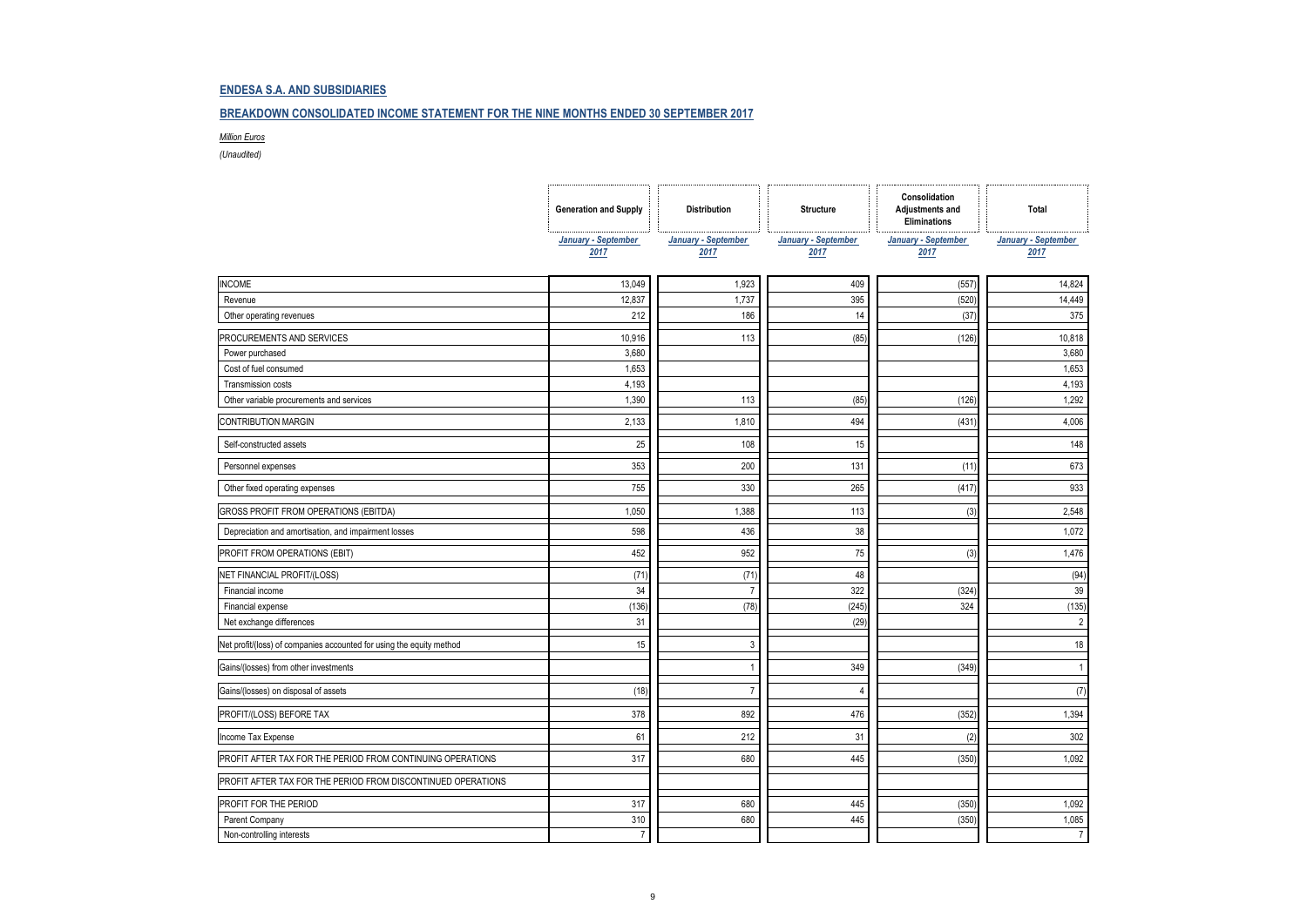#### **BREAKDOWN CONSOLIDATED INCOME STATEMENT FOR THE NINE MONTHS ENDED 30 SEPTEMBER 2016**

#### *Million Euros*

|                                                                      | <b>Generation and Supply</b> | <b>Distribution</b>         | <b>Structure</b>            | Consolidation<br>Adjustments and<br><b>Eliminations</b> | Total                       |
|----------------------------------------------------------------------|------------------------------|-----------------------------|-----------------------------|---------------------------------------------------------|-----------------------------|
|                                                                      | January - September<br>2016  | January - September<br>2016 | January - September<br>2016 | January - September<br>2016                             | January - September<br>2016 |
| <b>INCOME</b>                                                        | 12,306                       | 1,937                       | 224                         | (360)                                                   | 14,107                      |
| Revenue                                                              | 12,011                       | 1,697                       | 179                         | (286)                                                   | 13,601                      |
| Other operating revenues                                             | 295                          | 240                         | 45                          | (74)                                                    | 506                         |
| PROCUREMENTS AND SERVICES                                            | 9,745                        | 97                          | 82                          | (155)                                                   | 9,769                       |
| Power purchased                                                      | 2,909                        |                             |                             |                                                         | 2,909                       |
| Cost of fuel consumed                                                | 1,128                        |                             |                             |                                                         | 1,128                       |
| Transmission costs                                                   | 4,420                        |                             |                             |                                                         | 4,420                       |
| Other variable procurements and services                             | 1,288                        | 97                          | 82                          | (155)                                                   | 1,312                       |
| <b>CONTRIBUTION MARGIN</b>                                           | 2,561                        | 1,840                       | 142                         | (205)                                                   | 4,338                       |
| Self-constructed assets                                              | $\overline{2}$               | 76                          | $\overline{2}$              |                                                         | 80                          |
| Personnel expenses                                                   | 351                          | 218                         | 130                         | (9)                                                     | 690                         |
| Other fixed operating expenses                                       | 669                          | 298                         | 69                          | (177)                                                   | 859                         |
| GROSS PROFIT FROM OPERATIONS (EBITDA)                                | 1,543                        | 1,400                       | (55)                        | (19)                                                    | 2,869                       |
| Depreciation and amortisation, and impairment losses                 | 551                          | 490                         | 17                          |                                                         | 1,058                       |
| PROFIT FROM OPERATIONS (EBIT)                                        | 992                          | 910                         | (72)                        | (19)                                                    | 1,811                       |
| NET FINANCIAL PROFIT/(LOSS)                                          | (128)                        | (99)                        | 69                          |                                                         | (158)                       |
| Financial income                                                     | 30                           | 3                           | 232                         | (230)                                                   | 35                          |
| Financial expense                                                    | (157)                        | (102)                       | (163)                       | 229                                                     | (193)                       |
| Net exchange differences                                             | (1)                          |                             |                             |                                                         |                             |
| Net profit/(loss) of companies accounted for using the equity method | (44)                         | 3                           | 6                           |                                                         | (35)                        |
| Gains/(losses) from other investments                                |                              |                             | 921                         | (921)                                                   |                             |
| Gains/(losses) on disposal of assets                                 | (18)                         | $\overline{2}$              |                             |                                                         | (16)                        |
| PROFIT/(LOSS) BEFORE TAX                                             | 802                          | 816                         | 924                         | (940)                                                   | 1,602                       |
| Income Tax Expense                                                   | 101                          | 192                         |                             | $\overline{2}$                                          | 296                         |
| PROFIT AFTER TAX FOR THE PERIOD FROM CONTINUING OPERATIONS           | 701                          | 624                         | 923                         | (942)                                                   | 1,306                       |
| PROFIT AFTER TAX FOR THE PERIOD FROM DISCONTINUED OPERATIONS         |                              |                             |                             |                                                         |                             |
| PROFIT FOR THE PERIOD                                                | 701                          | 624                         | 923                         | (942)                                                   | 1,306                       |
| Parent Company                                                       | 699                          | 624                         | 924                         | (942)                                                   | 1,305                       |
| Non-controlling interests                                            | $\overline{2}$               |                             | (1)                         |                                                         | $\overline{1}$              |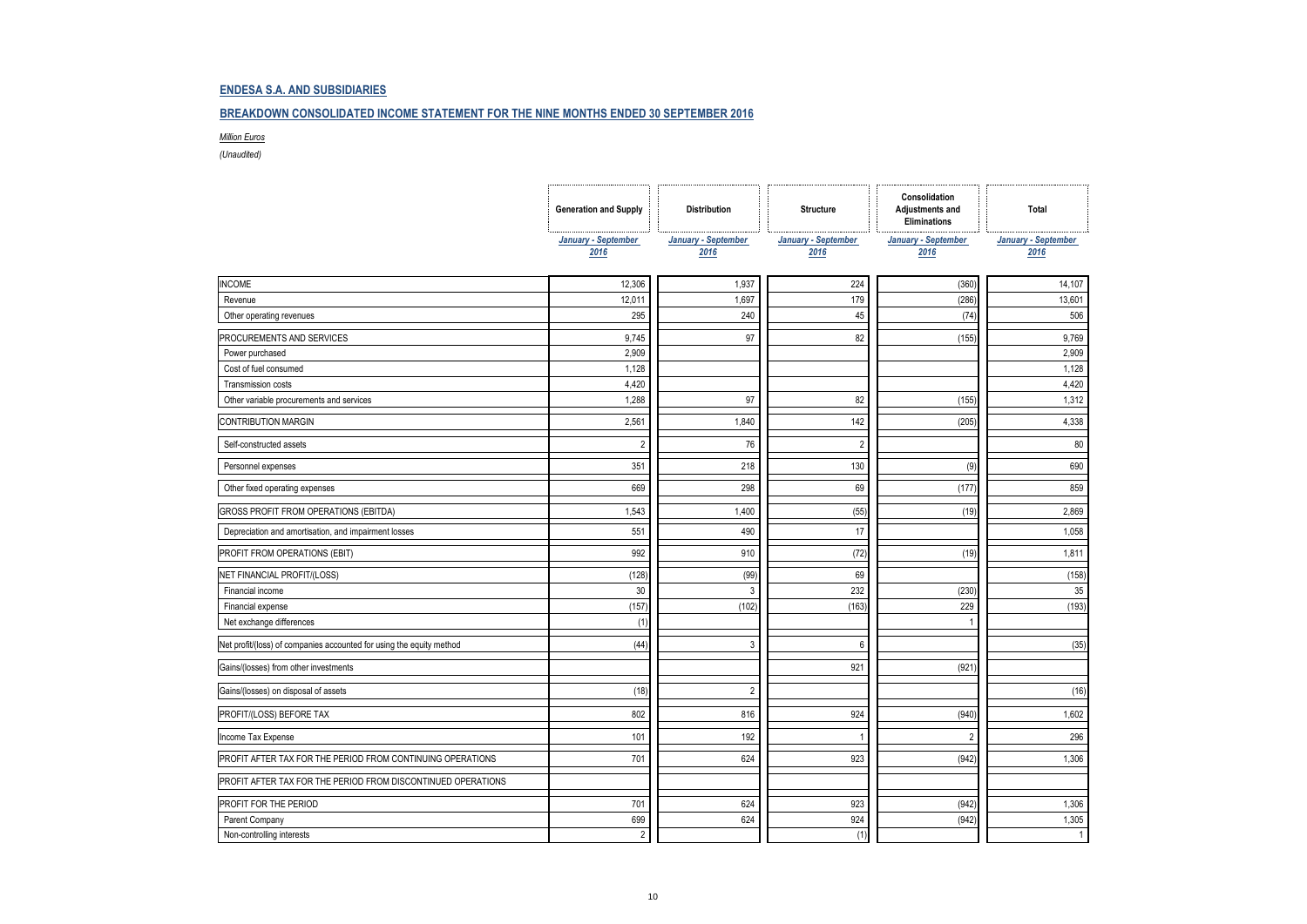# **ENDESA, S.A. and Subsidiaries**

### **Consolidated Management Report for the period January-September 2017**

Madrid, 7 November, 2017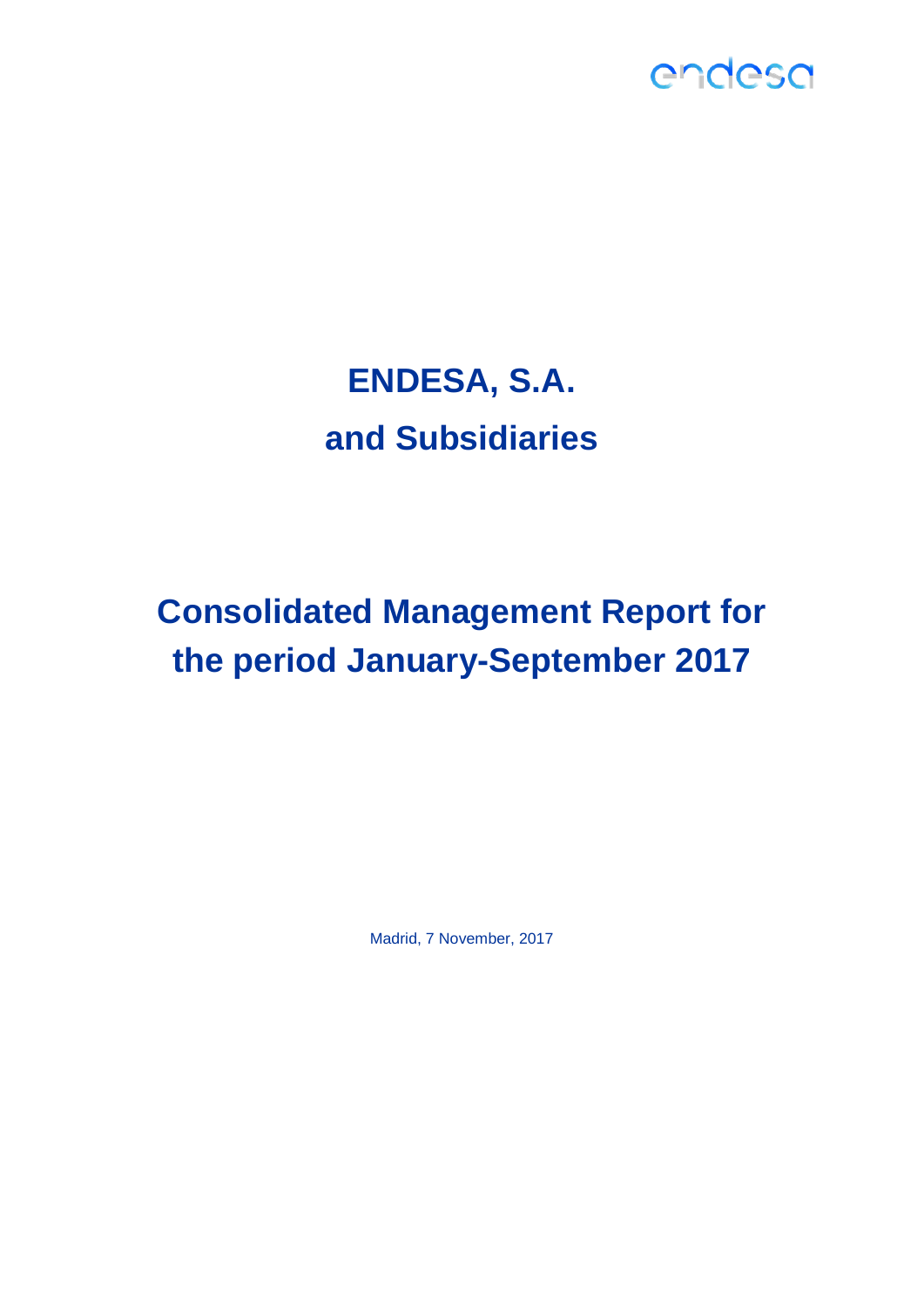### **ENDESA, S.A. AND SUBSIDIARIES CONSOLIDATED MANAGEMENT REPORT FOR** THE PERIOD JANUARY-SEPTEMBER 2017

#### Index.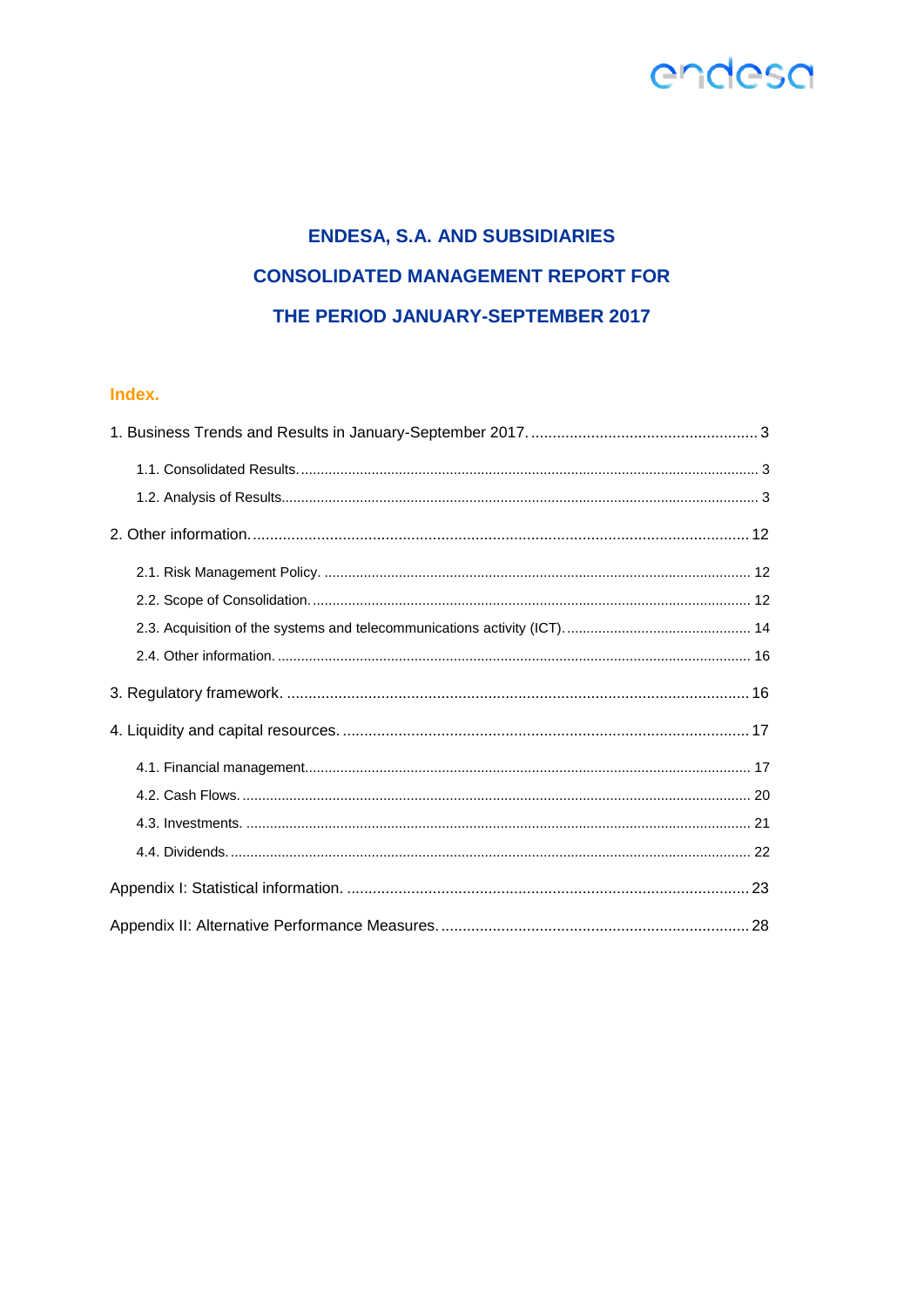### **ENDESA, S.A. AND SUBSIDIARIES CONSOLIDATED MANAGEMENT REPORT FOR THE PERIOD JANUARY-SEPTEMBER 2017**

#### <span id="page-15-0"></span>**1. Business Trends and Results in January-September 2017.**

#### <span id="page-15-1"></span>**1.1. Consolidated Results.**

**ENDESA reported net income of Euros 1,085 million (-16.9%) in the nine-month period ended 30 September 2017.**

ENDESA reported net income of Euros 1,085 million in January-September 2017, a 16.9% decrease compared to the Euros 1,305 million posted in January-September 2016.

The table below shows the breakdown of net income among ENDESA's businesses during the first nine months of 2017 and changes with respect to the same period in the previous year:

Millions of Euros

|                              | Net Income                |                           |         |                            |  |
|------------------------------|---------------------------|---------------------------|---------|----------------------------|--|
|                              | January-September<br>2017 | January-September<br>2016 | % Var.  | % Contribution<br>to Total |  |
| Generation and Supply<br>(1) | 310                       | 699                       | (55.7)  | 28.6                       |  |
| <b>Distribution</b>          | 680                       | 624                       | 9.0     | 62.7                       |  |
| Structure and Other<br>(2)   | 95                        | (18)                      | (627.8) | 8.,7                       |  |
| <b>TOTAL</b>                 | 1,085                     | 1.305                     | (16.9)  | 100.0                      |  |

(1) The first nine months of 2017 and 2016 include the net income generated by ENEL Green Power España, S.L.U. (EGPE) amounting respectively to Euros 29 million and Euros 12 million (see Section 2.2. Scope of Consolidation, of this Consolidated Management Report). (2) Structure, services and adjustments.

#### <span id="page-15-2"></span>**1.2. Analysis of Results.**

The table below shows the breakdown of EBITDA and EBIT in ENDESA's businesses for January-September 2017 and their year-on-year changes:

Millions of Euros

|                                                                       | EBITDA $_{(3)}$               |                               |         | EBIT $(4)$                    |                               |                               |         |                               |
|-----------------------------------------------------------------------|-------------------------------|-------------------------------|---------|-------------------------------|-------------------------------|-------------------------------|---------|-------------------------------|
|                                                                       | January-<br>September<br>2017 | January-<br>September<br>2016 | % Var.  | %<br>Contribution<br>to Total | January-<br>September<br>2017 | Januarv-<br>September<br>2016 | % Var.  | %<br>Contribution<br>to Total |
| Generation and Supply                                                 | 1.050                         | 1.543                         | (32.0)  | 41.2                          | 452                           | 992                           | (54.4)  | 30.6                          |
| Non-mainland<br>Generation<br>$\overline{\phantom{a}}$<br>territories | 360                           | 309                           | 16.5    | 14.1                          | 233                           | 192                           | 21.4    | 15.8                          |
| Other Generation and Supply<br>(1)                                    | 690                           | 1.234                         | (44.1)  | 27.1                          | 219                           | 800                           | (72.6)  | 14.8                          |
| Adiustments                                                           |                               | -                             |         |                               |                               |                               | -       |                               |
| <b>Distribution</b>                                                   | 1.388                         | 1.400                         | (0.9)   | 54.5                          | 952                           | 910                           | 4.6     | 64.5                          |
| Structure and Other<br>(2)                                            | 110                           | (74)                          | (248.6) | 4.3                           | 72                            | (91)                          | (179.1) | 4.9                           |
| <b>TOTAL</b>                                                          | 2.548                         | 2.869                         | (11.2)  | 100.0                         | 1.476                         | 1.811                         | (18.5)  | 100.0                         |

(1) The first nine months of 2017 include EBITDA and EBIT generated by ENEL Green Power España, S.L.U. (EGPE) for the amount of Euros 124 million and Euros 43 million, respectively (Euros 24 million and Euros 1 million respectively in the same period the previous year from the date<br>control was taken; 27 July 2016) (see Section 2.2. Scope of Consolidation, of

(2) Structure, services and adjustments. (3) EBITDA = Income - Procurements and services + Work carried out by the Group for its assets - Personnel expenses - Other fixed operating

expenses. (4) EBIT = EBITDA - Depreciation and amortisation, and impairment losses.

EBITDA in January-September 2017 totalled Euros 2,548 million, a decrease of 11.2% (Euros 321 million) compared to the same period in the previous year.

The following factors must be taken into account when looking at EBITDA for the first nine months of 2017:

- Higher cost of energy purchases (+26.5%) primarily resulting from increased electricity prices on the wholesale market, whose cumulative arithmetic mean price was at Euros 50.3/MWh (+47.9%).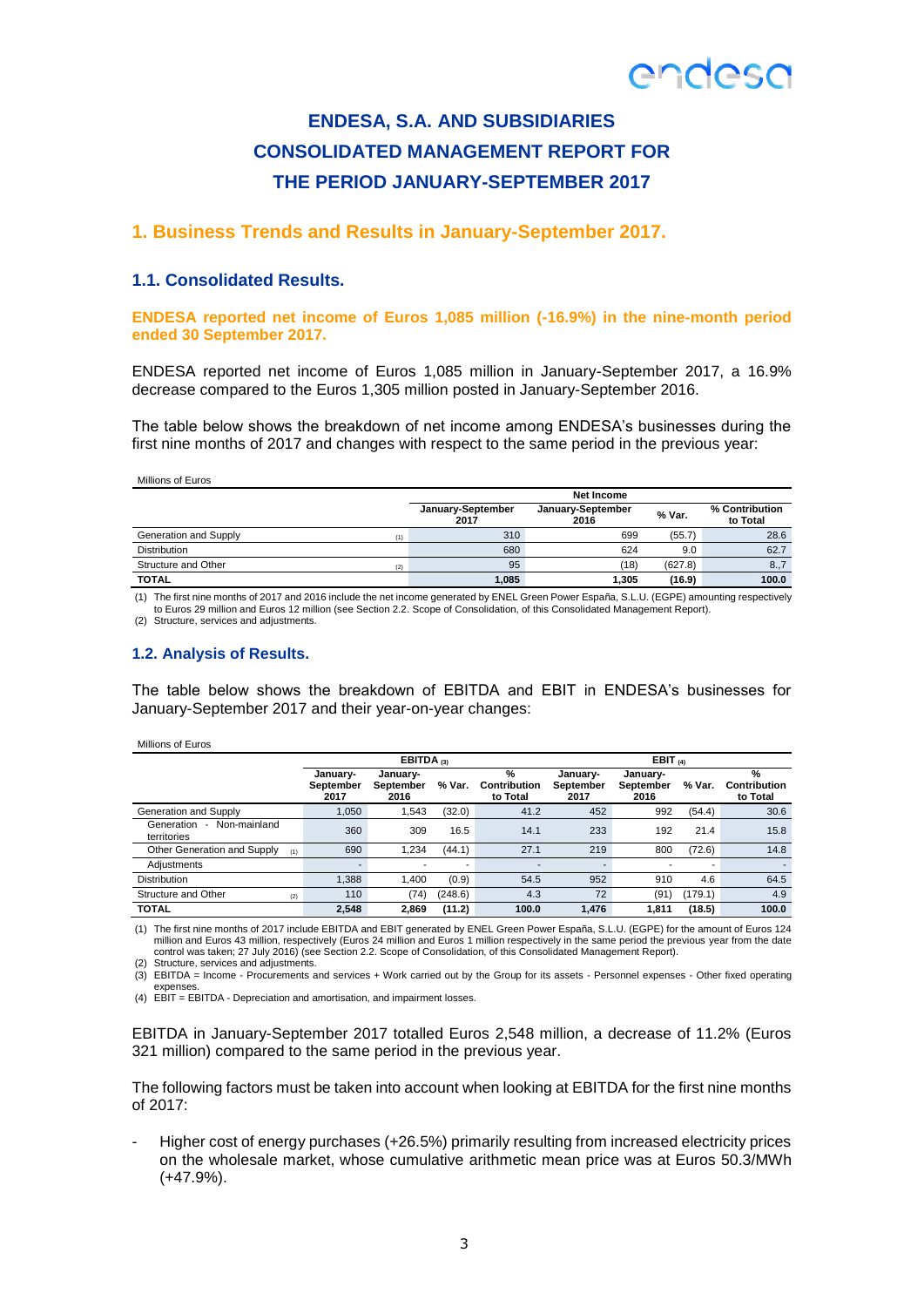- Increased fuel consumption (+46.5%) arising from greater thermal production in the period and higher fuel prices, together with the consequentially increased tax on the value of electricity production.
- The contribution of ENEL Green Power España, S.L.U. (EGPE) in the first nine months amounting to Euros 124 million (Euros 24 million in the same period of the previous year from the date control was taken on 27 July 2016) (see Section 2.2. Scope of Consolidation, of this Consolidated Management Report).

The EBIT for January-September 2017 was Euros 1,476 million, a 18.5% decrease (Euros 335 million) compared with the same period in the previous year, primarily as a result of the 11.2% contraction in EBITDA.

During the first nine months of 2017, the item "Depreciation and amortisation, and impairment losses" posted an increase of Euros 14 million (+1.3%), amounting to Euros 1,072 million, and includes, among other factors, the contribution of the full consolidation of ENEL Green Power España, S.L.U. (EGPE) amounting to Euros 81 million (Euros 23 million in the same period the previous year since the take-over on July 27, 2016).

During the period, ENDESA also re-evaluated the useful service life of assets in operation, resulting in the modification of the depreciation policy for its hydro, wind and solar power facilities, which in turn reduced the depreciation expense for the first nine months of by Euros 57 million.

#### **1.2.1. Revenues.**

Accumulated mainland electricity demand increased by 0.5% year-on-year in the first nine months of 2017 (+1.0% adjusted for working days and temperature). Electricity demand in Non-mainland Territories closed out the first nine months 2017 with a 3.1% increase in the Balearic Islands and a 1.9% increase in the Canary Islands compared with January-September 2016 (+1.9% and +1.7% respectively, corrected for the effect of working days and temperature).

January-September 2017 featured higher prices, putting the cumulative arithmetic mean price on the wholesale market at Euros 50.3/MWh (+47.9%) due mainly to reduced wind and hydroelectric production. The contribution of renewable energies to total mainland production during the period was 35.7%.

In this environment, ENDESA's mainland electricity production under the ordinary arrangement during the first nine months of 2017 was 45,887 GWh, i.e., 13.4% higher than the first nine months of 2016 as detailed below: combined cycle plants (+5,852 GWh, +139.3%), coal-fired plants (+15,870 GWh, +34.5%), nuclear power plants (+19,967 GWh, -0.1%) and hydroelectric power plants (+4,198 GWh, -32.5%).

Nuclear and hydroelectric technologies accounted for 52.7% of ENDESA's mainland generation mix under the ordinary arrangement, compared with 53.8% for the rest of the sector (64.8% and 68.9% respectively in the first nine months of 2016).

ENDESA's production in January-September 2017 through renewable technologies other than hydroelectric was 2,533 GWh and production in non-mainland territories was 9,821 GWh (+3.9%).

At 30 September 2017, ENDESA has a 38.6% market share in electricity generation under the ordinary arrangement, a 44.3% share in electricity distributed, 35.5% in sales to deregulated customers and 3.5% in generation using renewable technologies (not including hydroelectric generation).

During the first nine months of 2017, gas demand was 9.3% higher than the same period in the previous year and at 30 September 2017, ENDESA's market share had reached 17.1% for sales to customers in the deregulated market.

Revenues in the first nine months totalled Euros 14,824 million, Euros 717 million (+5.1%) higher than revenues posted in the same period in the previous year. Of this amount, turnover accounted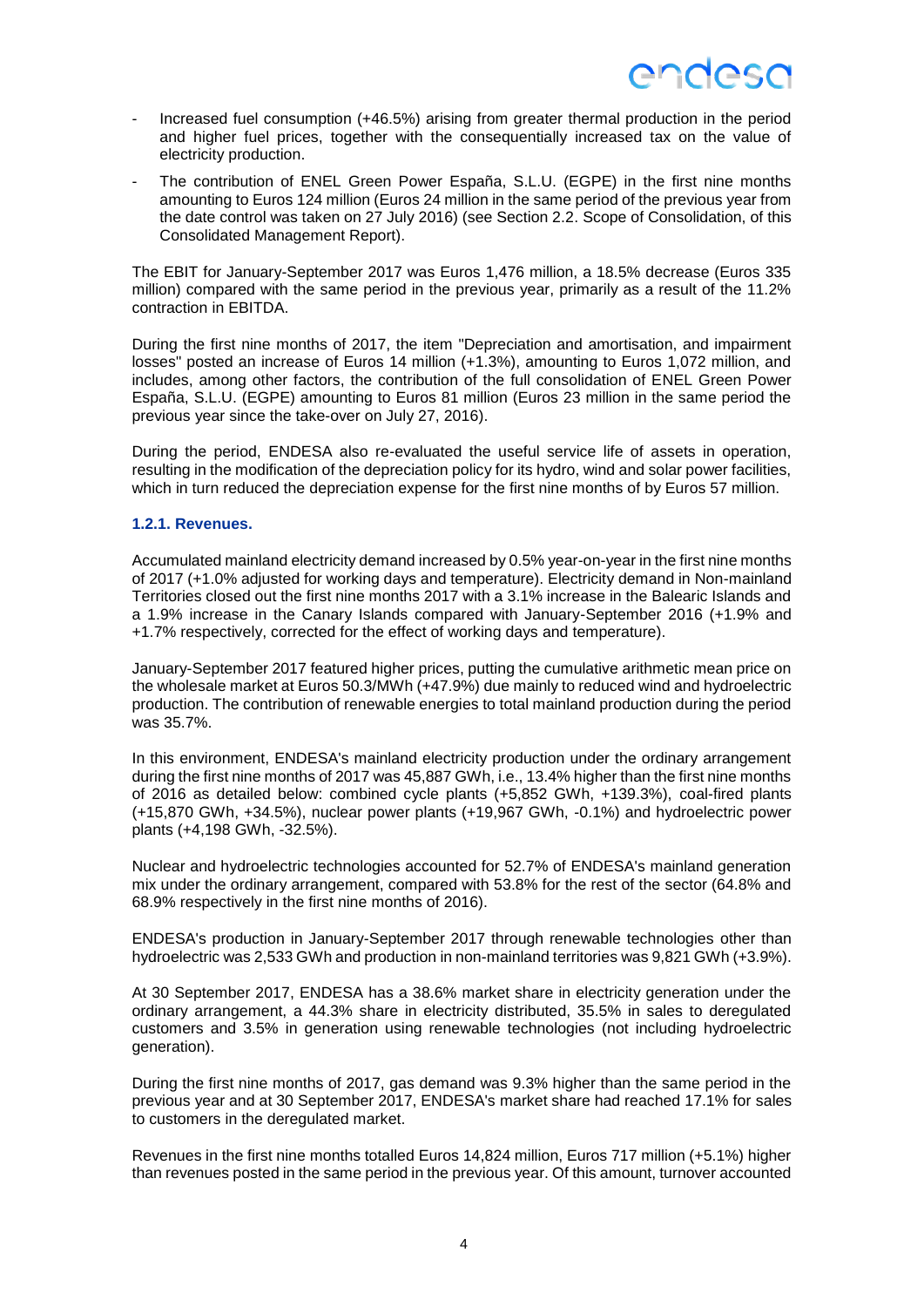for Euros 14,449 million (+6.2%), while other operating income accounted for Euros 375 million (-25.9%).

The table below shows the breakdown of sales and other operating income of ENDESA's businesses in the first nine months of 2017 and changes compared with the same period in the previous year:

#### Millions of Euros **Sales Other operating income January-September 2017 January-September 2016 % Var. % Contribution to Total January-September 2017 January-September 2016 % Var. % Contribution to Total** Generation and Supply 12,837 12,011 6.9 88.9 212 295 (28.1) 56.5 Generation - Non-mainland territories 1,463 1,190 22.9 10.1 <sup>6</sup> <sup>8</sup> (25.0) 1.6 Other Generation and Supply (1) 11,687 11,052 5.7 80.9 206 287 (28.2) 54.9 Adjustments (313) (231) 35.5 (2.2) - - - - Distribution 1,737 1,697 2.4 12.0 186 240 (22.5) 49.6 Structure and Other (2) (125) (107) 16.8 (0.9) (23) (29) (20.7) (6.1) **TOTAL 14,449 13,601 6.2 100.0 375 506 (25.9) 100.0**

(1) The first nine months of 2017 include sales and other operating income of ENEL Green Power España, S.L.U. (EGPE) for the amount of Euros 203 million and Euros 3 million, respectively (Euros 41 million correspond to sales in the same period of the previous year since the date on which control was taken; 27 July 2016) (See Section 2.2. Scope of Consolidation, of this Consolidated Management Report). (2) Structure, services and adjustments.

#### **Sales.**

The table below presents the detail of ENDESA's sales in the first nine months of 2017 and its variation compared with the same period in the previous year:

| Millions of Euros |  |  |
|-------------------|--|--|
|                   |  |  |

|                                                 | <b>Sales</b>               |                            |                   |        |  |  |
|-------------------------------------------------|----------------------------|----------------------------|-------------------|--------|--|--|
|                                                 | January-<br>September 2017 | January-<br>September 2016 | <b>Difference</b> | % Var. |  |  |
| Electricity sales                               | 10.830                     | 10.106                     | 724               | 7.2    |  |  |
| Deregulated market sales - Spain                | 6.354                      | 6.238                      | 116               | 1.9    |  |  |
| Deregulated market sales - Ex Spain             | 780                        | 718                        | 62                | 8.6    |  |  |
| Sales at regulated prices                       | 1.845                      | 1.791                      | 54                | 3.,0   |  |  |
| Wholesale market sales                          | 835                        | 609                        | 226               | 37.1   |  |  |
| Non-mainland territories - Compensations        | 933                        | 740                        | 193               | 26.1   |  |  |
| Other electricity sales                         | 83                         | 10                         | 73                | 730.0  |  |  |
| Gas sales                                       | 1,597                      | 1.496                      | 101               | 6.8    |  |  |
| Regulated revenue from electricity distribution | 1.541                      | 1.537                      | 4                 | 0.3    |  |  |
| Other sales and services rendered               | 481                        | 462                        | 19                | 4.1    |  |  |
| <b>TOTAL</b><br>(1)                             | 14.449                     | 13.601                     | 848               | 6.2    |  |  |

(1) The first nine months of 2017 include the sales of ENEL Green Power España, S.L.U. (EGPE) amounting to Euros 203 million (Euros 41 million correspond to sales in the same period of the previous year since the date on which control was taken; 27 July 2016) (see Section 2.2. Scope of Consolidation, of this Consolidated Management Report).

#### **Electricity sales to deregulated market customers.**

ENDESA tallied 5,577,599 customers in the deregulated market as of 30 September 2017, which is a 2.9% increase compared with the number of customers at 31 December 2016: 4,598,778 (+2.1%) in the Spanish mainland market, 779,559 (+4.8%) in the non-mainland territories market and 199,262 (+14.4%) in other deregulated European markets.

ENDESA's net sales to these customers rose to 62,774 GWh in the first nine months of 2017, an increase of 4.3% compared with the first nine months of 2016.

In economic terms, sales in the Spanish deregulated market during the first nine months of 2017 amounted to Euros 6,354 million, an increase of Euros 116 million (+1.9%) compared with the first nine months of 2016, due to the increase in physical units sold.

Further, in January-September 2017, revenues from sales to customers in European deregulated markets other than Spain totalled Euros 780 million, an increase of Euros 62 million (+8.6%) compared with January-September 2016 due mainly to the increase in electricity volumes sold in Portugal.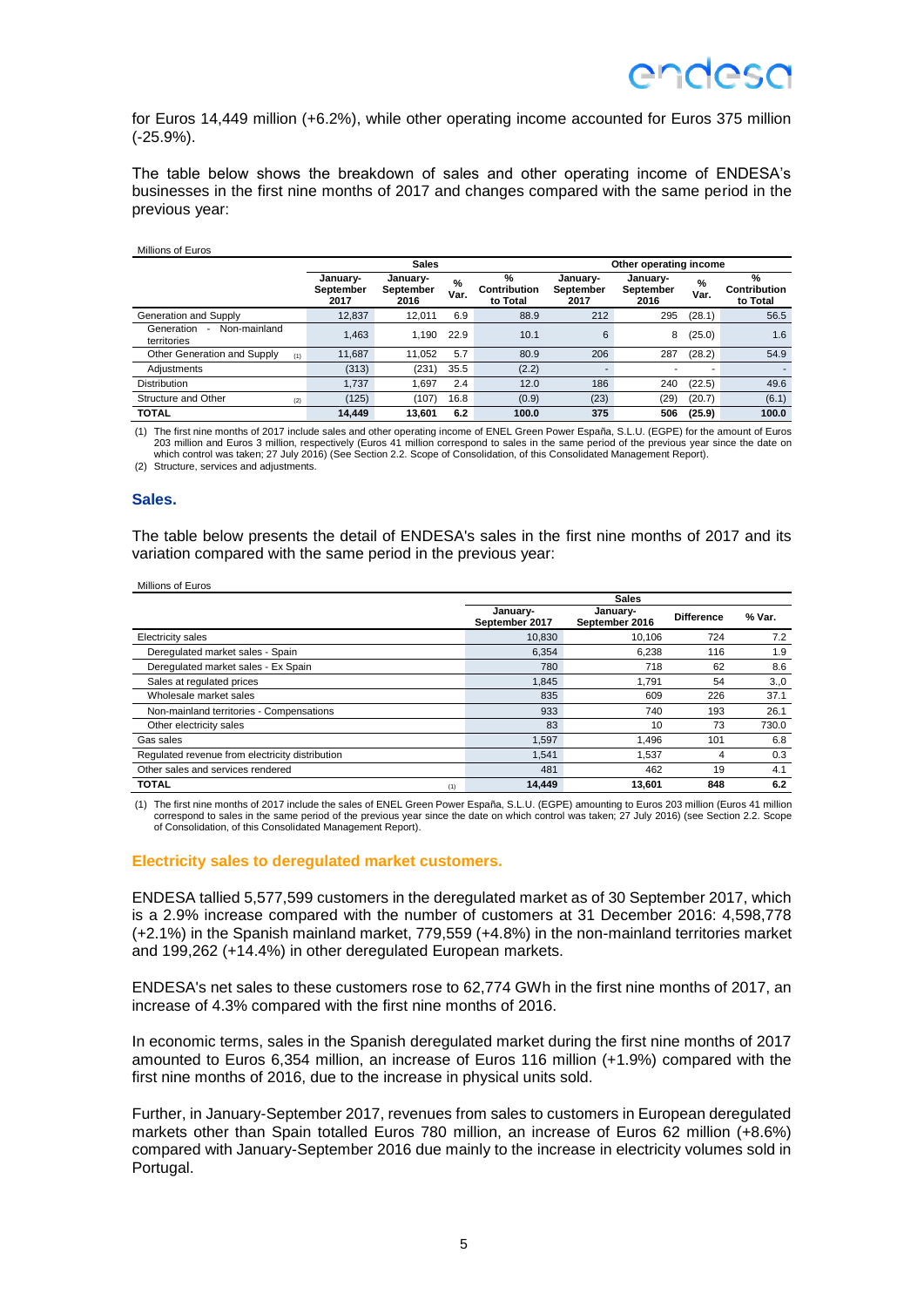#### **Electricity sales at regulated prices.**

ENDESA sold 9,686 GWh through its reference supplier company in the first nine months of 2017, 7.8% less than the January-September period in 2016.

These sales generated revenues of Euros 1,845 million in the first nine months of 2017, which is 3.0% higher than the figure in the first nine months of 2016 as a result of the increased sales prices, which offset the reduction in physical units sold.

#### **Gas sales.**

ENDESA had 1,302,994 gas customers in the deregulated market as of 30 September 2017, which is a 2.1% increase compared with the number of customers at 31 December 2016.

ENDESA sold 58,957 GWh to customers in the natural gas market in the first nine months of 2017, which represents a 4.7% rise on nine-month 2016 figure.

In economic terms, revenue from gas sales during the first nine months of 2017 amounted to Euros 1,597 million, an increase of Euros 101 million (+6.8%) compared with the first nine months of 2016, primarily due to the increase in physical units sold.

#### **Non-mainland territories - Compensations**

During the first nine months of 2017, compensations for extra-costs of non-mainland territories generation amounted to Euros 933 million, representing an increase of Euros 193 million (+26.1%) compared to the first nine months of 2016, primarily because of the increase in production and sales, and fuel costs due to commodity prices.

#### **Electricity distribution.**

During the first nine months of 2017, ENDESA distributed 88,864 GWh in the Spanish market, which is a 1.8% increase compared with the same period in 2016.

Regulated revenue from distribution during the first nine months of 2017 totalled Euros 1,541 million, in line with the amount posted for the first nine months of 2016 (+0.3%).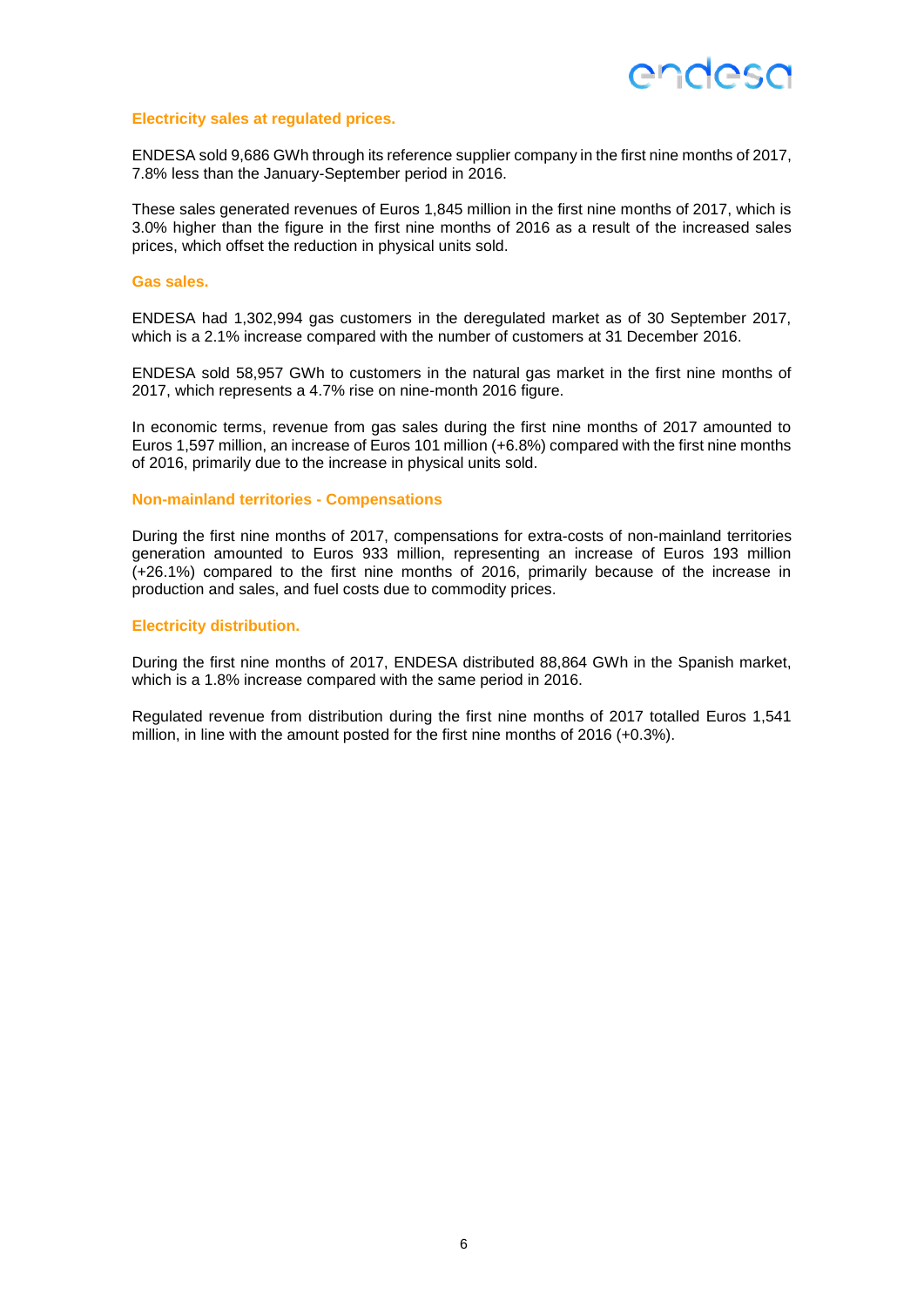#### **Other operating income.**

In January-September 2017, the amount for other operating income was Euros 375 million, which is Euros 131 million (-25.9%) lower than the amount posted for the first nine months of 2016.

In the first nine months of 2017, there was a reduction of Euros 95 million (-44.1%) in revenue from the valuation and liquidation of fuel stock derivatives compared to the same period in the previous year, which is partly offset with less expenses from the valuation and liquidation of fuel stock derivatives of Euros 65 million (-27.9%) posted under "Other Variable Procurements and Services".

#### **1.2.2. Operating expenses.**

Operating expenses in January-September 2017 were Euros 13,496 million, which is a 9.0% increase compared to the same period the previous year.

The table below shows the detail of ENDESA's operating expenses in the first nine months of 2017 and variations compared with the same period in the previous year:

Millions of Euros

|                                                      | <b>Operating Expenses</b> |                           |                   |        |  |  |  |
|------------------------------------------------------|---------------------------|---------------------------|-------------------|--------|--|--|--|
|                                                      | January-September<br>2017 | January-September<br>2016 | <b>Difference</b> | % Var. |  |  |  |
| Procurements and services                            | 10.818                    | 9.769                     | 1.049             | 10.7   |  |  |  |
| Energy purchases                                     | 3,680                     | 2.909                     | 771               | 26.5   |  |  |  |
| Fuel consumption                                     | 1.653                     | 1.128                     | 525               | 46.5   |  |  |  |
| Transmission expenses                                | 4,193                     | 4.420                     | (227)             | (5.1)  |  |  |  |
| Other variable procurements and services             | 1,292                     | 1.312                     | (20)              | (1.5)  |  |  |  |
| Personnel expenses                                   | 673                       | 690                       | (17)              | (2.5)  |  |  |  |
| Other fixed operating expenses                       | 933                       | 859                       | 74                | 8.6    |  |  |  |
| Depreciation and amortisation, and impairment losses | 1.072                     | 1.058                     | 14                | 1.3    |  |  |  |
| TOTAL $_{(1)}$                                       | 13.496                    | 12.376                    | 1.120             | 9.0    |  |  |  |

(1) The first nine months of 2017 include the operating expenses of ENEL Green Power España, S.L.U. (EGPE) amounting to Euros 163 million (Euros 40 million correspond to operating expenses in the same period of the previous year since the date on which control was taken; 27 July 2016) (see Section 2.2. Scope of Consolidation, of this Consolidated Management Report).

#### **Procurements and services (variable costs).**

The breakdown of procurements and services among ENDESA's businesses during the first nine months of 2017 and changes with respect to the same period in the previous year are as follows:

| Millions of Euros                     |                               |                           |        |                            |  |  |  |
|---------------------------------------|-------------------------------|---------------------------|--------|----------------------------|--|--|--|
|                                       | Procurements and Services (3) |                           |        |                            |  |  |  |
|                                       | January-September<br>2017     | January-September<br>2016 | % Var. | % Contribution<br>to Total |  |  |  |
| Generation and supply                 | 10.916                        | 9.745                     | 12.0   | 100.9                      |  |  |  |
| Generation - Non-mainland territories | 931                           | 716                       | 30.0   | 8.6                        |  |  |  |
| Other generation and supply<br>(1)    | 10.294                        | 9.255                     | 11.2   | 95.2                       |  |  |  |
| Adjustments                           | (309)                         | (226)                     | 36.7   | (2.9)                      |  |  |  |
| <b>Distribution</b>                   | 113                           | 97                        | 16.5   | 1.0                        |  |  |  |
| Structure and other<br>(2)            | (211)                         | (73)                      | 189.0  | (1.9)                      |  |  |  |
| <b>TOTAL</b>                          | 10,818                        | 9.769                     | 10.7   | 100.0                      |  |  |  |

(1) The first nine months of 2017 include the procurements and services of ENEL Green Power España, S.L.U. (EGPE) amounting to Euros 18 million (Euros 5 million correspond to procurements and services in the same period of the previous year since the date on which control was taken; 27 July 2016) (see Section 2.2. Scope of Consolidation, of this Consolidated Management Report).

(2) Structure, services and adjustments.

(3) Procurements and services = Energy purchases + Fuel consumption + Transmission expenses + Other variable procurements and services.

Procurements and services (variable costs) totalled Euros 10,818 million in the first nine months of 2017, 10.7% more than in the same period the previous year.

The performance of these costs in January-September 2017 was as follows:

Energy purchases increased by Euros 771 million (+26.5%) to Euros 3,680 million, primarily because of the increase in the cumulative arithmetic mean price in the wholesale electricity market, Euros 50.3/MWh (+47.9%), and gas acquired for sale to the end customer.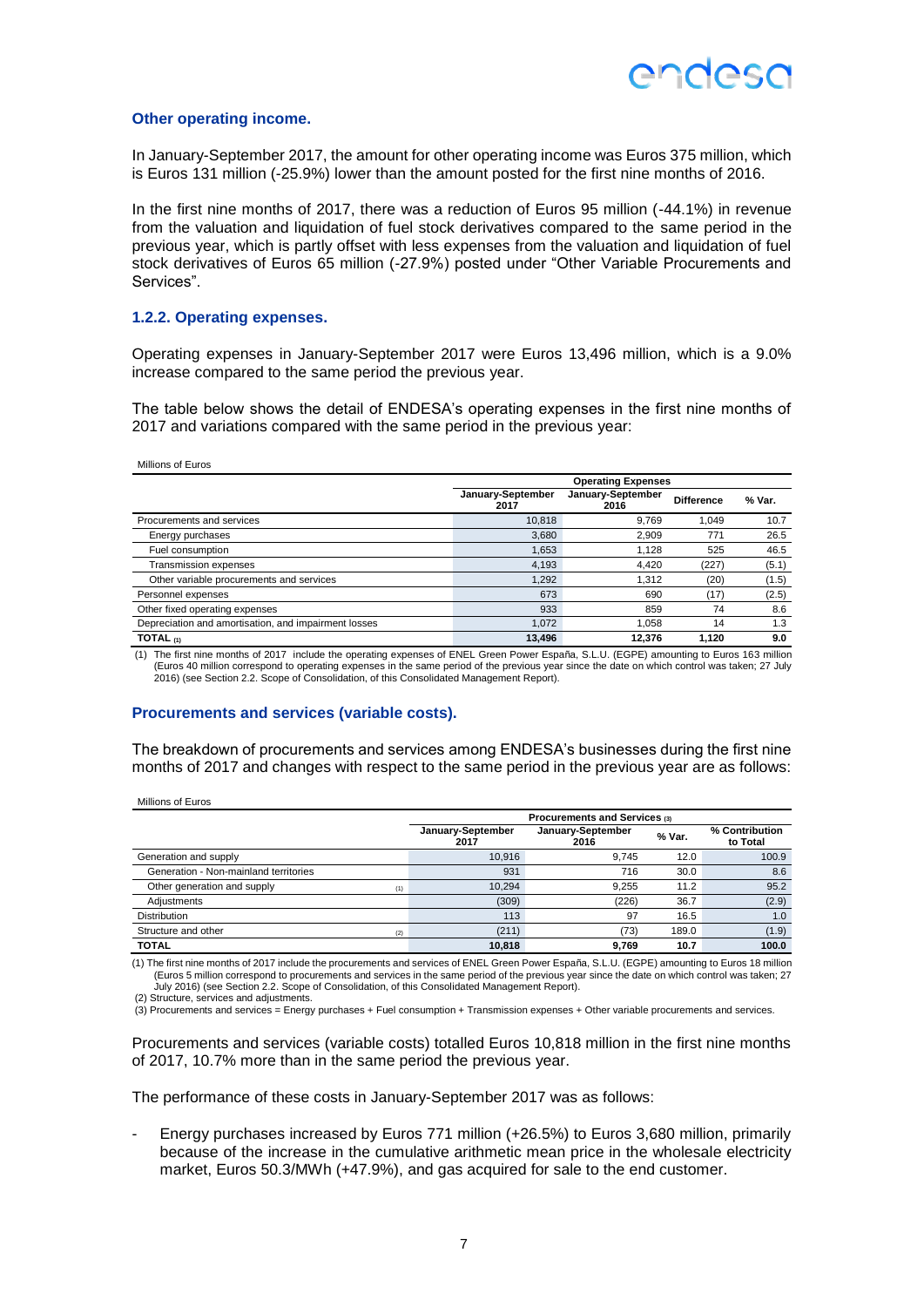- Fuel consumption amounted to Euros 1,653 million, with an increase of 46.5% (Euros 525 million) due higher thermal output in the period and an increase in the average purchase price.
- The heading "Other Variable Procurements and Services" amounted to Euros 1,292 million, a decrease of Euros 20 million (-1.5%) compared with the same period in 2016. This variation was primarily due to:
	- o The lower expense recognised for the Social Bonus (Euros 142 million) in accordance with the Supreme Court order relating to the enactment of the judgement submitted by ENDESA in relation to its obligations to pay to the Electricity System the entire quantity paid by ENDESA, S.A. for the Social Bonus in 2015 and 2016.
	- o The Euros 83 million increase in the electricity production tax because of the increased production during the period, of which Euros 14 million correspond to ENEL Green Power España, S.L.U. (EGPE).
	- o The Euros 65 million decrease (-27.9%) in expenses for fuel stock derivatives, offset partially by a Euros 95 million reduction in income in this connection (-44.1%), which is recognised under "Other operating income", due mainly to trends in the measurement and settlement of gas derivatives.
	- $\circ$  An increase of Euros 62 million in the Autonomous Community of Catalonia nuclear taxes, bearing in mind that, in the first nine months of 2016, the tax then prevailing was regularised for the amount of Euros 63 million, following the ruling handed down by the Constitutional Court on 20 April 2016 declaring it to be unconstitutional.
	- $\circ$  The Euros 28 million increase in the costs of carbon dioxide (CO<sub>2</sub>) emission rights, due to higher thermal production.

The following table contains the breakdown of the contribution margin by ENDESA businesses in the first nine months of 2017 and their variation compared with the same period the previous year:

| Millions of Euros                     |                           |                           |         |                            |  |  |  |
|---------------------------------------|---------------------------|---------------------------|---------|----------------------------|--|--|--|
|                                       | Contribution margin $(3)$ |                           |         |                            |  |  |  |
|                                       | January-September<br>2017 | January-September<br>2016 | % Var.  | % Contribution<br>to Total |  |  |  |
| Generation and supply                 | 2,133                     | 2,561                     | (16.7)  | 53.2                       |  |  |  |
| Generation - Non-mainland territories | 538                       | 482                       | 11.6    | 13.4                       |  |  |  |
| Other generation and supply<br>(1)    | 1,599                     | 2.083                     | (23.2)  | 39.9                       |  |  |  |
| Adiustments                           | (4)                       | (4)                       | -       | (0.1)                      |  |  |  |
| Distribution                          | 1.810                     | 1.840                     | (1.6)   | 45.2                       |  |  |  |
| Structure and other<br>(2)            | 63                        | (63)                      | (200.0) | 1.6                        |  |  |  |
| <b>TOTAL</b>                          | 4,006                     | 4.338                     | (7.7)   | 100.0                      |  |  |  |

18 million (1) The first nine months of 2017 include the contribution margin of ENEL Green Power España, S.L.U.<br>Euros 36 million correspond to the contribution margin in the same period of the previous year since the date July 2016) (see Section 2.2. Scope of Consolidation, of this Consolidated Management Report).

(2) Structure, services and adjustments. (3) Contribution margin = Revenues - Procurements and services.

#### **Personnel and other fixed operating expenses (fixed costs).**

Fixed costs in the first nine months of 2017 totalled Euros 1,606 million, Euros 57 million (+3.7%) higher compared to the first nine months of 2016.

Personnel expenses during January-September 2017 amounted to Euros 673 million, down Euros 17 million (-2.5%) compared to the same period in 2016.

The following table contains the breakdown of the personnel expenses by ENDESA businesses in the first nine months of 2017 and their variation compared with the same period the previous year: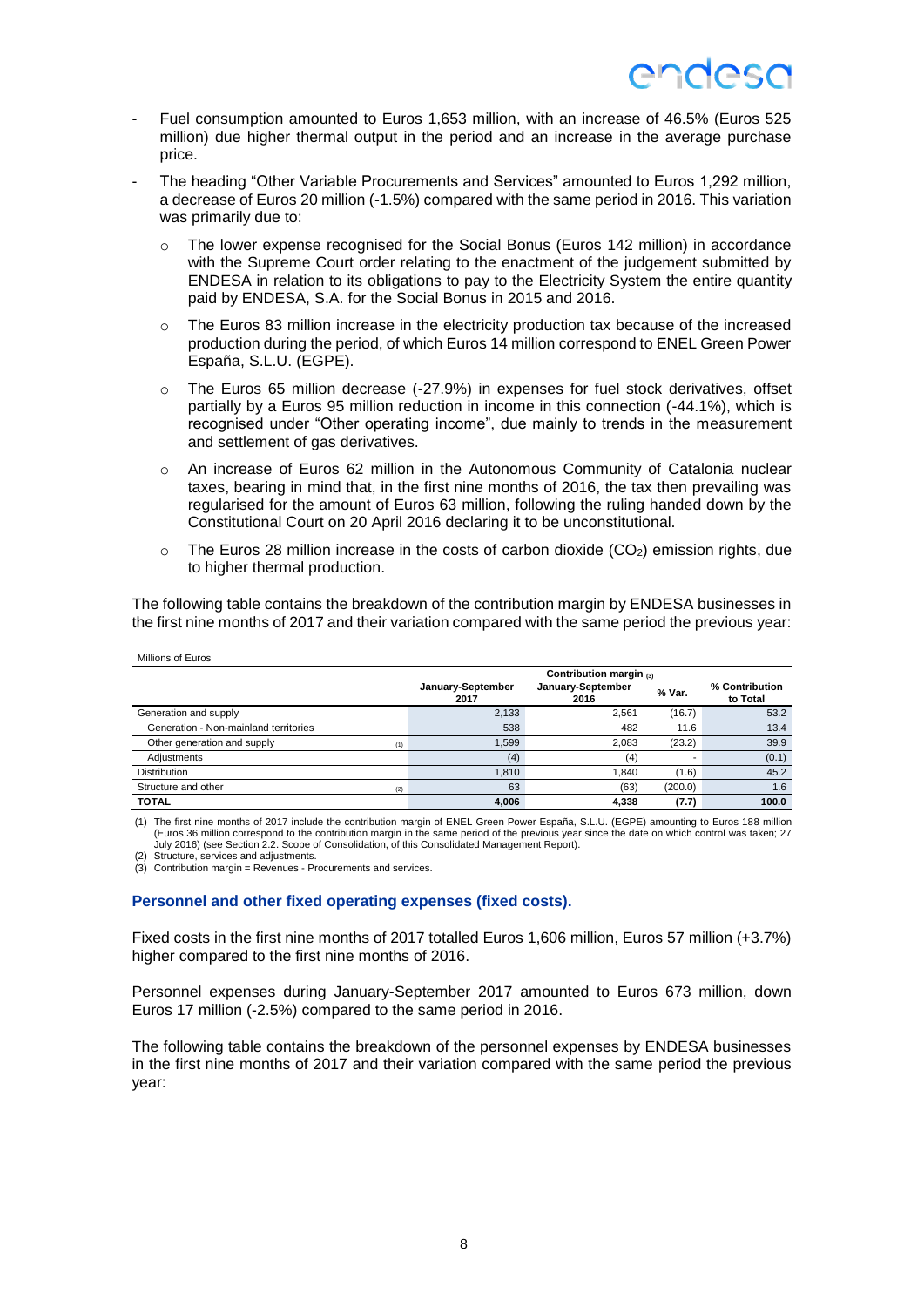### ANNASC

#### Millions of Euros

|                                       | <b>Personnel expenses</b> |                           |        |                            |  |  |
|---------------------------------------|---------------------------|---------------------------|--------|----------------------------|--|--|
|                                       | January-September<br>2017 | January-September<br>2016 | % Var. | % Contribution<br>to Total |  |  |
| Generation and supply                 | 353                       | 351                       | 0.6    | 52.5                       |  |  |
| Generation - Non-mainland territories | 64                        | 57                        | 12.3   | 9.5                        |  |  |
| Other generation and supply<br>(1)    | 289                       | 294                       | (1.7)  | 43.0                       |  |  |
| Adjustments                           |                           |                           | ۰.     |                            |  |  |
| Distribution                          | 200                       | 218                       | (8.3)  | 29.7                       |  |  |
| Structure and other<br>(2)            | 120                       | 121                       | (0.8)  | 17.8                       |  |  |
| <b>TOTAL</b>                          | 673                       | 690                       | (2.5)  | 100.0                      |  |  |

(1) The first nine months of 2017 include the personnel expenses of ENEL Green Power España, S.L.U. (EGPE) amounting to Euros 12 million (Euros 3 million correspond to personnel expenses in the same period of the previous year since the date on which control was taken; 27 July 2016) (see Section 2.2. Scope of Consolidation, of this Consolidated Management Report).

(2) Structure, services and adjustments.

The following factors should be considered when examining personnel expenses during the first nine months of 2017:

- Personnel expenses during the first nine months of 2017 and 2016 were affected by the positive updates of the provisions under workforce restructuring plans and contract suspensions, which respectively amounted to Euros 16 million and Euros 12 million, positive. Further, in January-September 2016 this item included an expense of Euros 30 million corresponding to provisions for termination voluntary agreements.
- Both periods include the personnel expenses relating to changes in the consolidation perimeter (Euros 13 million and Euros 3 million, respectively) due mainly to the inclusion of ENEL Green Power España, S.L.U. (EGPE) (see Section 2.2. Scope of Consolidation, of this Consolidated Management Report).
- In January-September 2017 there was an increase of Euros 10 million in net provisions for indemnities and occupational risk (net allowance of Euros 2 million in the first nine months of 2017 and a net reversal of Euros 8 million in the first nine months of 2016).

Stripping out these effects, personnel expenses in the first nine month of 2017 would have decreased by Euros 3 million (-0.4%).

Other fixed operating expenses in January-September 2017 stood at Euros 933 million, up by Euros 74 million (+8.6%) compared to the first nine months of 2016.

Stripping out the effect of the incorporation of ENEL Green Power España, S.L.U. (EGPE) (see Section 2.2. Consolidation perimeter) in both periods, other fixed operating expenses would have increased by Euros 31 million in the January-September 2017 compared to the same period in 2016 (+3.6%) due mainly to increased generation activity and higher duties and taxes.

The following table contains the breakdown of other fixed operating expenses by ENDESA businesses in the first nine months of 2017 and their variation compared with the same period the previous year:

#### Millions of Euros

|                                       | Other fixed operating expenses |                           |        |                            |  |
|---------------------------------------|--------------------------------|---------------------------|--------|----------------------------|--|
|                                       | January-September<br>2017      | January-September<br>2016 | % Var. | % Contribution<br>to Total |  |
| Generation and supply                 | 755                            | 669                       | 12.9   | 80.9                       |  |
| Generation - Non-mainland territories | 114                            | 117                       | (2.6)  | 12.2                       |  |
| Other generation and supply<br>(1)    | 645                            | 556                       | 16.0   | 69.1                       |  |
| Adiustments                           | (4)                            | (4)                       |        | (0.4)                      |  |
| Distribution                          | 330                            | 298                       | 10.7   | 35.4                       |  |
| Structure and other<br>(2)            | (152)                          | (108)                     | 40.7   | (16.3)                     |  |
| <b>TOTAL</b>                          | 933                            | 859                       | 8.6    | 100.0                      |  |

1) The first nine months of 2017 include the other fixed operating expenses of ENEL Green Power España, S.L.U. (EGPE) amounting to Euros 52<br>million (Euros 9 million correspond to other fixed operating expenses in the same was taken; 27 July 2016) (see Section 2.2. Scope of Consolidation, of this Consolidated Management Report).

(2) Structure, services and adjustments.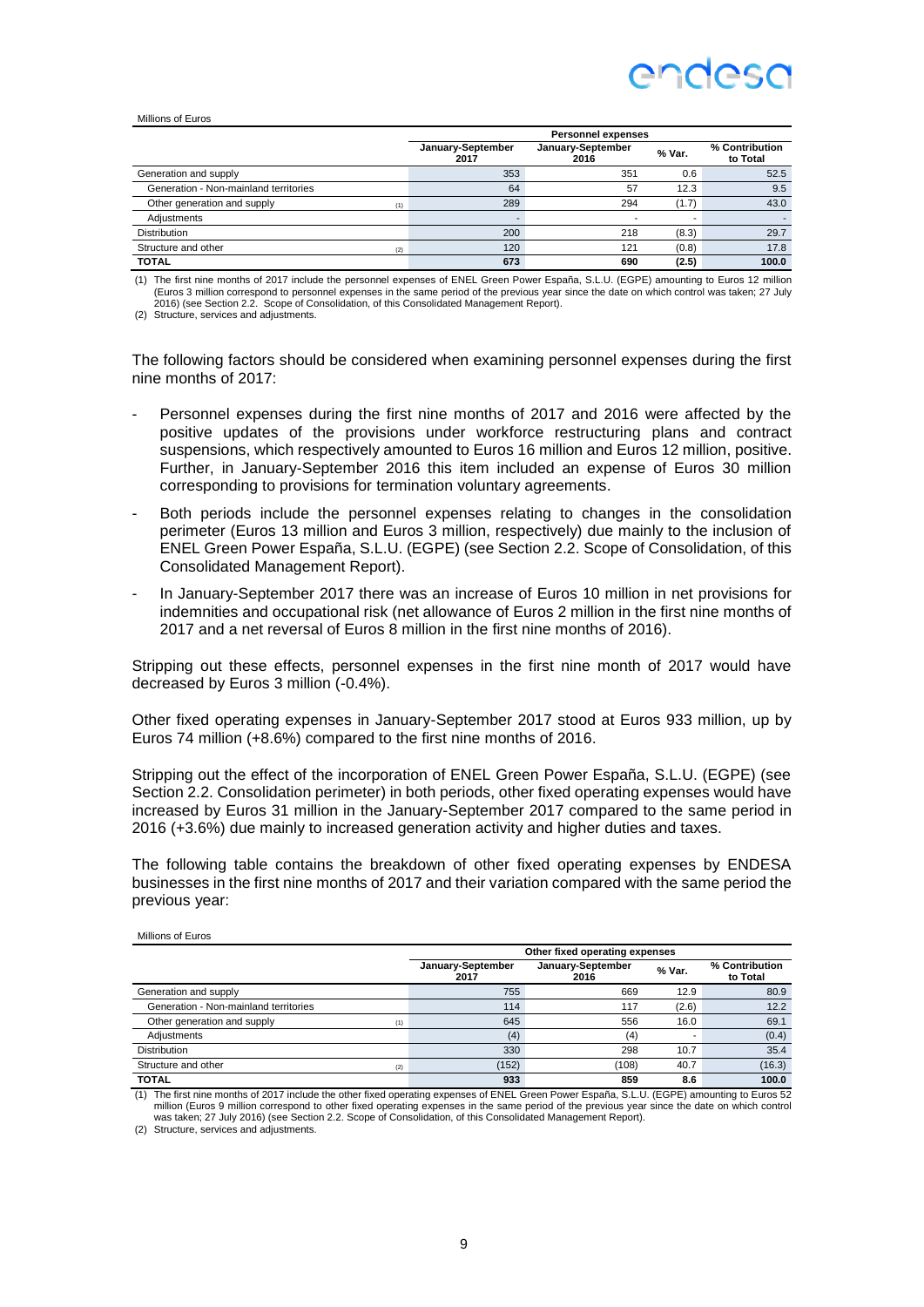#### **Depreciation and amortisation, and impairment losses.**

Depreciation and amortisation charges and impairment losses amounted to Euros 1,072 million in January-September 2017, representing a year-on-year rise of Euros 14 million (+1.3%).

The following table contains the breakdown of Depreciation and amortisation, and impairment losses by ENDESA businesses in the first nine months of 2017 and their variation compared with the same period in the previous year:

Millions of Euros

|                                       | Depreciation and amortisation, and impairment losses |                           |                          |                            |  |  |
|---------------------------------------|------------------------------------------------------|---------------------------|--------------------------|----------------------------|--|--|
|                                       | January-September<br>2017                            | January-September<br>2016 | % Var.                   | % Contribution<br>to Total |  |  |
| Generation and supply                 | 598                                                  | 551                       | 8.5                      | 55.8                       |  |  |
| Generation - Non-mainland territories | 127                                                  | 117                       | 8.5                      | 11.8                       |  |  |
| Other generation and supply<br>(1)    | 471                                                  | 434                       | 8.5                      | 44.0                       |  |  |
| Adiustments                           |                                                      |                           | $\overline{\phantom{a}}$ |                            |  |  |
| <b>Distribution</b>                   | 436                                                  | 490                       | (11.0)                   | 40.7                       |  |  |
| Structure and other<br>(2)            | 38                                                   | 17                        | 123.5                    | 3.5                        |  |  |
| <b>TOTAL</b>                          | 1,072                                                | 1.058                     | 1.3                      | 100.0                      |  |  |

(1) The first nine months of 2017 include the Depreciation and amortisation, and impairment losses of ENEL Green Power España, S.L.U. (EGPE) amounting to Euros 81 million (Euros 23 million correspond to depreciation and amortisation, and impairment losses in the same period of the previous year since the date on which control was taken; 27 July 2016) (see Section 2.2. Scope of Consolidation, of this Consolidated .<br>Management Report).

(2) Structure, services and adjustments.

The following factors must be taken into account when looking at depreciation and amortisation, and impairment losses for the first nine months of 2017:

- Both periods factor in the impact of the incorporation of ENEL Green Power España, S.L.U. (EGPE) amounting respectively to Euros 81 million and Euros 23 million respectively (see Section 2.2, Scope of Consolidation, of this Consolidated Management Report).
- In the first nine months of 2017, ENDESA concluded its analysis on the useful service life of its assets in operation. As a result thereof and in light of the current circumstances, the depreciation policy has been amended as follows:
	- $\circ$  The best current useful service life estimate of wind and solar power facilities was extended to 30 years from the previously considered 25 and 20 years, respectively.
	- o Regarding hydroelectric power plants, depreciation of the civil engineering cost will now be over a term of 100 years (initially 65 years), and the electromechanical equipment thereof will be over 50 years (initially 35 years), both with the limit on the concession term.

Effective as of 1 January 2017, the measures have had a favourable impact on the depreciation expense in January-September 2017 of Euros 25 million and Euros 32 million, respectively.

- January-September 2017 also saw the reversal of impairment losses for property, plant and equipment recognised on certain lands in previous years for the amount of Euros 14 million.

Excluding the effects described above relating to the consolidation perimeter, useful life and reversal of impairment losses, depreciation and amortisation and impairment losses in the first nine months of 2017 would have increased Euros 27 million (+2.6%).

#### **1.2.3. Net financial profit/(loss).**

Net financial result in the first nine months of 2017 was a negative Euros 94 million, implying a Euros 64 million (-40.5%) reduction compared with the same period in the previous year.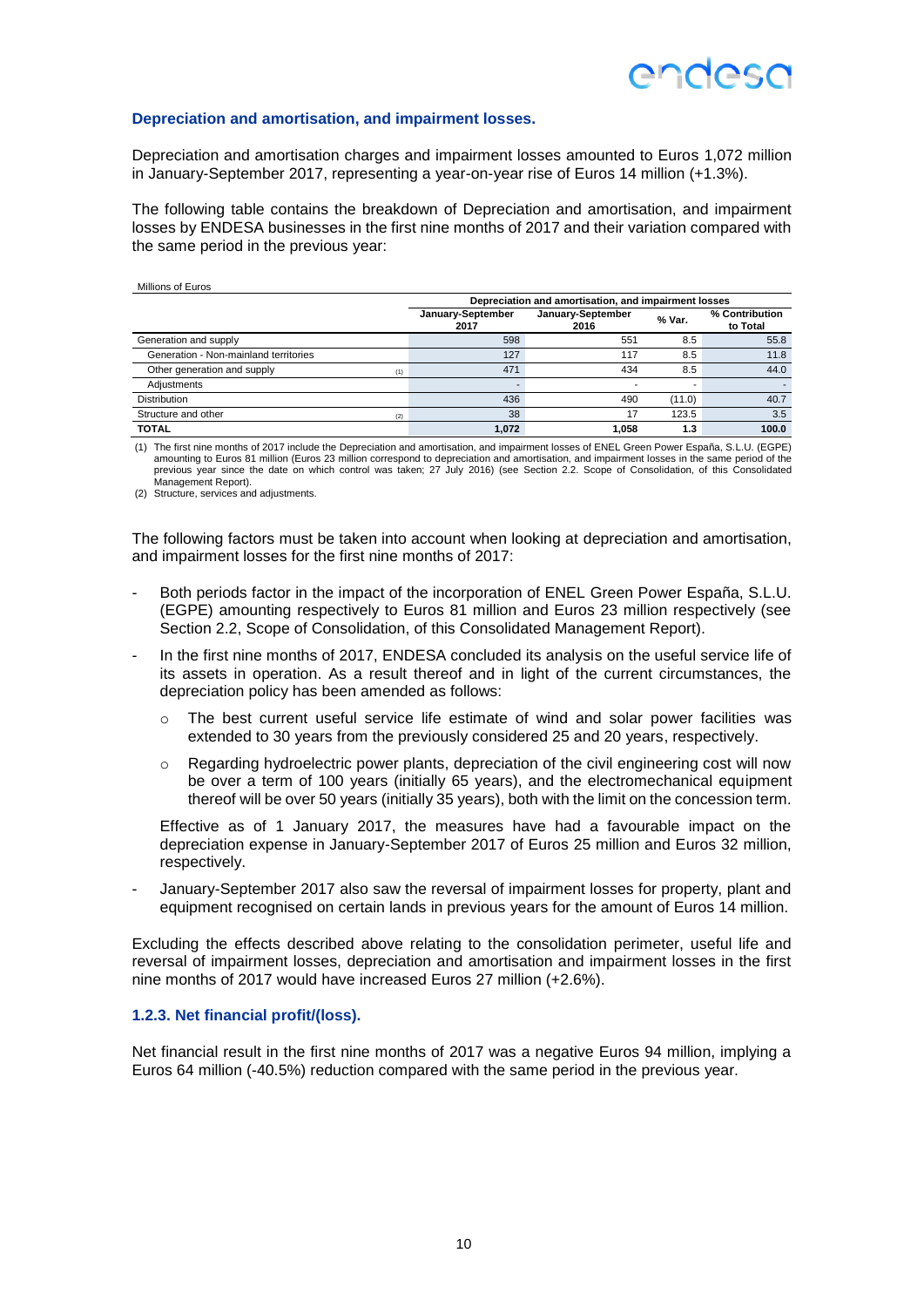The following table shows the breakdown of the net financial profit/(loss) among ENDESA businesses in the first nine months of 2017 and their variation compared with the same period in the previous year:

Millions of Euros

|                          | Net financial profit/(loss) $(2)$ |                           |        |                            |  |  |
|--------------------------|-----------------------------------|---------------------------|--------|----------------------------|--|--|
|                          | January-September<br>2017         | January-September<br>2016 | % Var. | % Contribution<br>to Total |  |  |
| Financial Income         | 39                                | 35                        | 11.4   | (41.5)                     |  |  |
| Financial expenses       | (135)                             | (193)                     | (30.1) | 143.6                      |  |  |
| Net exchange differences |                                   |                           | N/A    | (2.1)                      |  |  |
| TOTAL $(1)$              | (94)                              | (158)                     | (40.5) | 100.0                      |  |  |

(1) The first nine months of 2017 include the net financial profit/(loss) generated by ENEL Green Power España, S.L.U. (EGPE) amounting respectively to Euros 2 million, positive, (Euros 2 million, negative, correspond to the net financial result in the same period of the previous year since the date on which control was taken; 27 July 2016) (see Section 2.2. Scope of Consolidation, of this Consolidated Management Report). (2) Net Financial Result = Financial Income – Financial Expense + Net Exchange Differences.

Net financial expenses stood at Euros 96 million in January-September 2017, down Euros 62 million (-39.2%) compared to the same period the previous year.

The following effects should be considered when examining net financial expenses during the first nine months of 2017:

- The performance in the long-term interest rates during the first nine months of 2017 and 2016 entailed an adjustment in the provisions to account for obligations arising from the ongoing workforce restructuring plans and contract suspension agreements, which had a positive impact of Euros 8 million and negative impact of Euros 68 million, respectively.
- In the first nine months of 2017, financial income were recognised in association with the Supreme Court Order relating to the enactment of the judgement submitted by ENDESA relating to the Social Bonus, for the amount of Euros 6 million, and in the first nine months of 2016 relating to the adjustment of interest relating to financing the revenue deficit for regulated activities in Spain, for the amount of Euros 12 million.
- In both periods, net financial expenses also include the effect of incorporating ENEL Green Power España, S.L.U. (EGPE) in the first nine months amounting to Euros 2 million, positive, and Euros 2 million, negative, respectively, due to the taking of control on 27 July 2016 (see Section 2.2. Scope of Consolidation, of this Consolidated Management Report).

Excluding the effects indicated in the paragraphs above, net financial expenses would have increased by Euros 12 million (+12.0%) due to the lower average cost of gross financial debt, which fell from 2.6% in January-September 2016 to 2.2% in January-September 2017, but has not fully offset the increase in the average gross financial debt in the two periods, which rose from Euros 5,062 million in January-September 2016 to Euros 6,088 million in January-September 2017.

**1.2.4. Net profit/(loss) of companies accounted for using the equity method.**

In the first nine months of 2017, companies accounted for using the equity method contributed with a net profit of Euros 18 million, compared to the net loss of Euros 35 million in the first nine months of 2016.

In January-September 2017 this item includes the negative impact of Euros 7 million corresponding to the 50% stake in Nuclenor, S.A.

In January-September 2016, this heading included mainly the net result contributed by the 40% holding in ENEL Green Power España, S.L.U. (EGPE) prior to the date control was taken, for the amount of Euros 69 million, negative. Later, on 27 July 2016 ENDESA acquired 60% of ENEL Green Power España, S.L.U. (EGPE), and the company was then fully consolidated (see Section 2.2. Scope of Consolidation, of this Consolidated Management Report).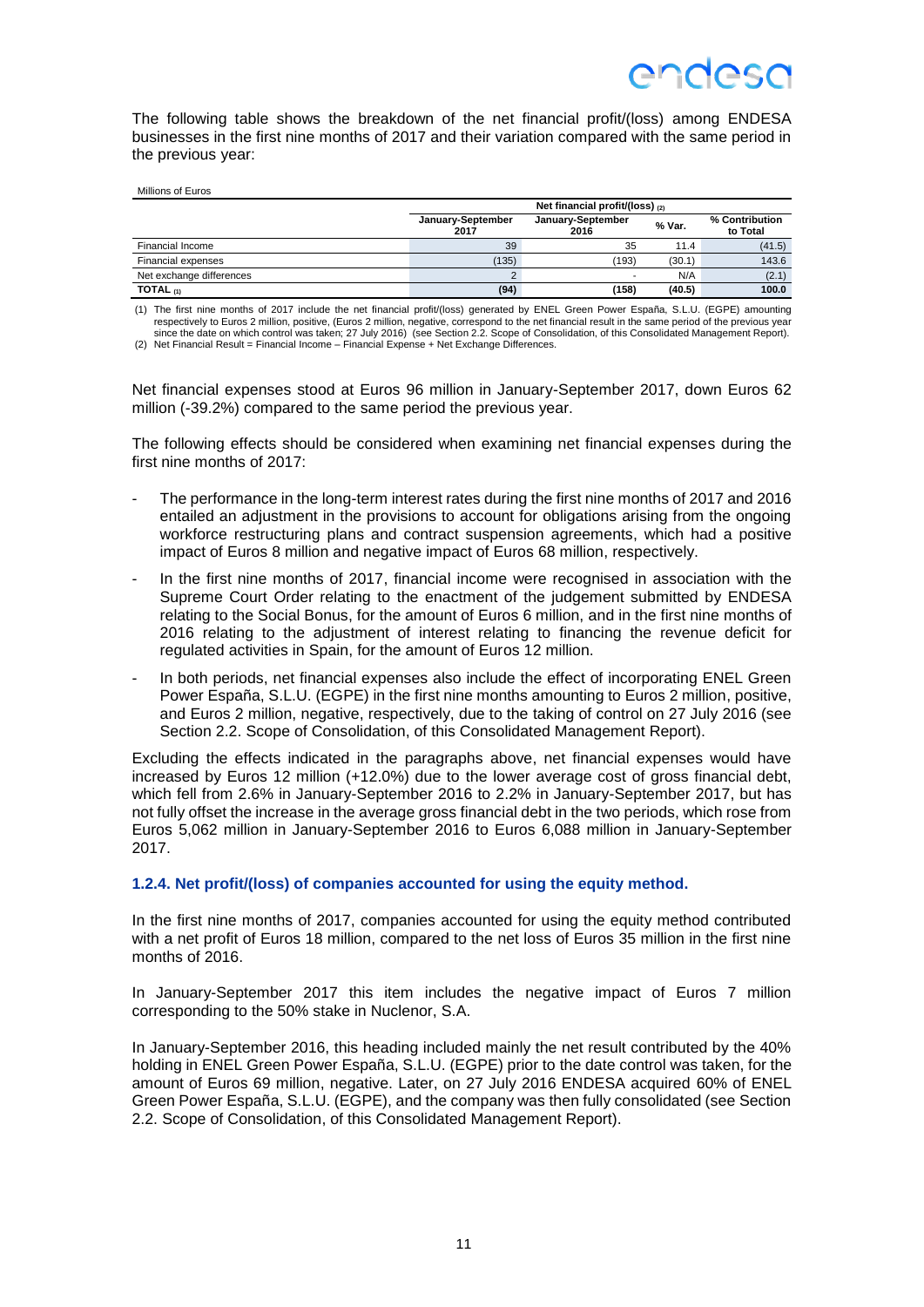#### **1.2.5. Gains on the sale of assets.**

On 30 June 2017 ENDESA had sold its stakes in Aquilae Solar, S.L., Cefeidas Desarrollo Solar, S.L., Cephei Desarrollo Solar, S.L., Desarrollo Photosolar, S.L., Fotovoltaica Insular, S.L. and Sol de Media Noche Fotovoltaica, S.L.

The total price agreed for the transaction was Euros 16 million, with a gross gain of Euros 4 million (see section 2.2. Scope of Consolidation, of this Consolidated Management Report).

In the first nine months of 2017 and 2016, this heading also included the expense for factoring transaction commissions, amounting to Euros 19 million and Euros 22 million respectively.

#### **1.2.6. Corporate income tax.**

The corporate income tax expense in the first nine months of 2017 was Euros 302 million, representing a year-on-year rise of Euros 6 million (+2.0%).

The effective rate in January-September 2017 was 21.7% (18.5% in January-September 2016).

Following the taking of control over ENEL Green Power España, S.L.U. (EGPE) (see Section 2.2. Scope of Consolidation, of this Consolidated Management Report), the January-September 2016 period includes the reversal of a deferred tax liability for the amount of Euros 81 million that ENDESA had recognised due to undistributed profits at ENEL Green Power España, S.L.U. (EGPE) generated after the loss of control the company in 2010 and that complied with measurement criteria.

In like-for-like terms, excluding the impact mentioned above, the corporate income tax expense in the first nine months of 2017 would have dropped by Euros 75 million (-19.9%).

#### **1.2.7. Net income.**

ENDESA reported net income of Euros 1,085 million in January-September 2017, a Euros 220 million (-16.9%) decrease compared to January-September 2016.

### <span id="page-24-0"></span>**2. Other information.**

#### <span id="page-24-1"></span>**2.1. Risk Management Policy.**

During the first nine months of 2017, ENDESA operated the same risk management policy as described in its consolidated financial statements for the year ended 31 December 2016. For this period, the financial instruments and types of hedges are the same as those described in the consolidated financial statements.

The risks that could affect ENDESA operations are also the same as those described in the consolidated management report for the year ending on 31 December 2016.

#### <span id="page-24-2"></span>**2.2. Scope of Consolidation.**

#### **Eléctrica de Jafre, S.A.**

On 31 May 2017 ENDESA Red, S.A.U. acquired 52.54% of the share capital of Eléctrica de Jafre, S.A., a company that performs power transmission and distribution activities in addition to water and electricity meter rental and reading services, in which it previously held a stake of 47.46%.

As a result of this transaction ENDESA has taken control of Eléctrica de Jafre, S.A. compared to the significant influence it exerted until then, strengthening its distribution business.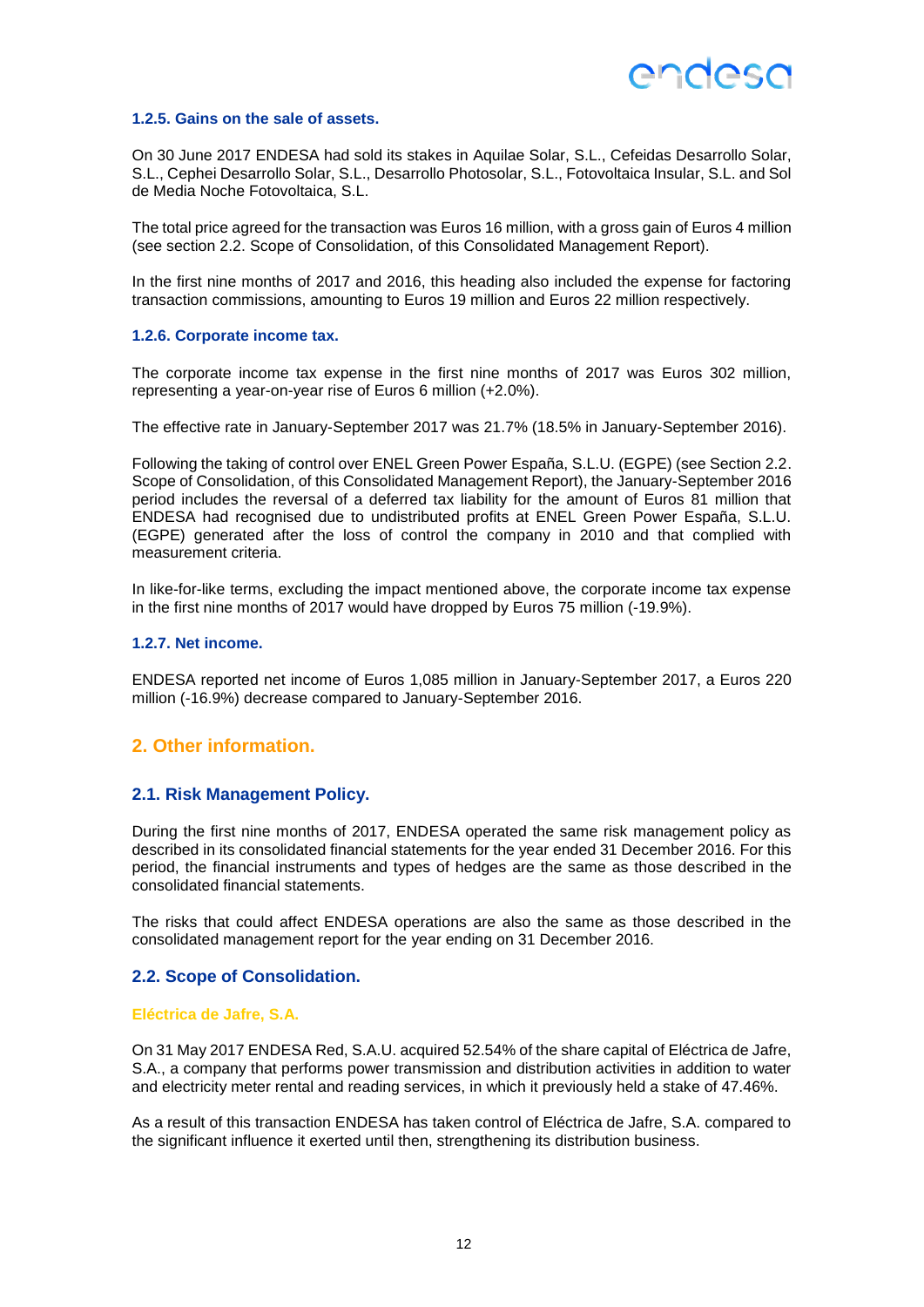

The net cash outflow resulting from the acquisition of Eléctrica de Jafre, S.A. totalled Euros 1 million, corresponding mainly to the agreed transaction price.

The provisional purchase price was set according to the fair value of the assets acquired and liabilities assumed (net assets acquired) from Eléctrica de Jafre, S.A. on the acquisition date, in the following lines of the consolidated financial statements:

| Millions of Euros                   |                          |
|-------------------------------------|--------------------------|
|                                     | <b>Fair value</b>        |
| <b>Non-current assets</b>           |                          |
| Property, plant and equipment       | 4                        |
| <b>TOTAL ASSETS</b>                 | 4                        |
| <b>Non-current liabilities</b>      |                          |
| Deferred income                     |                          |
| <b>Current Liabilities</b>          |                          |
| Trade and other current liabilities |                          |
| <b>TOTAL LIABILITIES</b>            | $\overline{2}$           |
|                                     |                          |
| Fair Value of Net Assets Acquired   | $\overline{\phantom{a}}$ |

To establish the fair value of the assets acquired and the liabilities assumed, the projected discounted cash flows were considered applying the remuneration system in force at the acquisition date.

Revenue and net profit generated by this company from the acquisition date of 31 May 2017 are not significant. Additionally, if the acquisition had taken place on 1 January 2017, revenue and net profit generated by this transaction in the first nine months of 2017 would have been less than Euros 1 million.

Net profit generated at the date control was taken as a result of the fair value valuation of the noncontrolling 47.46% stake previously held in Eléctrica de Jafre, S.A. was less than Euros 1 million.

#### **Other stakes.**

On 30 June 2017 ENDESA sold its stakes in Aquilae Solar, S.L., Cefeidas Desarrollo Solar, S.L., Cephei Desarrollo Solar, S.L., Desarrollo Photosolar, S.L., Fotovoltaica Insular, S.L. and Sol de Media Noche Fotovoltaica, S.L.

The transaction generated a gross gain of Euros 4 million in the Consolidated Income Statement for the nine-month period ended 30 September 2017 (see Section 1.2.5, Gains (loss) on the sale of assets, of this Consolidated Management Report).

On 18 July 2017 ENEL Green Power España, S.L.U. (EGPE) purchased the non-controlling interests of Productor Regional de Energía Renovable, S.A. (15%) and Productor Regional de Energías Renovables III, S.A. (17.11%) for Euros 2 million and Euros 3 million, respectively. The transaction, which has not affected the Consolidated Income Statement, had an impact on Equity of Euros 3 million.

Dated 4 August 2017, the termination of Minas de Estercuel, S.A. (in liquidation) and Minas Gargallo, S.L. (in liquidation) were filed with the Companies Register. ENDESA held stakes of 99.65% and 99.91% in the two companies, respectively.

#### **ENEL Green Power España, S.L.U. (EGPE).**

On 27 July 2016 ENDESA Generación S.A.U., a fully owned subsidiary of ENDESA S.A., acquired from ENEL Green Power International B.V 60% of the share capital of ENEL Green Power España, S.L.U. (EGPE), thus increasing its previous stake in its share capital from 40%.

On the date of execution of the purchase, ENDESA assumed control over ENEL Green Power España, S.L.U. (EGPE) as opposed to the significant influenced it had exerted until then.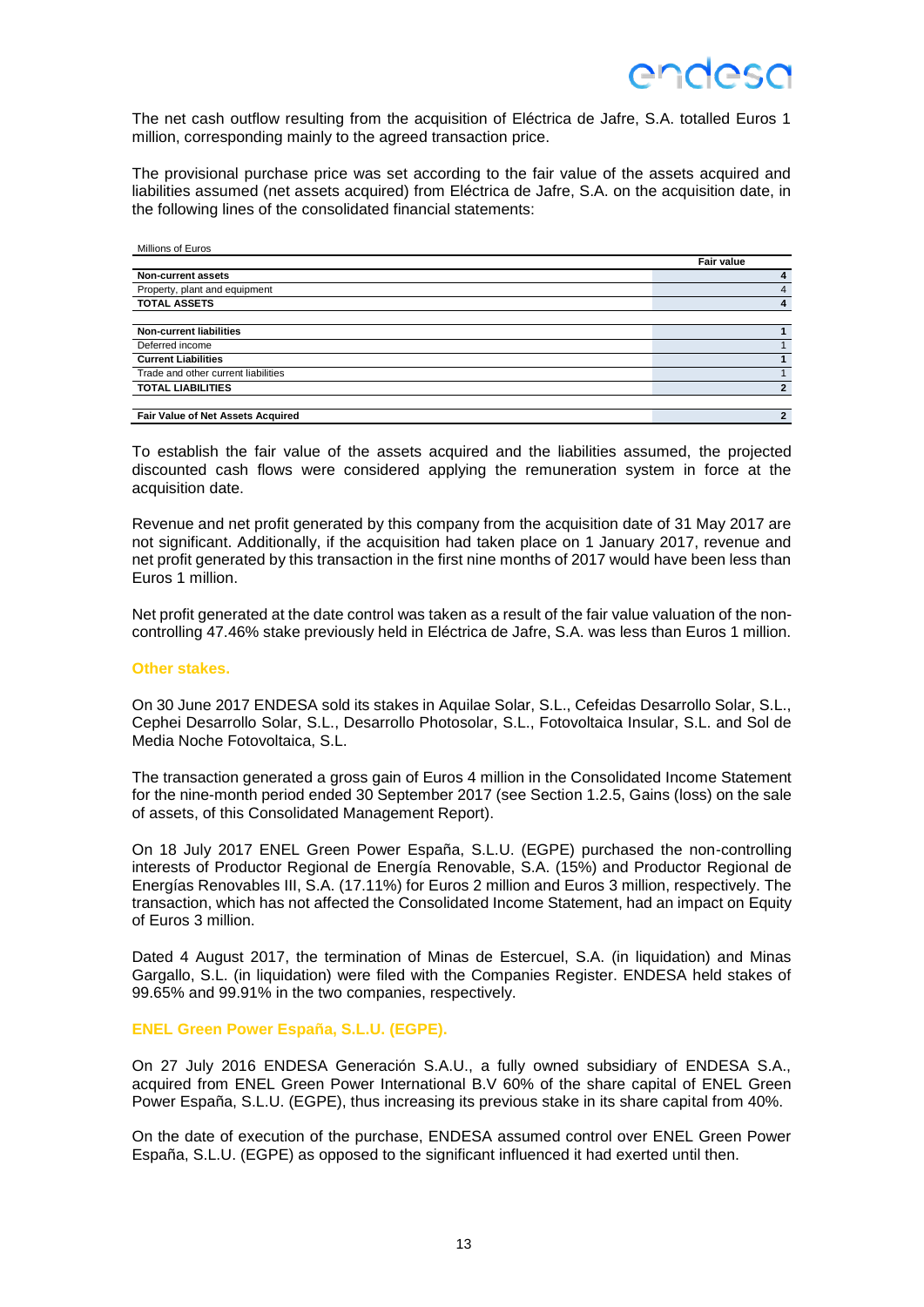As a result, the Consolidated Income Statement for the first nine months of 2017 includes the income and expenses of the fully consolidated ENEL Green Power España, S.L.U. (EGPE).

The contribution of ENEL Green Power España, S.L.U. (EGPE) to net income in the period January-September 2017 stood at Euros 29 million (Euros 12 million in January-September 2016) as shown below:

|                                                                      | Contribution of ENEL Green Power España, S.L.U. (EGPE) |                        |  |  |  |
|----------------------------------------------------------------------|--------------------------------------------------------|------------------------|--|--|--|
|                                                                      | January-September<br>2017                              | January-September 2016 |  |  |  |
| Revenues                                                             | 206                                                    | 41                     |  |  |  |
| Contribution margin                                                  | 188                                                    | 36                     |  |  |  |
| EBITDA $(1)$                                                         | 124                                                    | 24                     |  |  |  |
| EBIT $(2)$                                                           | 43                                                     |                        |  |  |  |
| Net financial profit/(loss):                                         | $\overline{2}$                                         | (2)                    |  |  |  |
| Net profit/(loss) of companies accounted for using the equity method | 4                                                      | $(67)$ (3)             |  |  |  |
| Corporate income tax                                                 | (13)                                                   | $81_{(4)}$             |  |  |  |
| Non-controlling interests                                            | (7)                                                    | (1)                    |  |  |  |
| <b>TOTAL</b>                                                         | 29                                                     | 12                     |  |  |  |

(1) EBITDA = Income - Procurements and services + Work carried out by the Group for its assets – Personnel expenses - Other fixed operating expenses.

(2) EBIT = EBITDA - Depreciation and amortisation, and impairment losses.

(3) Includes, mainly, net profit relating to the previous 40% stake held by ENDESA, S.A., through ENDESA Generación, S.A.U., up until the date control was taken (Euros 7 million), impairment recognised prior to the taking of control based on the assumption that the recoverable value of the 40% stake in ENEL Green Power España, S.L.U. (EGPE) was lower than its carrying amount (Euros 72 million, and net profit generated at the date control was taken as a result of the fair value valuation of the non-controlling 40% stake in ENEL Green Power España, S.L.U. (EGPE) (Euros -4 million).

4) Following the taking of control over ENEL Green Power España, S.L.U (EGPE) a deferred tax liability was reversed for the amount of Euros<br>81 million that ENDESA had recognised due to undistributed profits at ENEL Green P control the company in 2010 and that complied with measurement criteria.

In January-September 2017 the key data of ENEL Green Power España, S.L.U. (EGPE) are as follows:

|                               | Data of ENEL Green Power España, S.L.U. (EGPE) |                           |  |
|-------------------------------|------------------------------------------------|---------------------------|--|
|                               | January-September<br>2017                      | January-September<br>2016 |  |
| Electricity generation (GWh)  | 2,533                                          | 506 (3)                   |  |
| Gross installed capacity (MW) | 1,675 $\scriptstyle\rm (1)$                    | 1,675 $_{(2)}$            |  |
| Net installed capacity (MW)   | 1,675 $_{(1)}$                                 | 1,675 $(2)$               |  |
| Electricity sales (GWh)       | 2,533                                          | 506(3)                    |  |
| (1) At 30 September 2017.     |                                                |                           |  |

(2) At 31 December 2016.

<span id="page-26-0"></span>(3) From the date control was taken, i.e. 27 July 2016.

#### **2.3. Acquisition of the systems and telecommunications activity (ICT).**

On 29 December 2016, ENDESA, S.A., acting through its fully owned subsidiary ENDESA Medios y Sistemas, S.L.U. (formerly ENDESA Servicios, S.L.U.), and ENEL Iberia, S.L.U. entered into an Assignment Contract for the Branch of the Systems and Telecommunications Activity for the acquisition to the latter of the systems and telecommunications activity (ICT) within the ENDESA sphere.

The transaction entailed the transfer of materials, human resources and contracts with third parties affected in the implementation of these activities.

The effective date of the transaction was 1 January 2017 and entailed a reorganisation of systems and telecommunications support activities (ICT) at ENDESA with a view to rendering them more adaptable to the needs of its corporate perimeter, simplifying internal and administrative management procedures.

The price stipulated for purchasing this activity branch was Euros 246 million and payment thereof was settled on the date when the contract was formalised. The transaction was recognised through the acquisition method, and provisionally assigned to the following items in the consolidated financial statements: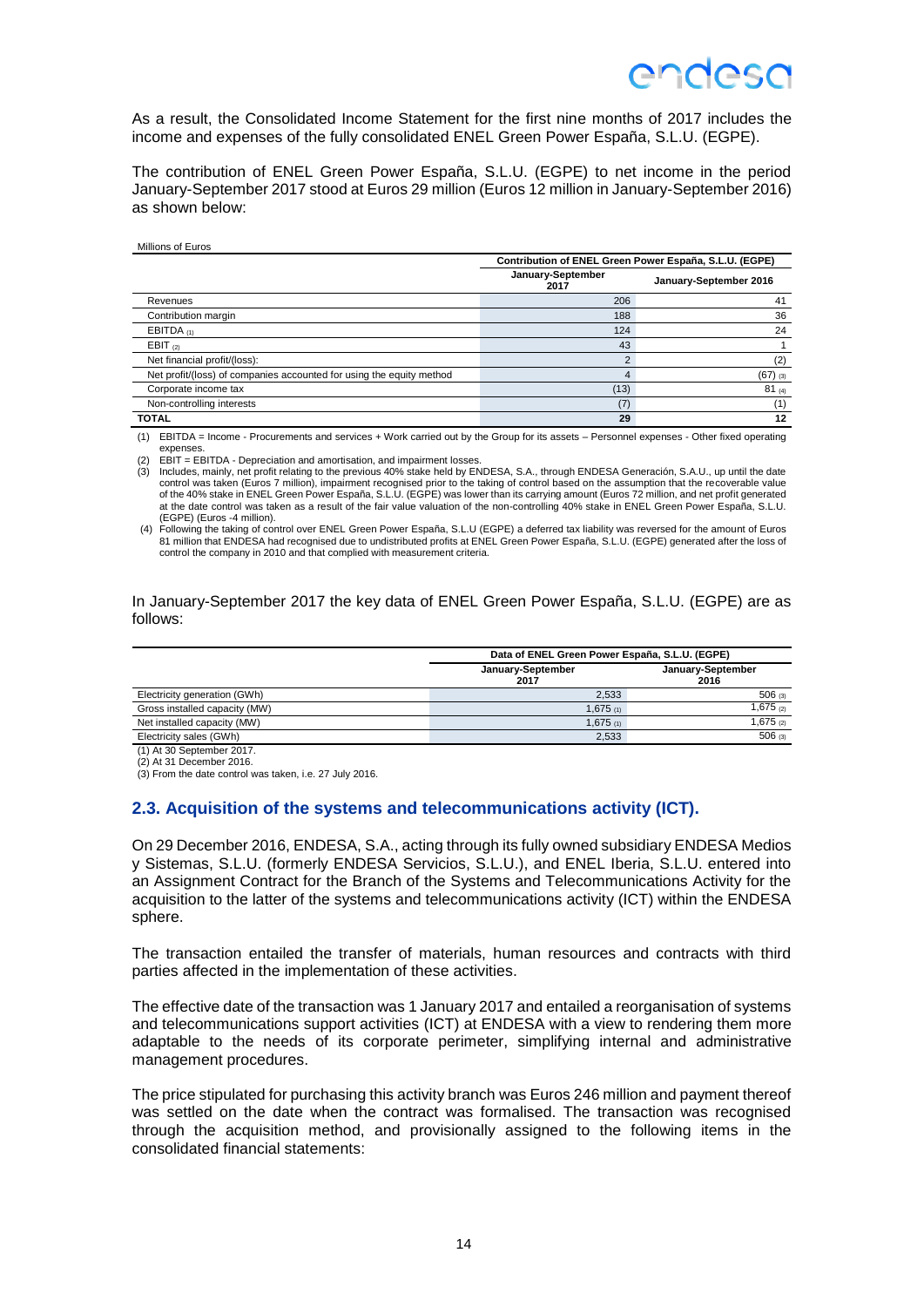| Millions of Euros                   |                   |
|-------------------------------------|-------------------|
|                                     | <b>Fair value</b> |
| Non-current assets                  | 95                |
| Property, plant and equipment       | 64                |
| Intangible assets                   | 31                |
| <b>TOTAL ASSETS</b>                 | 95                |
|                                     |                   |
| <b>Non-current liabilities</b>      | 8                 |
| Non-current provisions              | 8                 |
| <b>Current Liabilities</b>          | $\overline{2}$    |
| Trade and other current liabilities | 2                 |
| <b>TOTAL LIABILITIES</b>            | 10                |
|                                     |                   |
| Fair value of net assets acquired   | 85                |

The difference between the cost of combining the businesses and the fair value of the recognised assets and liabilities indicated above generated a goodwill of Euros 161 million because of the synergies to secure in transactions based on aspects such as the prospects of greater autonomy for ENDESA in the future management of systems and telecommunications activity (ICT), simplification and improvement of operations and management and a reduction in expected costs.

The fair value of the assets acquired and the liabilities assumed was determined by discounting free cash flows according to the business plan and the performance of the systems and telecommunications (ICT) sector.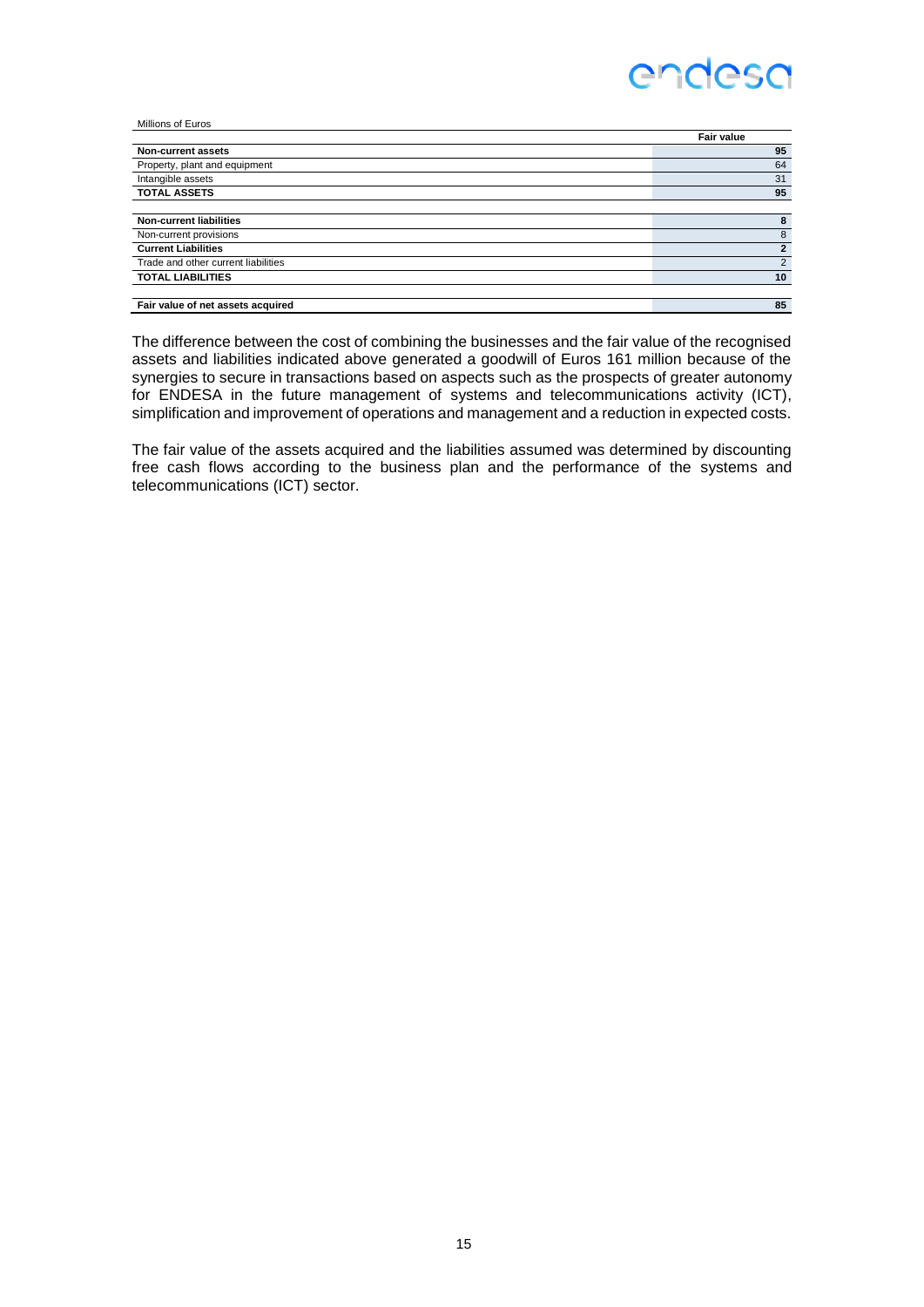#### <span id="page-28-0"></span>**2.4. Other information.**

In January-September 2017 there were no one-off events of significant amounts other than those referred to in the consolidated management report.

In this regard, during the first nine months of 2017 there were no new material contingent liabilities other than those described in the consolidated financial statements for the year ended 31 December 2016.

#### <span id="page-28-1"></span>**3. Regulatory framework.**

From a regulatory perspective, the main highlights during the period were as follows:

#### **2017 electricity tariff**

The Ministerial Order establishing access charges for 2017 Order ETU/1976/2016, of 23 December was published in the Official State Gazette (BOE) on 29 December 2016. Under this Order, access charges remain unchanged.

#### **Natural gas tariff for 2017.**

Under Order ETU/1977/2016 of 23 December access charges in force in 2016 were largely maintained.

#### **Energy efficiency.**

Law 18/2014, of 15 October, approving urgent measures to boost growth, competitiveness and efficiency, with regard to energy efficiency, created the Energy Efficiency National Fund with the aim of achieving energy savings.

Order IET/258/2017 of 24 March entailed a contribution by ENDESA to the Energy Efficiency National Fund of Euros 29.3 million, corresponding to its 2017 obligations.

#### **Renewable energy auction.**

The Ministry for Energy, Tourism and the Digital Agenda has rolled out a series of requirements for auctions with regard to adherence to the specific remuneration regime for new renewable energy generation plants.

Specifically, on 1 April 2017 the Official State Gazette (BOE) published Royal Decree 359/2017 of 31 March, establishing a call for assigning the specific remuneration system for new renewable energy production facilities through an auction with a maximum installed power limit of 3,000 MW.

This Royal Decree was enacted by Order ETU/315/2017, of 6 April, regulating the procedure for assigning the specific remuneration system in each auction, in addition to the remuneration parameters for reference and standard facilities and characteristics of the auction; and the Resolutions issued by the Secretary of State for Energy on 10 April 2017, approving the call for an auction, and the terms and conditions thereof.

As a result of this auction, which took place on 17 May 2017, ENDESA, through ENEL Green Power España, S.L.U. (EGPE), was awarded 540 MW of wind power capacity (see Note 4.3. Investments, of this Consolidated Management Report).

Additionally, on 17 June 2017, Royal Decree 650/2017 of 16 June was published in the Official State Gazette (BOE), establishing a new installed capacity quota of 3,000 MW for new plants that generate power using renewable energy sources, enacted by Order ETU/615/2017, of 27 June, that establishes the assignment procedure and remuneration parameters for the auction, and the Resolution issued by the Secretary of State for Energy on 30 June 2017, which calls for an auction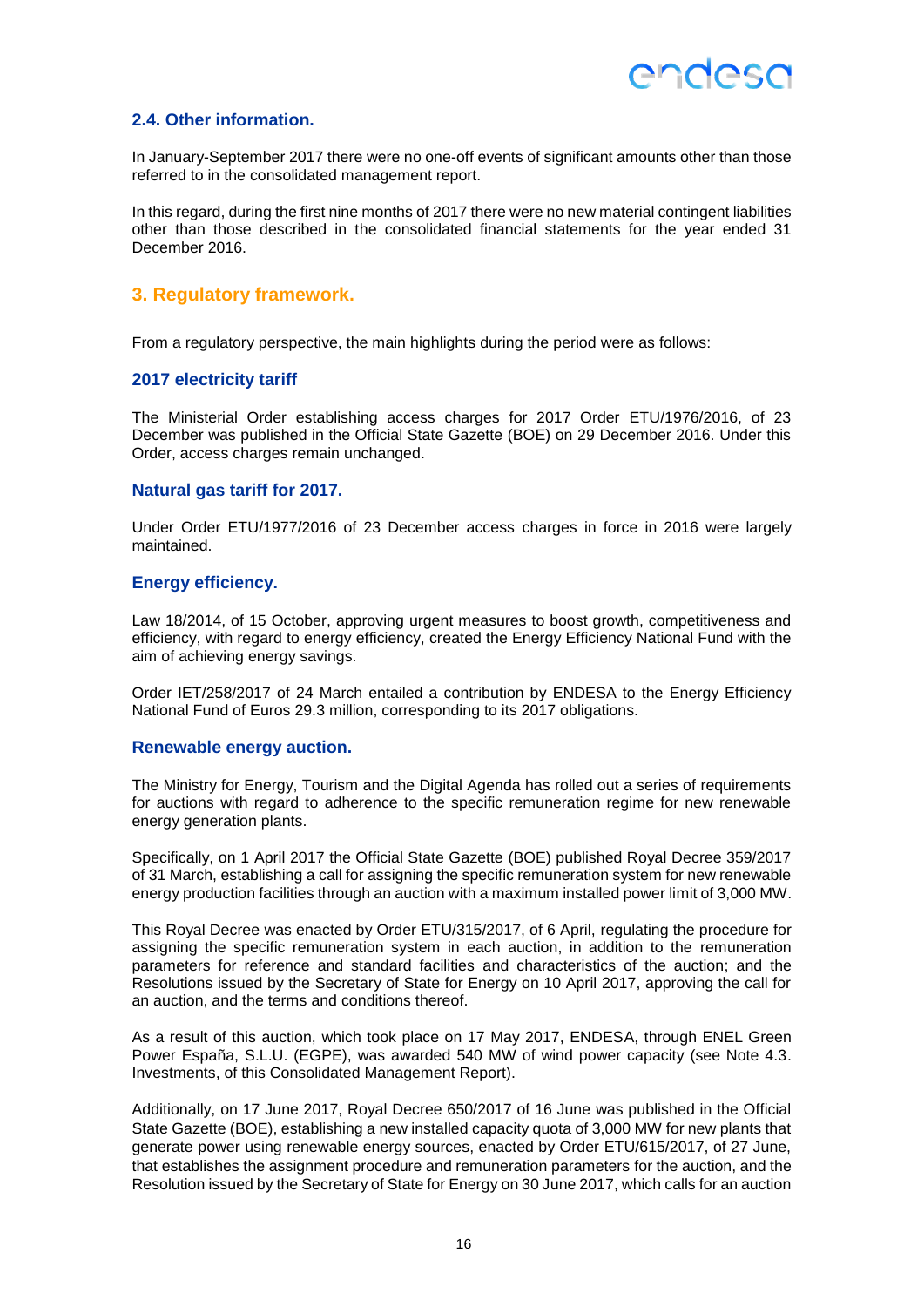

to assign the specific remuneration for new plants that generate power using renewable energy sources, in accordance with Royal Decree 650/2017, of 16 June.

As a result of this auction, which took place on 26 July 2017, ENDESA, through ENEL Green Power España, S.L.U. (EGPE), was awarded 339 MW of photovoltaic power capacity (see Note 4.3. Investments, of this Consolidated Management Report).

#### **Fee for the use of continental waters to produce electric power.**

On 10 June 2017, Royal Decree Law 10/2017 of 9 June was published in the Official State Gazette (BOE), establishing specific urgent measures to mitigate the effects of drought in certain river basins, amending the current Water Law.

Among other aspects, this Royal Decree Law modifies the tax on the fee for using continental waters to produce electric power from 22% to 25.5%, with a reduction for plants with capacity of up to 50 MW to offset the tax increase.

#### **Social bonus.**

Royal Decree Law 7/2016 of 23 December was published on 24 December 2016, regulating the mechanism for financing the cost of the social bonus and other measures designed to protect vulnerable power users. In accordance with this Royal Decree Law, the Social Bonus will be assumed by the Parents of groups of companies that supply electricity, or by the companies that do this themselves but do not belong to any group of companies, according to their percentage of customer share. This percentage will be calculated annually by the Spanish Markets and Competition Commission (Comisión Nacional de los Mercados y la Competencia or CNMC).

The sole Transitional Provision of the Royal Decree Law establishes the percentage of the Social Bonus to be applied when it comes into force; the share corresponding to ENDESA is 37.7%.

On 9 October 2017, Royal Decree 897/2017, of 6 October was published, regulating the figure of the vulnerable consumer, the Social Bonus and other protection measures for domestic electricity consumers, in addition to Order ETU/943/2017, of 6 October, enacting Royal Decree 897/2017, of 6 October.

Among other aspects, three categories of vulnerable customers are identified according to income level, measured using the Public Indicator of Income with Multiple Effects (IPREM) to establish different discounts for each category. The three categories defined are as follows:

- Vulnerable customers, who receive a 25% discount.
- Severely vulnerable customers, who receive a 40% discount.
- Severely vulnerable customers at risk of social exclusion (100% discount), customers accredited by the social services as paying at least 50% of their bills.

This Royal Decree also regulates aspects relating to supply, and among others, raises from two to four months the period within which vulnerable customers may be cut off it they fail to pay their bills (the power supply of severely vulnerable customers at risk of social exclusion may not be cut off, as it is considered an essential supply).

#### <span id="page-29-0"></span>**4. Liquidity and capital resources.**

#### <span id="page-29-1"></span>**4.1. Financial management.**

#### **Financial debt.**

At 30 September 2017, ENDESA had net financial debt of Euros 5,753 million, an increase of Euros 815 million (+16.5%) compared to 31 December 2016.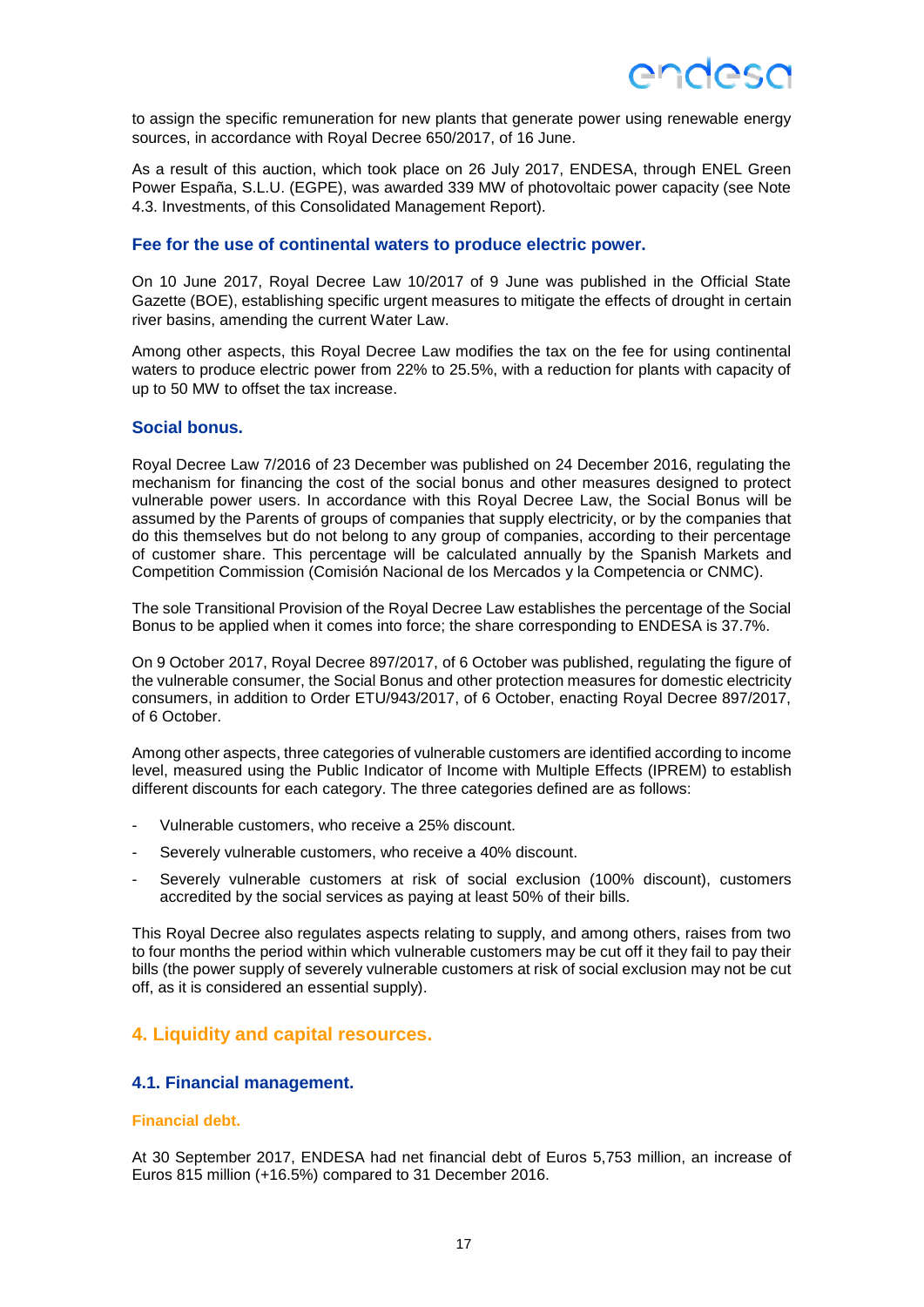### ANNASA

The conciliation of ENDESA's gross and net financial debt at 30 September 2017 and 31 December 2016 is as follows:

| Millions of Euros                                       |                      |                                         |                   |        |  |  |  |  |
|---------------------------------------------------------|----------------------|-----------------------------------------|-------------------|--------|--|--|--|--|
|                                                         |                      | <b>Reconciliation of financial debt</b> |                   |        |  |  |  |  |
|                                                         | 30 September<br>2017 | 31 December<br>2016                     | <b>Difference</b> | % Var. |  |  |  |  |
| Non-current financial debt                              | 4.481                | 4.223                                   | 258               | 6.1    |  |  |  |  |
| Current financial debt                                  | 1,707                | 1.144                                   | 563               | 49.2   |  |  |  |  |
| Gross financial debt (1)                                | 6,188                | 5.367                                   | 821               | 15.3   |  |  |  |  |
| Cash and cash equivalents                               | (427)                | (418)                                   | (9)               | 2.2    |  |  |  |  |
| Financial derivatives recognised as financial<br>assets | (8)                  | (11)                                    | 3                 | (27.3) |  |  |  |  |
| Net financial debt                                      | 5,753                | 4.938                                   | 815               | 16.5   |  |  |  |  |

(1) At 30 September 2017 includes Euros 13 million corresponding to financial derivatives (Euros 17 million at 31 December 2016).

When assessing net debt, it must be borne in mind that during the period ENDESA paid shareholders Euros 1.333 per share (gross), with a pay-out of Euros 1,411 million (see Section 4.4. Dividends, of this Consolidated Management Report).

The structure of ENDESA's gross financial debt at 30 September 2017 and 31 December 2016 is as follows:

#### Millions of Euros

|                      |     | Structure of gross financial debt |                     |                   |        |  |
|----------------------|-----|-----------------------------------|---------------------|-------------------|--------|--|
|                      |     | 30 September<br>2017              | 31 December<br>2016 | <b>Difference</b> | % Var. |  |
| Euro                 |     | 6,188                             | 5,367               | 821               | 15.3   |  |
| <b>TOTAL</b>         |     | 6,188                             | 5,367               | 821               | 15.3   |  |
| Fixed rate           |     | 3,635                             | 3.661               | (26)              | (0.7)  |  |
| Floating rate        |     | 2,553                             | 1.706               | 847               | 49.6   |  |
| <b>TOTAL</b>         |     | 6,188                             | 5.367               | 821               | 15.3   |  |
| Average life (years) | (1) | 5.7                               | 6.5                 |                   |        |  |
| Average Cost (%)     | (2) | 2.2                               | 2.5                 |                   |        |  |

(1) Average life (years) = (Principal \* Number of valid days) / (Valid principal at the close of the period \* Number of days in the period). (2) Average cost (%) = (Cost of gross financial debt) / Average gross financial debt.

At 30 September 2017, gross financial debt bearing fixed interest rates accounted for 59% of the total, while 41% was at floating rates. As of this date, the entire gross financial debt is in euros.

The breakdown of ENDESA's gross financial debt ex derivatives at 30 September 2017 is as follows:

| Millions of Euros                     |                                                   |         |         |       |                   |      |      |                            |
|---------------------------------------|---------------------------------------------------|---------|---------|-------|-------------------|------|------|----------------------------|
|                                       | Maturity of gross financial debt (ex derivatives) |         |         |       |                   |      |      |                            |
|                                       | Book value at 30<br>Non-                          |         |         |       | <b>Maturities</b> |      |      |                            |
|                                       | September 2017 $(n)$                              | Current | current | 2017  | 2018              | 2019 | 2020 | <b>Subsequent</b><br>vears |
| Bonds and other marketable securities | 1.255                                             | 1.200   | 55      | 1.200 | -                 | 16   |      | 39                         |
| Loans and borrowings                  | 943                                               | 16      | 927     | 6     | 24                | 64   | 105  | 744                        |
| Other borrowings                      | 3.977                                             | 491     | 3.486   | 432   | 65                | 24   | 24   | 3,432                      |
| <b>TOTAL</b>                          | 6,175                                             | 1.707   | 4.468   | 1,638 | 89                | 104  | 129  | 4.215                      |

(1) Excluding Euros 13 million relating to financial derivatives.

At 30 September 2017 ENDESA still had collection rights amounting to Euros 588 million related to several items provided for under Spanish electricity regulation: Euros 254 million correspond to the revenue shortfall from regulated activities and Euros 334 million in compensations for the non-mainland territories generation. (see Section 4.3. Cash Flows, of this Consolidated Management Report).

#### **Main financial transactions.**

Within the framework of the financial transaction (ENDESA Network Modernisation) concluded with the European Investment Bank (EIB) in 2014, Tranches B and C (each one of Euros 150 million) were available on 18 January 2017 and 20 February 2017, thus completing the provision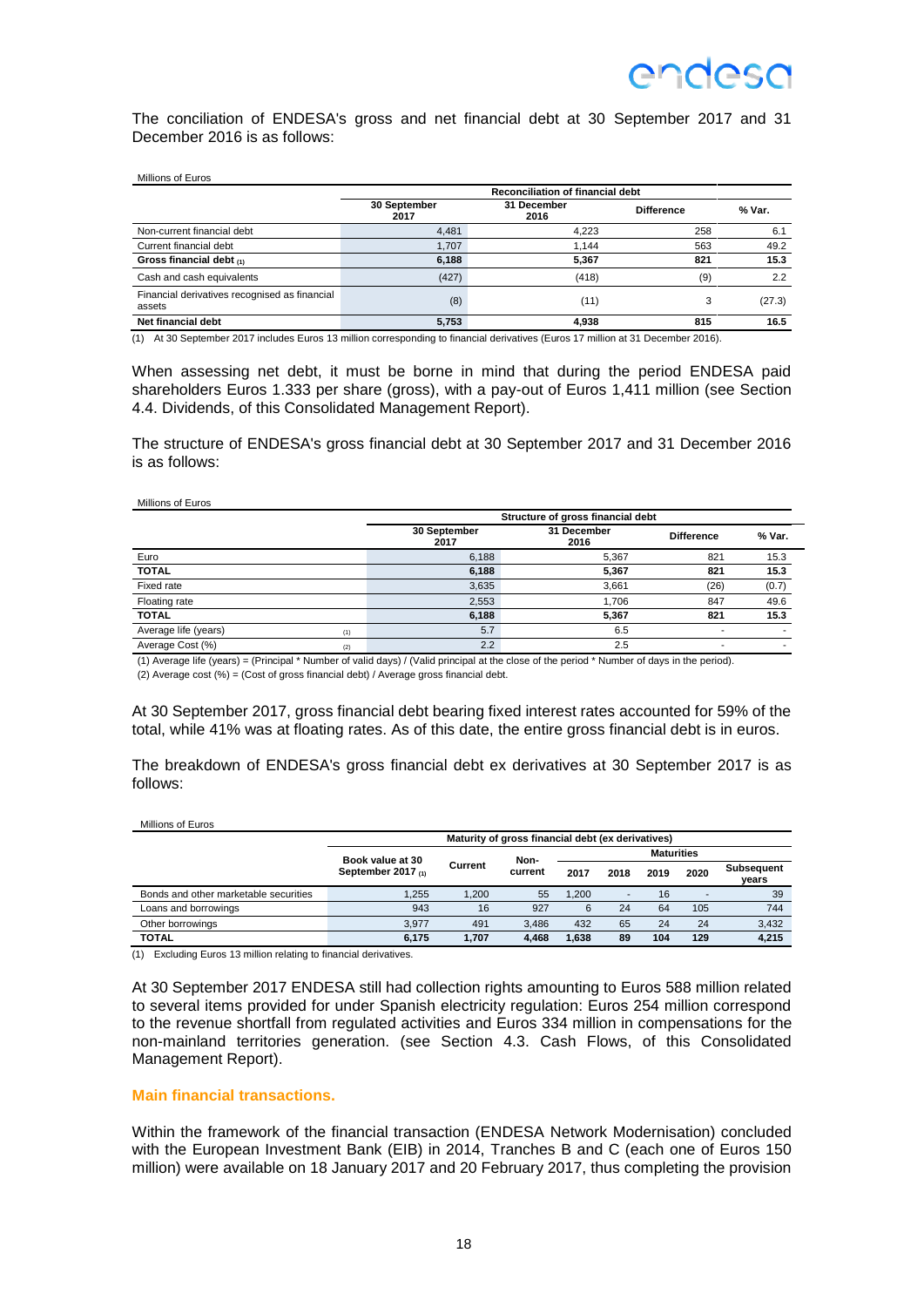of the transaction for a total amount of Euros 600 million. Both provisions are at floating rate, with a 12-year maturity which may be repaid from 2021.

In January-September 2017, ENDESA concluded agreements with different financial institutions for the extension to 3 years with a possibility of extending to 5 years of most of its credit lines for Euros 1,985 million.

At 30 June 2017 ENDESA, S.A. had renegotiated the terms and conditions of the committed and irrevocable inter-company credit line arranged with ENEL Finance International N.V., extending its maturity to 30 June 2020 and reducing the margin and applicable non-drawdown fee to 55 basis points and 18 basis points, respectively.

In the nine months of 2017, ENDESA maintained the Euro Commercial Paper (ECP) emissions programme through International ENDESA, B.V., and the outstanding balance as of 30 September 2017 is Euros 1,200 million, and its renewal is backed by irrevocable credit lines.

#### **Liquidity.**

As of 30 September 2017, ENDESA had liquidity of Euros 3,503 million (Euros 3,620 million at 31 December 2016) as detailed below:

#### Millions of Euros

|                                                      |                      | Liauidity           |                   |        |  |  |  |
|------------------------------------------------------|----------------------|---------------------|-------------------|--------|--|--|--|
|                                                      | 30 September<br>2017 | 31 December<br>2016 | <b>Difference</b> | % Var. |  |  |  |
| Cash and cash equivalents                            | 427                  | 418                 |                   | 2.2    |  |  |  |
| Available through unconditional credit<br>facilities | 3.076<br>(1)         | 3.202               | (126)             | (3.9)  |  |  |  |
| <b>TOTAL</b>                                         | 3,503                | 3.620               | (117)             | (3.2)  |  |  |  |
| Coverage of debt maturities (months)                 | 29<br>(2)            | 17                  |                   |        |  |  |  |

(1) At 30 September 2017 and 31 December 2016, Euros 1,000 million correspond to the credit line available with ENEL Finance International, N.V.

(2) Coverage of debt maturities (months) = Maturity period (months) for vegetative debt that could be covered with the liquidity available.

Cash investments considered as "Cash and Cash Equivalents" are high liquidity and entail no risk of changes in value, mature within 3 months from their acquisition date and accrue interest at the market rates for such instruments.

At 30 September 2017 and 31 December 2016 there were no placements of sovereign debt.

At 30 September 2017 the balance of Cash and Cash Equivalents includes Euros 11 million corresponding to the debt service reserve account arranged by some of ENDESA's renewables subsidiaries for loans taken out to fund projects (Euros 13 million at 31 December 2016).

#### **Leverage.**

The consolidated leverage level at 30 September 2017 and 31 December 2016 is:

Millions of Euros

|                                                      | Leverage $(1)$       |                     |  |
|------------------------------------------------------|----------------------|---------------------|--|
|                                                      | 30 September<br>2017 | 31 December<br>2016 |  |
| <b>Net Financial Debt:</b>                           | 5,753                | 4,938               |  |
| Non-current financial debt                           | 4,481                | 4,223               |  |
| Current financial debt                               | 1.707                | 1,144               |  |
| Cash and cash equivalents                            | (427)                | (418)               |  |
| Financial derivatives recognised as financial assets | (8)                  | (11)                |  |
| Equity:                                              | 9,459                | 9,088               |  |
| Of the Parent Company                                | 9,327                | 8,952               |  |
| Of non-controlling interests                         | 132                  | 136                 |  |
| Leverage (%)                                         | 60.8                 | 54.3                |  |

(1) Leverage = Net financial debt / Equity.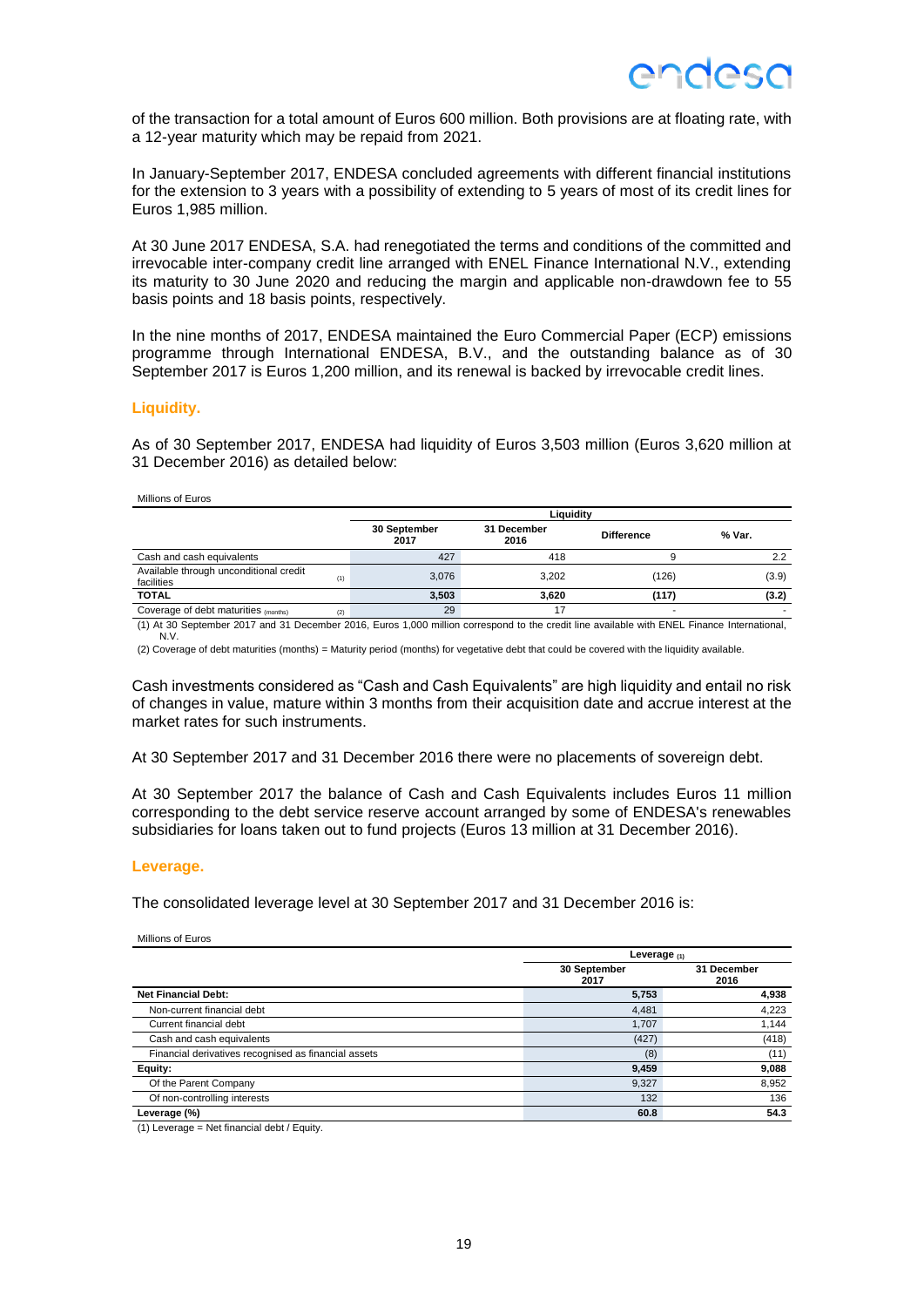### ANNASA

#### **Credit rating.**

ENDESA's credit ratings are as follows:

|                      |            | <b>Credit rating</b>                            |          |            |                |         |  |
|----------------------|------------|-------------------------------------------------|----------|------------|----------------|---------|--|
|                      |            | 30 September 2017 $(n)$<br>31 December 2016 (1) |          |            |                |         |  |
|                      | Long term  | <b>Short</b><br>Term                            | Outlook  | Long term  | Short term     | Outlook |  |
| Standard & Poor's    | <b>BBB</b> | $A-2$                                           | Positive | <b>BBB</b> | $A-2$          | Stable  |  |
| Moody's              | Baa2       | $P-2$                                           | Stable   | Baa2       | $P-2$          | Stable  |  |
| <b>Fitch Ratings</b> | BBB+       | F <sub>2</sub>                                  | Stable   | BBB+       | F <sub>2</sub> | Stable  |  |

(1) On the respective approval dates of the consolidated financial statements.

ENDESA's credit rating is restricted to the rating of its parent company ENEL according to the methods employed by rating agencies and, as of 30 September 2017, has been classified as "investment grade" by all the rating agencies.

#### <span id="page-32-0"></span>**4.2. Cash Flows.**

ENDESA's net cash flows in the first nine months of 2017 and 2016, classified by activities (operation, investment and financing) were:

| Millions of Euros                                   |                   |                   |                     |        |
|-----------------------------------------------------|-------------------|-------------------|---------------------|--------|
|                                                     |                   |                   | <b>Statement of</b> |        |
|                                                     | January-September | January-September | Cash Flows (1)      |        |
|                                                     | 2017              | 2016              | <b>Difference</b>   | % Var. |
| Net cash flows from/(used in) operating activities  | 1.375             | 2.554             | (1.179)             | (46.2) |
| Net cash flows from/(used in) investment activities | (792)             | (1.898)           | 1.106               | (58.3) |
| Net cash flows from/(used in) financing activities  | (574)             | (339)             | (235)               | 69.3   |

(1) The first nine months of 2017 the net cash flows of ENEL Green Power España, S.L.U. (EGPE) from/used in operating, investment and financing activities totalled Euros 123 million, Euros -94 million and Euros 18 million, respectively (Euros 9 million, Euros 29 million and Euros -2 million,<br>respectively, in the same period of the previous year since the date that of this Consolidated Management Report).

In the first nine months of 2017, the net investments necessary for developing ENDESA's businesses and the payment of dividends to shareholders were covered with the net cash flows from operating activities and an increase in the net financial debt.

At 30 September 2017, cash and cash equivalents stood at Euros 427 million (Euros 663 million at 30 September 2016).

#### **Net cash flows from/(used in) operating activities.**

In January-September 2017, net cash flows from operating activities totalled Euros 1,375 million, a decrease of 46.2% compared to the same period in 2016 (Euros 2,554 million) mainly due to:

- Lower gross earnings before tax and minority interests during the period (Euros 208 million).
- The performance of working capital (Euros 881 million) resulting mainly from the reduction in the net collections of compensations for the extra-costs in non-mainland territories generation (Euros 868 million).

As of 30 September 2017 and 31 December 2016, working capital comprised the following items: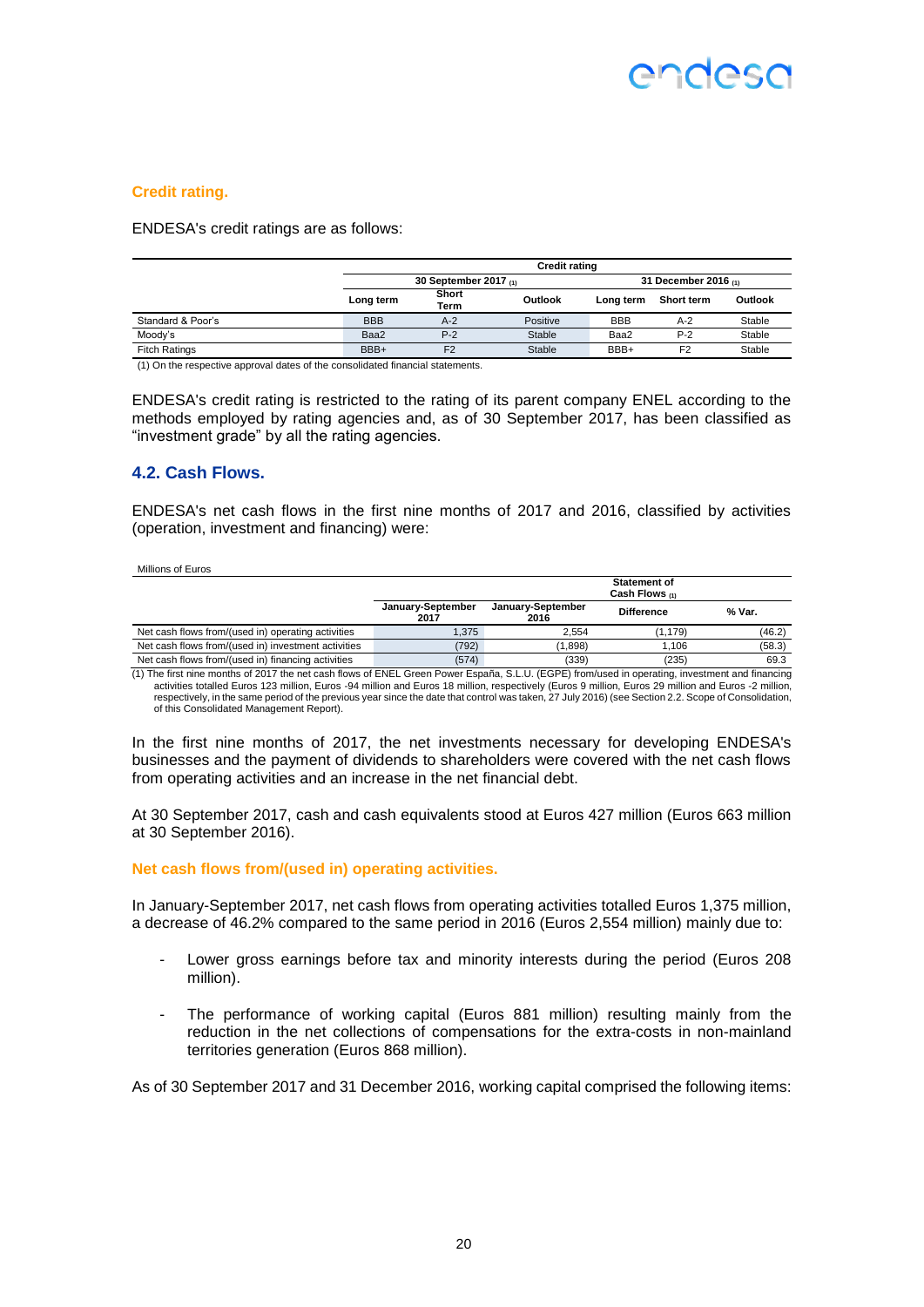### ANNASA

#### Millions of Euros

|                                     | Breakdown of working capital |                     |  |
|-------------------------------------|------------------------------|---------------------|--|
|                                     | 30 September<br>2017         | 31 December<br>2016 |  |
| Current Assets (1)                  | 5,246                        | 5,017               |  |
| Inventories                         | 1,203                        | 1,202               |  |
| Trade and other accounts receivable | 3,204                        | $3,452$ (2)         |  |
| Current financial assets            | 839(3)                       | 363(4)              |  |
|                                     |                              |                     |  |
| <b>Current Liabilities (5)</b>      | 5,503                        | 6,377               |  |
| Current provisions                  | 362                          | 567                 |  |
| Trade and other current liabilities | 5,141                        | 5,810 (6)           |  |

(1) Excluding "Cash and Cash Equivalents" and Financial Derivative Assets corresponding to debt.

(2) Including the acquisition price of the systems and telecommunications activity (ICT) paid on 29 December 2016 (Euros 246 million) (see Section 2.3 Acquisition of the systems and telecommunications activity (ICT), of this Consolidated Management Report).

(3) Including Euros 588 million relating to collection rights for financing for the revenue shortfall from regulated activities and in compensations for extra-costs in non-mainland territories generation and Euros 130 million relating to collection rights associated with the Social Bonus in 2015 and 2016.

(4) Including Euros 258 million relating to collection rights for financing the revenue shortfall from regulated activities.<br>(5) Excluding "Current Financial Debt" and Financial Derivative Liabilities corresponding to fina

6) Including the interim dividend against 2016 results amounting to Euros 741 million paid on 2 January 2017 (see Section 4.4 Dividends, of this<br>Consolidated Management Report) and Euros 296 million relating to compensatio

#### **Net cash flows from/(used in) investment activities.**

During the first nine months of 2017, the net cash flows applied to investment activities were Euros 792 million (compared with Euros 1,898 million in the first nine months of 2016) and mainly include net cash payments applied to the acquisition of real estate amounting to Euros 730 million (compared with Euros 686 million in January-September 2016) (see Section 4.3. Investments, of this Consolidated Management Report).

#### **Net cash flows from/(used in) financing activities.**

In the first nine months of 2017, the net cash flows applied to financing activities amounted to Euros 574 million (compared with Euros 339 million in the first nine months of 2016) and primarily include the payment of Euros 1,411 million corresponding to the ENDESA, S.A. dividend paid against 2016 profits (Euros 1,086 million in January-September 2016) (see Section 4.4. Dividends, of this Consolidated Management Report).

#### <span id="page-33-0"></span>**4.3. Investments.**

Millions of Euros

In the first nine months of 2017, ENDESA made gross investments of Euros 632 million, of which Euros 587 million were related to tangible and intangible assets, and the remaining Euros 45 million to financial investments, as follows:

| טטווט ברט פווטווויוו                |                                 | <b>Investments</b>                |        |
|-------------------------------------|---------------------------------|-----------------------------------|--------|
|                                     | January-September<br>$2017$ (1) | January-September<br>$2016_{(2)}$ | % Var. |
| Generation and supply               | 146                             | 213                               | (31.5) |
| Distribution                        | 350                             | 353                               | (0.8)  |
| Others                              | 4                               |                                   | N/A    |
| TOTAL PROPERTY, PLANT AND EQUIPMENT | 500                             | 566                               | (11.7) |
| Generation and supply               | 28                              | 32                                | (12.5) |
| Distribution                        | 39                              | 20                                | 95.0   |
| Others                              | 20                              | 15                                | 33.3   |
| <b>TOTAL INTANGIBLE ASSETS</b>      | 87                              | 67                                | 29.9   |
| <b>Financial investments</b>        | 45                              | 102                               | (55.9) |
| <b>TOTAL GROSS INVESTMENT</b>       | 632                             | 735                               | (14.0) |
| <b>TOTAL NET INVESTMENT (3)</b>     | 517                             | 617                               | (16.2) |

1) Includes the gross investment of ENEL Green Power España, S.L.U. (EGPE) amounting to Euros 14 million. Does not include the acquisition of<br>the systems and telecommunications activity (ICT) or the controlling stake taken and 2.3 Acquisition of the systems and telecommunications activity (ICT), of this Consolidated Management Report).

(2) Includes the gross investment of ENEL Green Power España, S.L.U. (EGPE) from the date control was taken (27 July 2016) for the amount of Euros 3 million. Does not include business combinations made in January-September 2016.

(3) Net investment = Gross investment - Capital grants and installations transferred.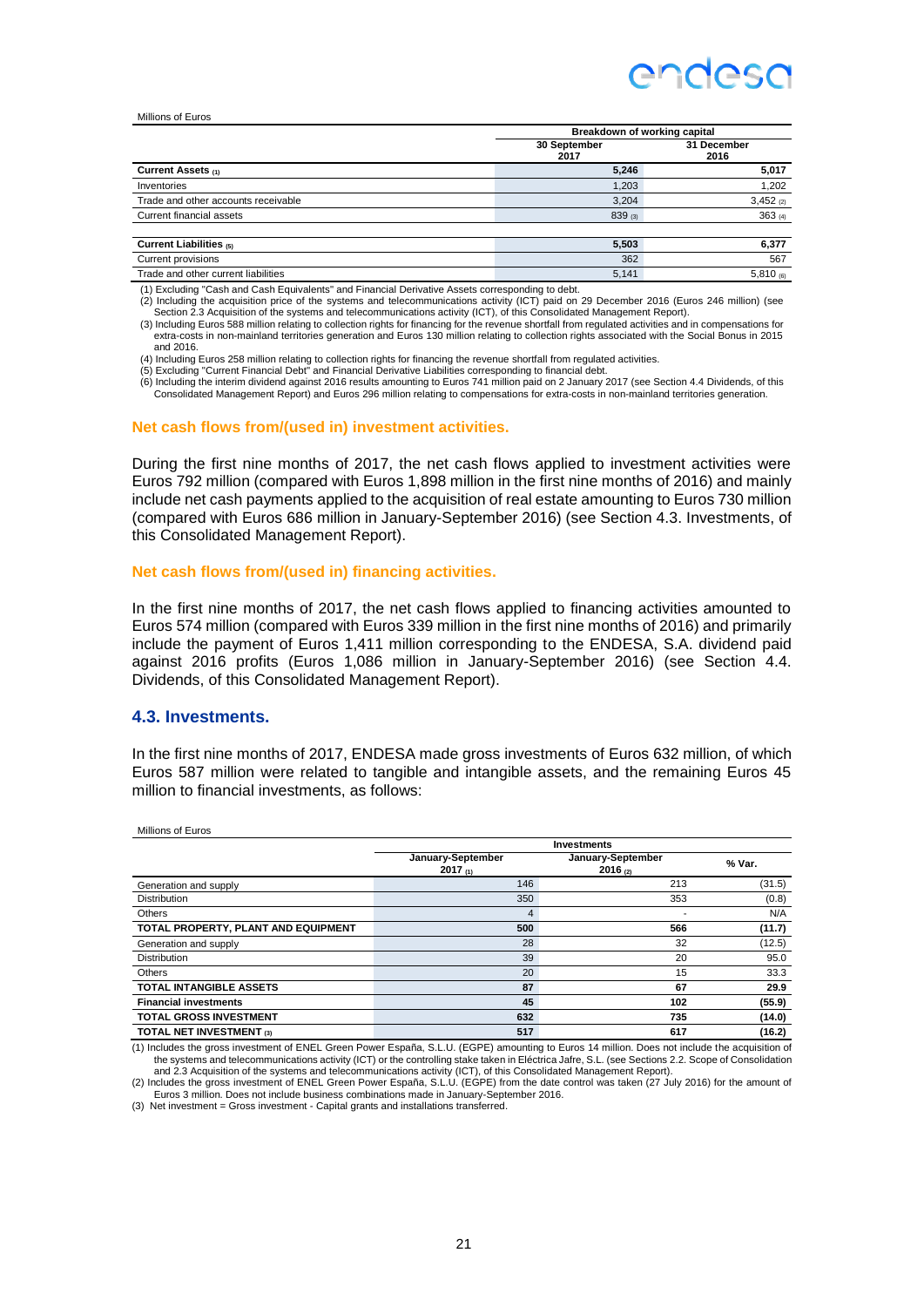

#### **Investments in property, plant and equipment.**

Gross investments in generation in the first nine months of 2017 mostly correspond to investments made in plants that were already operating at 31 December 2016, prominently including the Euros 9 million investment in the Litoral power plant to adapt it to European environmental legislation, which also entailed extending its useful service life.

Gross investments in supply correspond primarily to the development of the activity concerning Value Added Products and Services (VAPS).

Gross investments in distribution related to network extensions and expenditure aimed at optimising the network in order to improve the efficiency and quality of the service provided. It also includes investment for the widespread installation of remote management smart meters and their operating systems.

ENDESA, through ENEL Green Power España, S.L.U. (EGPE), was awarded wind plant capacity of 540 MW and photovoltaic capacity of 339 MW in the auctions held by the Ministry of Energy, Tourism and the Digital Agenda on 17 May 2017 and 26 July 2017 respectively (see Section 3. Regulatory Framework of this Consolidated Management Report) and expects to invest approximately Euros 870 million in building the wind energy capacity awarded, of which Euros 3 million had already been invested at 30 September 2017.

#### **Investments in intangible assets.**

Gross investments in intangible assets in the first nine months of 2017 primarily correspond to computer software and ongoing investments in the systems and telecommunications activity (ICT), including the change from the ERP accounting system to the new Evolution for Energy (E4E) SAP system.

#### **Financial investments.**

Financial investments in the first nine months of 2017 corresponds mainly to the contribution of funds of Euros 26 million to Nuclenor, S.A.

#### <span id="page-34-0"></span>**4.4. Dividends.**

At its meeting of 22 November 2016, ENDESA, S.A.'s Board of Directors approved the following shareholder remuneration policy for 2016-2019:

- 2016: the ordinary dividend per share distributed against the year will be the equivalent to 100% of net profit attributable to the parent company set down in the consolidated annual financial statements provided that this amount is higher than the result of applying a minimum 5% increase to the ordinary dividend paid with a charge to the prior year.
- 2017 to 2019: the ordinary dividend per share to be distributed in these years will be the equivalent to 100% of ordinary net profit attributable to the parent company set down in the consolidated annual financial statements of the Group headed by this company. Specifically, for 2017, this ordinary dividend will be at least the same as Euros 1.32 gross per share.

The General Shareholders' Meeting of ENDESA, S.A. held on 26 April 2017 approved the distribution of a total dividend to its shareholders charged against the 2016 profit of a gross figure of Euros 1.333 per share (Euros 1,411 million), which is equal to the consolidated net profit of ENDESA for the year ending on 31 December 2016.

In consideration of the gross interim dividend of Euros 0.70 per share (Euros 741 million) paid out on 2 January 2017, the gross complementary dividend (final dividend) charged against 2016 results is Euros 0.633 per share (Euros 670 million) and paid out on 3 July 2017 (see section 4.2 Cash Flows in this Consolidated Management Report).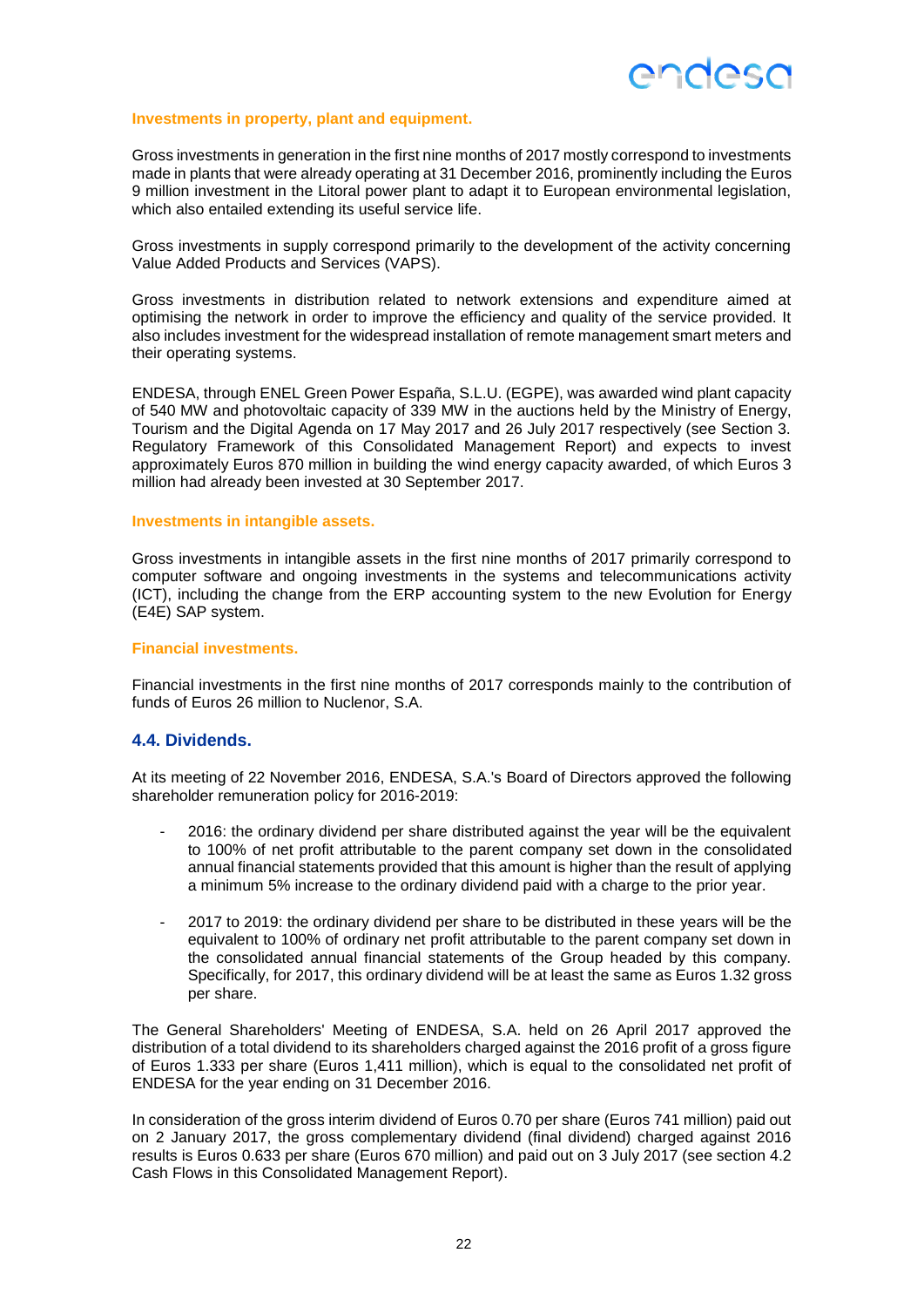### <span id="page-35-0"></span>**Appendix I: Statistical information.**

### **Industrial Data.**

| I<br>v |  |  |  |
|--------|--|--|--|

| Electricity Generation $(1)$       | January-September<br>2017 | January-September<br>2016 | % Var. |
|------------------------------------|---------------------------|---------------------------|--------|
| <b>Mainland</b>                    | 45,887                    | 40.451                    | 13.4   |
| Nuclear                            | 19.967                    | 19.983                    | (0.1)  |
| Coal                               | 15,870                    | 11,800                    | 34.5   |
| Hydroelectric                      | 4.198                     | 6.223                     | (32.5) |
| Combined Cycle (CCGT)              | 5.852                     | 2.445                     | 139.3  |
| <b>Non-mainland Territories</b>    | 9,821                     | 9.449                     | 3.9    |
| <b>Renewables and Cogeneration</b> | 2,533                     | 506 $(2)$                 | 400.6  |
| <b>TOTAL</b>                       | 58.241                    | 50.406                    | 15.5   |

(1) At busbar cost. (2) Includes the energy generated by ENEL Green Power España, S.L.U. (EGPE) from the date control was taken (27 July 2016).

| <b>Gross Installed Capacity</b> | 30 September<br>2017 | 31 December 2016 | % Var. |
|---------------------------------|----------------------|------------------|--------|
| Hydroelectric                   | 4.765                | 4.765            |        |
| <b>Conventional Thermal</b>     | 8,094                | 8.130            | (0.4)  |
| <b>Thermal Nuclear</b>          | 3,443                | 3.443            |        |
| <b>Combined Cycle</b>           | 5.678                | 5.678            |        |
| Renewables and Cogeneration     | 1.675                | 1.675            |        |
| <b>TOTAL</b>                    | 23,655               | 23.691           | (0.2)  |

| <b>Net Installed Capacity</b> | 30 September<br>2017 | 31 December 2016 | % Var. |
|-------------------------------|----------------------|------------------|--------|
| Hydroelectric                 | 4.701                | 4.721            | (0.4)  |
| Conventional Thermal          | 7.585                | 7.585            | -      |
| <b>Thermal Nuclear</b>        | 3.318                | 3.318            | $\sim$ |
| <b>Combined Cycle</b>         | 5.445                | 5.445            | -      |
| Renewables and Cogeneration   | 1.675                | 1.675            | -      |
| <b>TOTAL</b>                  | 22,724               | 22.744           | (0.1)  |

| GWh                         |                           |                           |        |
|-----------------------------|---------------------------|---------------------------|--------|
| Gross Electricity Sales (1) | January-September<br>2017 | January-September<br>2016 | % Var. |
| <b>Regulated Price</b>      | 11.489                    | 12.319                    | (6.7)  |
| Deregulated market          | 66.418                    | 63.685                    | 4.3    |
| <b>TOTAL</b>                | 77,907                    | 76.004                    | 2.5    |
| $(A)$ As books as seek      |                           |                           |        |

(1) At busbar cost.

**GWh** 

| Net Electricity Sales $(1)$                                                                            | January-September<br>2017 | January-September<br>2016 | % Var. |
|--------------------------------------------------------------------------------------------------------|---------------------------|---------------------------|--------|
| <b>Regulated Price</b>                                                                                 | 9.686                     | 10.500                    | (7.8)  |
| <b>Deregulated Market</b>                                                                              | 62.774                    | 60.204                    | 4.3    |
| <b>TOTAL</b>                                                                                           | 72.460                    | 70.704                    | 2.5    |
| $(4)$ $\alpha$ - $\alpha$ - $\alpha$ - $\alpha$ - $\alpha$ - $\alpha$ - $\alpha$ - $\alpha$ - $\alpha$ |                           |                           |        |

(1) Sales to end customers.

| Thousands                                |     |                      |                  |        |
|------------------------------------------|-----|----------------------|------------------|--------|
| <b>Number of Customers (Electricity)</b> | (1) | 30 September<br>2017 | 31 December 2016 | % Var. |
| <b>Requlated Market</b>                  |     | 5,330                | 5.593            | (4.7)  |
| Mainland Spain                           |     | 4,478                | 4,692            | (4.6)  |
| Non-mainland Territories                 |     | 852                  | 901              | (5.4)  |
| <b>Deregulated Market</b>                |     | 5,578                | 5.423            | 2.9    |
| Mainland Spain                           |     | 4,599                | 4,505            | 2.1    |
| Non-mainland Territories                 |     | 780                  | 744              | 4.8    |
| Outside Spain                            |     | 199                  | 174              | 14.4   |
| <b>TOTAL</b>                             |     | 10.908               | 11.016           | (1.0)  |

(1) Supply points.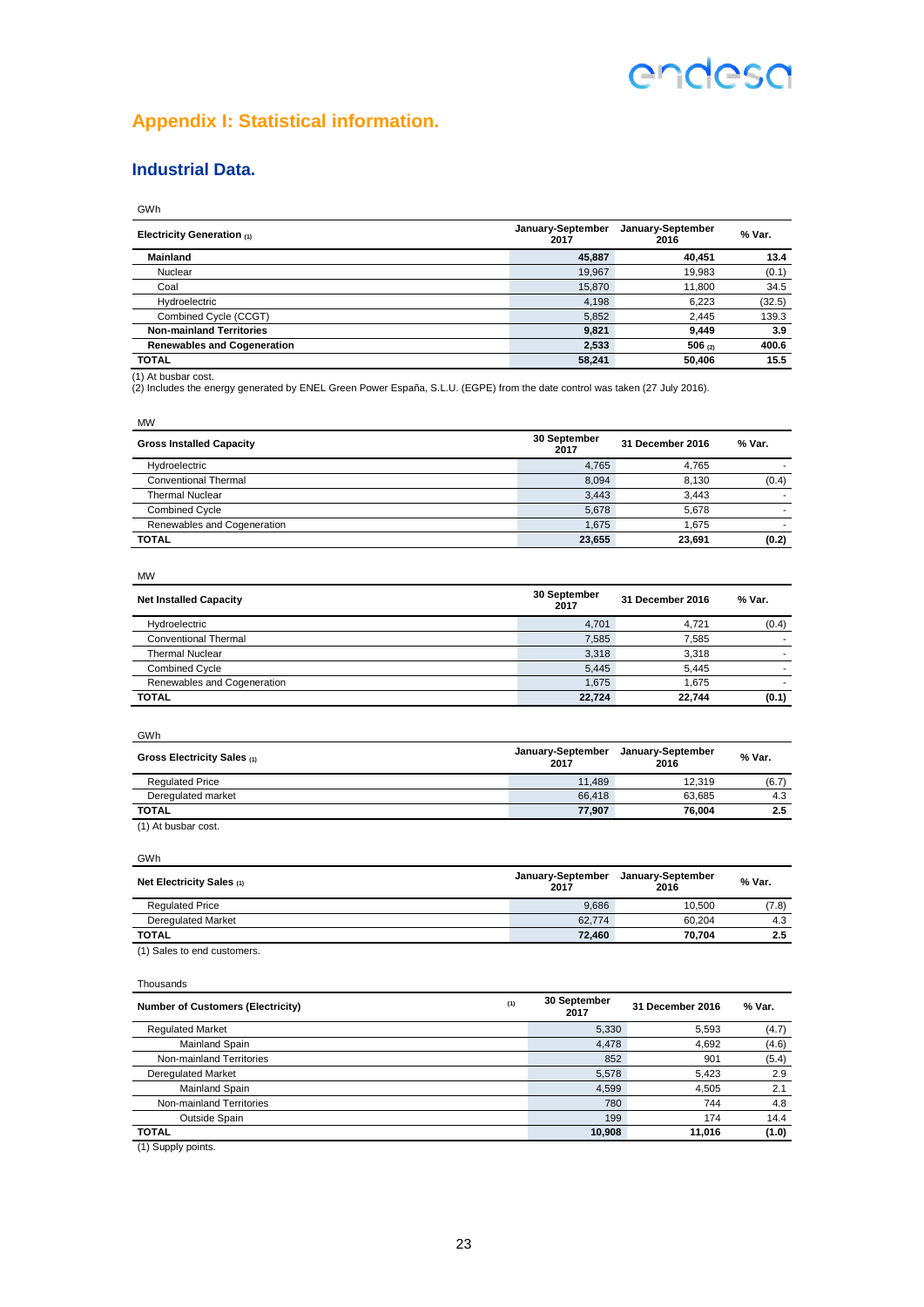| Percentage (%)                  |     |                           |                           |
|---------------------------------|-----|---------------------------|---------------------------|
| <b>Electricity Demand Trend</b> | (1) | January-September<br>2017 | January-September<br>2016 |
| Mainland                        | (2) | 0.5                       | 0.2                       |
| Non-mainland territories        | (3) | 9. ا                      | 1.7                       |

(1) Source: Red Eléctrica de España, S.A. (REE).<br>(2) Corrected for working days and temperature effects, the mainland demand trend is +1.0% in the first nine months of 2017 and 0.0% in the first<br>(3) Corrected for working d

| Percentage (%) |  |
|----------------|--|
|                |  |

| <b>Market Share (Electricity)</b>   | (1) | 30 September 2017 | 31 December 2016 |
|-------------------------------------|-----|-------------------|------------------|
| <b>Ordinary Mainland Generation</b> |     | 38.6              | 35.1             |
| Renewable Generation                | (2) | 3.5               | 3.5              |
| <b>Distribution</b>                 |     | 44.3              | 43.7             |
| <b>Deregulated Market</b>           |     | 35.5              | 35.3             |
| (1) Source: Endesa data.            |     |                   |                  |

(2) Excluding hydroelectric.

| GWh                         |                           |                           |        |
|-----------------------------|---------------------------|---------------------------|--------|
| <b>Gas Sales</b>            | January-September<br>2017 | January-September<br>2016 | % Var. |
| <b>Deregulated Market</b>   | 33,816                    | 35.272                    | (4.1)  |
| <b>Regulated Market</b>     | 878                       | 1.034                     | (15.1) |
| <b>International Market</b> | 17,803                    | 13,833                    | 28.7   |
| Wholesale                   | 6,460                     | 6.175                     | 4.6    |
| (1)<br><b>TOTAL</b>         | 58,957                    | 56.314                    | 4.7    |

(1) Excluding own generation consumption.

| Thousands                 |     |                   |                  |        |
|---------------------------|-----|-------------------|------------------|--------|
| <b>Customers (Gas)</b>    | (1) | 30 September 2017 | 31 December 2016 | % Var. |
| <b>Regulated Market</b>   |     | 249               | 262              | (5.0)  |
| Mainland Spain            |     | 221               | 233              | (5.2)  |
| Non-mainland Territories  |     | 28                | 29               | (3.4)  |
| <b>Deregulated Market</b> |     | 1.303             | 1.276            | 2.1    |
| Mainland Spain            |     | 1,200             | 1,167            | 2.8    |
| Non-mainland Territories  |     | 62                | 86               | (27.9) |
| Outside Spain             |     | 41                | 23               | 78.3   |
| <b>TOTAL</b>              |     | 1,552             | 1,538            | 0.9    |
| (1) Supply points.        |     |                   |                  |        |

| Percentage (%)            |     |                           |                           |
|---------------------------|-----|---------------------------|---------------------------|
| <b>Gas Demand Trend</b>   | (1) | January-September<br>2017 | January-September<br>2016 |
| <b>Domestic Market</b>    |     | 9.3                       | (1.7)                     |
| Domestic Conventional     |     | 4.5                       | 1.6                       |
| <b>Electricity Sector</b> |     | 33.2                      | (15.4)                    |
| (1) Source: Enagás, S.A.  |     |                           |                           |
| Percentage (%)            |     |                           |                           |
| <b>Market Share (Gas)</b> | (1) | 30 September 2017         | 31 December 2016          |
| <b>Deregulated Market</b> |     | 17.1                      | 16.9                      |

(1) Source: Endesa data.

| <b>GWh</b>                                 |     |                           |                           |        |
|--------------------------------------------|-----|---------------------------|---------------------------|--------|
| <b>Distributed Energy</b>                  | (1) | January-September<br>2017 | January-September<br>2016 | % Var. |
| Spain and Portugal                         |     | 88,864                    | 87.276                    | 1,8    |
| (1) At busbar cost.                        |     |                           |                           |        |
| km                                         |     |                           |                           |        |
| <b>Distribution and Transmission Grids</b> |     | 30 September 2017         | 31 December<br>2016       | % Var. |
| Spain and Portugal                         |     | 317.476                   | 316.562                   | 0.3    |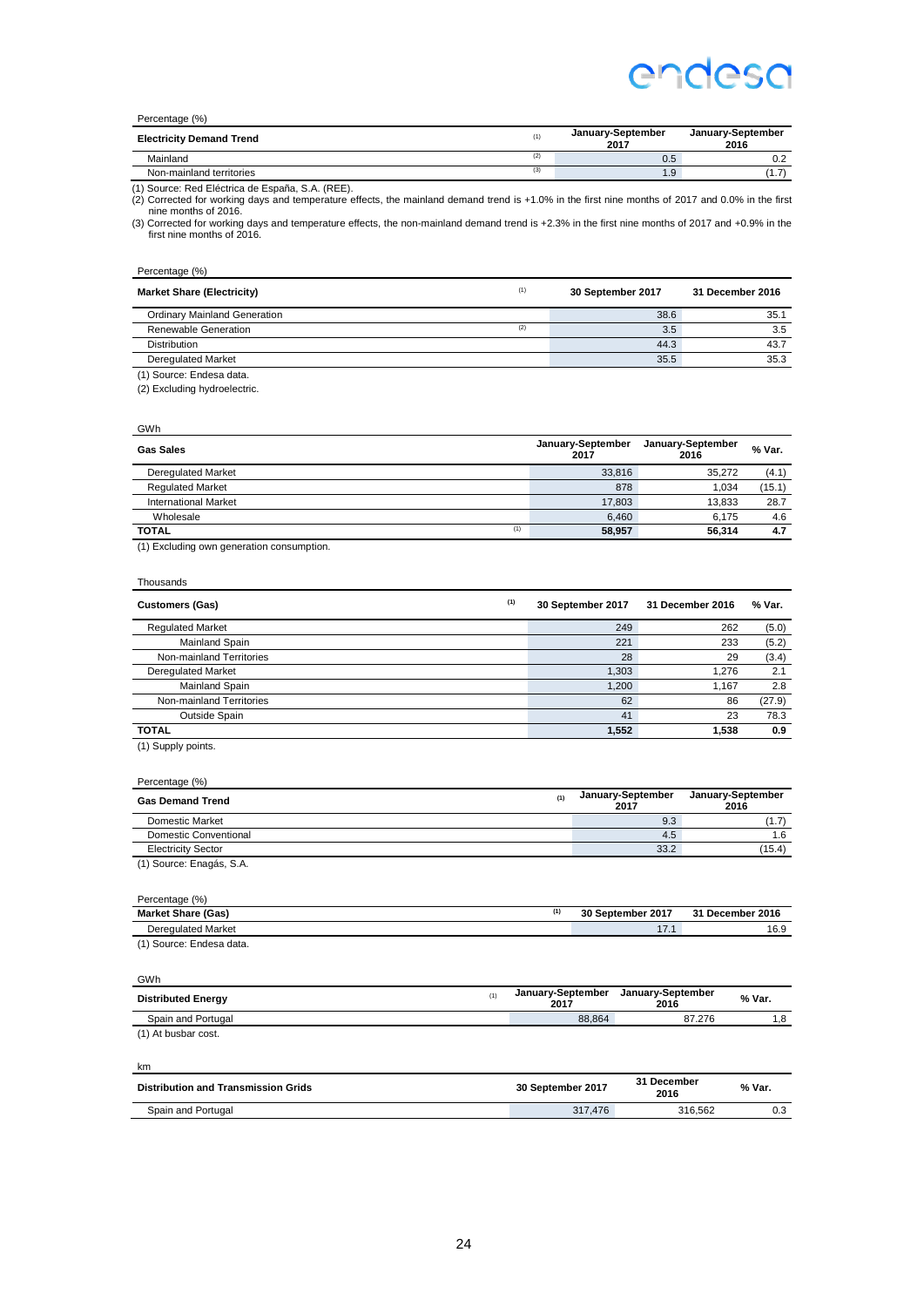| Percentage (%)       |                           |                           |
|----------------------|---------------------------|---------------------------|
| <b>Energy losses</b> | January-September<br>2017 | January-September<br>2016 |
| Spain and Portugal   | 10.6                      | 11.0                      |

#### **Workforce.**

Number of employees

| <b>Period-end Headcount</b> | 30 September 2017 |       | 31 December 2016    |       |       | % Var.       |       |
|-----------------------------|-------------------|-------|---------------------|-------|-------|--------------|-------|
|                             | Men               | Women | Total               | Men   | Women | <b>Total</b> |       |
| Generation and Supply       | 4.069             | 992   | 5.061               | 4.140 | 989   | 5.129        | (1.3) |
| Distribution                | 2.552             | 435   | 2.987               | 2.707 | 467   | 3.174        | (5.9) |
| Structure and Other<br>(1)  | 918               | 81    | .729 <sub>(2)</sub> | 679   | 712   | 1.391        | 24.3  |
| <b>TOTAL</b>                | 7.539             | 2.238 | 9,777               | 7.526 | 2.168 | 9.694        | 0.9   |

(1) Structure and services.

(2 Includes the total headcount of the systems and telecommunications activity (ICT) of ENDESA Medios y Sistemas, S.L.U. (332 employees).

#### Number of employees

|                            |       | January - September 2017 (1) |              | January - September 2016 $_{(2)}$ |       |       | % Var. |
|----------------------------|-------|------------------------------|--------------|-----------------------------------|-------|-------|--------|
| <b>Average Headcount</b>   | Men   | Women                        | <b>Total</b> | Men                               | Women | Total |        |
| Generation and Supply      | 4.092 | 984                          | 5.076        | 4.111                             | 976   | 5.087 | (0.2)  |
| <b>Distribution</b>        | 2.593 | 442                          | 3.035        | 2.876                             | 477   | 3.353 | (9.5)  |
| Structure and Other<br>(3) | 921   | 818                          | 1.739        | 693                               | 699   | 1.392 | 24.9   |
| <b>TOTAL</b>               | 7.606 | 2.244                        | 9.850        | 7.680                             | 2.152 | 9.832 | 0.2    |

1.1.1.828) (1 Includes the average headcount of the systems and telecommunications activity (ICT) of ENDESA Medios y Sistemas, S.L.U.<br>. employees), ENEL Green Power España, S.L.U. (EGPE) (171 employees) and Eléctrica del E

(2) Includes the average headcount of ENEL Green Power España, S.L.U. (EGPE) (49 employees) and Eléctrica del Ebro, S.A. (4 employees) from the respective date control was taken.

(3) Structure and services.

#### **Financial Data.**

Millions of Euros

|                                   | <b>Consolidated Income Statement</b> |                   |        |  |
|-----------------------------------|--------------------------------------|-------------------|--------|--|
|                                   | January-September                    | January-September |        |  |
|                                   | 2017                                 | 2016              | % Var. |  |
| Sales                             | 14.449                               | 13.601            | 6.2    |  |
| <b>Contribution Margin</b><br>(1) | 4,006                                | 4.338             | (7.7)  |  |
| <b>EBITDA</b><br>(2)              | 2.548                                | 2.869             | (11.2) |  |
| <b>EBIT</b><br>(3)                | 1.476                                | 1.811             | (18.5) |  |
| Net Income<br>(4)                 | 1.085                                | 1.305             | (16.9) |  |

(1) Contribution Margin = Revenues - Procurements and Services.

(2) EBITDA = Income - Procurements and Services + Work carried out by the Group for its Assets - Personnel Expenses - Other fixed Operating Expenses.

(3) EBIT = EBITDA - Depreciation and Amortisation, and Impairment Losses.

(4) Net Income: Parent Company.

| Euros                         |                           |                           |        |
|-------------------------------|---------------------------|---------------------------|--------|
| <b>Valuation parameters</b>   | January-September<br>2017 | January-September<br>2016 | % Var. |
| Net Earnings per Share<br>(1) | 1.02                      | 1.23                      | (16.9) |
| Cash Flow per Share<br>(2)    | 1.30                      | 2.41                      | (46.2) |
| Book Value per Share<br>(3)   | $8.81_{(4)}$              | $8.46_{(5)}$              | (4.2)  |

(1) Net Earnings per Share = Parent Company Profit in the Period / No. of Shares at the Close of the Period. (2) Cash Flow per Share = Net Cash Flow of Operating Activities / No. of Shares at the Close of the Period.

(3) Equity of the Parent / No. of Shares at the Close of the Period. (4) At 30 September 2017.

 $(5)$  As of 31 December 2016.

Millions of Euros

|                           | <b>Consolidated Balance Sheet</b> |                     |        |  |
|---------------------------|-----------------------------------|---------------------|--------|--|
|                           | 30 September<br>2017              | 31 December<br>2016 | % Var. |  |
| <b>Total Assets</b>       | 31.040                            | 30.960              | 0.3    |  |
| Equity                    | 9.459                             | 9.088               | 4.1    |  |
| Net Financial Debt<br>(1) | 5.753                             | 4.938               | 16.5   |  |

(1) Net financial debt = Non-current Financial Debt + Current Financial Debt – Cash and Cash Equivalents – Financial Derivatives Recognised under Financial Assets.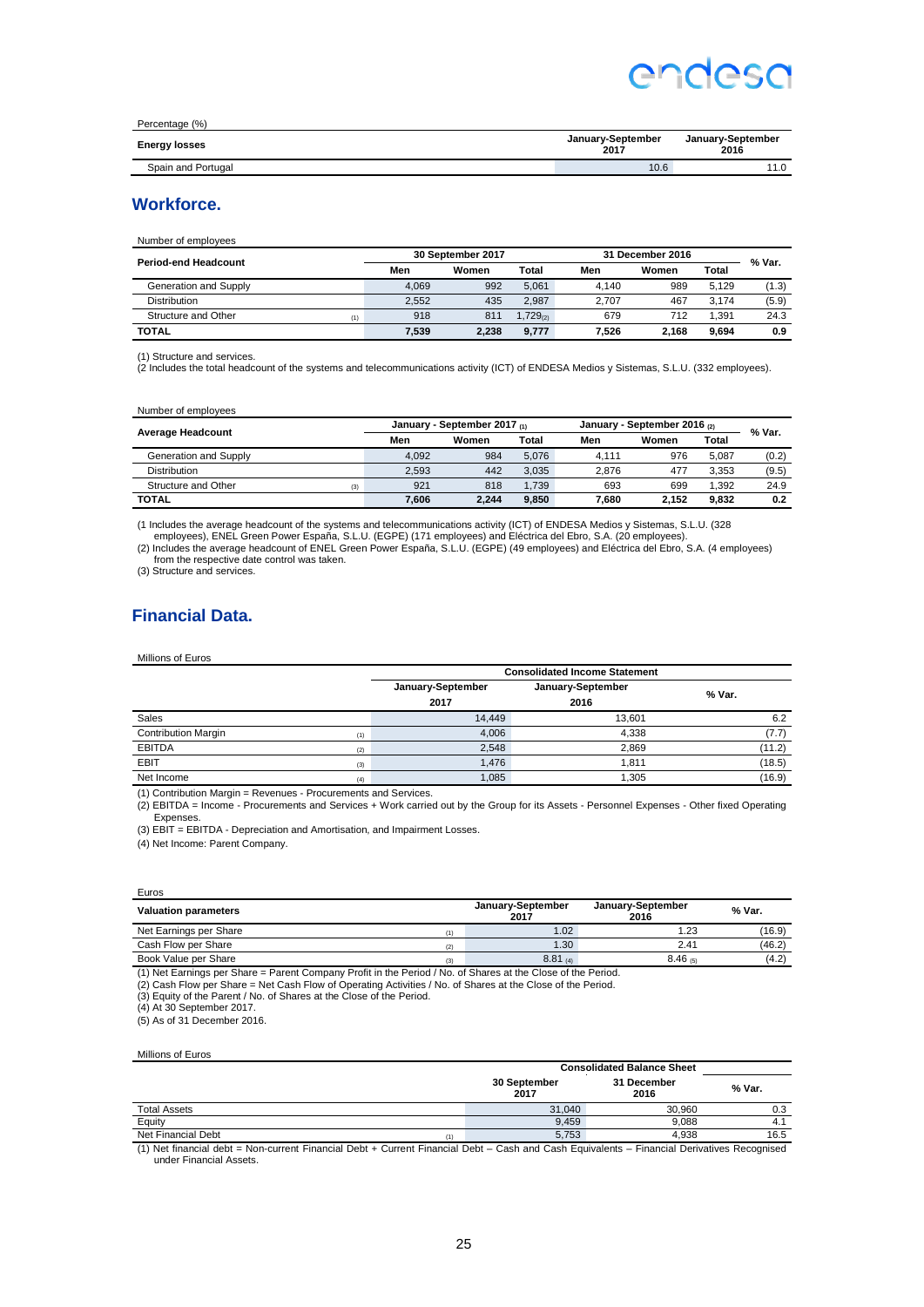#### Millions of Euros

|                                                      | Leverage $(1)$       |                     |
|------------------------------------------------------|----------------------|---------------------|
|                                                      | 30 September<br>2017 | 31 December<br>2016 |
| <b>Net Financial Debt:</b>                           | 5,753                | 4,938               |
| Non-Current Financial Debt                           | 4,481                | 4,223               |
| <b>Current Financial Debt</b>                        | 1.707                | 1.144               |
| Cash and Cash Equivalents                            | (427)                | (418)               |
| Financial Derivatives Recognised as Financial Assets | (8)                  | (11)                |
| Equity:                                              | 9,459                | 9,088               |
| Of the Parent Company                                | 9,327                | 8,952               |
| Of Non-controlling Interests                         | 132                  | 136                 |
| Leverage (%)                                         | 60.8                 | 54.3                |
| $(4)$ Lauguera – Mat Finnshiel Bakt (Faulty)         |                      |                     |

(1) Leverage = Net Financial Debt / Equity.

| <b>Financial Indicators</b>     | 30 September<br>2017 | 31 December<br>2016 |
|---------------------------------|----------------------|---------------------|
| <b>Liquidity Ratio</b>          | 0.79                 | 0.72                |
| Solvency Ratio<br>(2)           | 0.94                 | 0.92                |
| Debt Ratio<br>(3)               | 37.82                | 35.21               |
| Debt Coverage Ratio<br>$\Delta$ | 1.69                 | 1.44                |

(1) Liquidity = Current Assets / Current Liabilities.

(2) Solvency = (Equity + Non-current Liabilities) / Non-current Assets.

(3) Debt  $(\%)$  = Net Financial Debt / (Equity + Net Financial Debt).

(4) Debt Coverage = Net Financial Debt / EBITDA.

#### **Rating.**

|                      | <b>Credit Rating</b>  |                |          |                        |                   |         |
|----------------------|-----------------------|----------------|----------|------------------------|-------------------|---------|
|                      | 30 September 2017 (1) |                |          | 31 December 2016 $(1)$ |                   |         |
|                      | Long term             | Short<br>Term  | Outlook  | Long<br><b>Term</b>    | <b>Short Term</b> | Outlook |
| Standard & Poor's    | <b>BBB</b>            | $A-2$          | Positive | <b>BBB</b>             | $A-2$             | Stable  |
| Moody's              | Baa2                  | $P-2$          | Stable   | Baa2                   | $P-2$             | Stable  |
| <b>Fitch Ratings</b> | BBB+                  | F <sub>2</sub> | Stable   | BBB+                   | F <sub>2</sub>    | Stable  |

(1) On the respective approval dates of the Consolidated Financial Statements.

#### **Dividends.**

|                                |                   | 2016           | 2015          | % Var. |
|--------------------------------|-------------------|----------------|---------------|--------|
| <b>Share Capital</b>           | Millions of Euros | 1.271          | .271          |        |
| Number of Shares               |                   | 1,058,752,117  | 1.058.752.117 |        |
| <b>Consolidated Net Profit</b> | Millions of Euros | 1.411          | .086          | 29.9   |
| <b>Individual Net Profit</b>   | Millions of Euros | 1.419          | 1.135         | 25.0   |
| <b>Earnings Per Share</b>      | Euros (1)         | 1.333          | 1.026         | 29.9   |
| Gross Dividend per Share       | Euros             | 1.333 $_{(2)}$ | 1.026 (3)     | 29.9   |
| <b>Consolidated Pay-out</b>    | (%) (4)           | 100.0          | 100.0         |        |
| Individual Pay-out             | (%) (5)           | 99.4           | 95.7          |        |

(1) Earnings per share (Euros) = Parent Company Profit for the Period / No. of Shares at the Close of the Period.<br>(2) Gross interim dividend of Euros 0.7 per share, paid out on 2 January 2017 plus the gross complementary d

paid out on 3 July 2017. (3) Gross interim dividend of Euros 0.4 per share, paid out on 4 January 2016 plus the gross complementary dividend of Euros 0.626 per share

paid out on 1 July 2016.<br>(4) Consolidated pay-out (%) = (Gross Dividend per Share \* No. of Shares at the Close of the Period) / Parent Company Profit in the Period.<br>(5) Individual pay-out (%) = (Gross Dividend per Share \*

#### **Stock market information.**

Percentage (%)

| Share Price Performance (1) | January-September<br>2017 | January-September<br>2016 |  |
|-----------------------------|---------------------------|---------------------------|--|
| ENDESA, S.A.                | (5.2)                     | 3.0                       |  |
| IBEX-35                     | 11.0                      | (8.0)                     |  |
| Eurostoxx 50                | 9.2                       | (8.1)                     |  |
| <b>Eurostoxx Utilities</b>  | 16.8                      | (5.1)                     |  |

(1) Source: Madrid Stock Exchange and Infobolsa.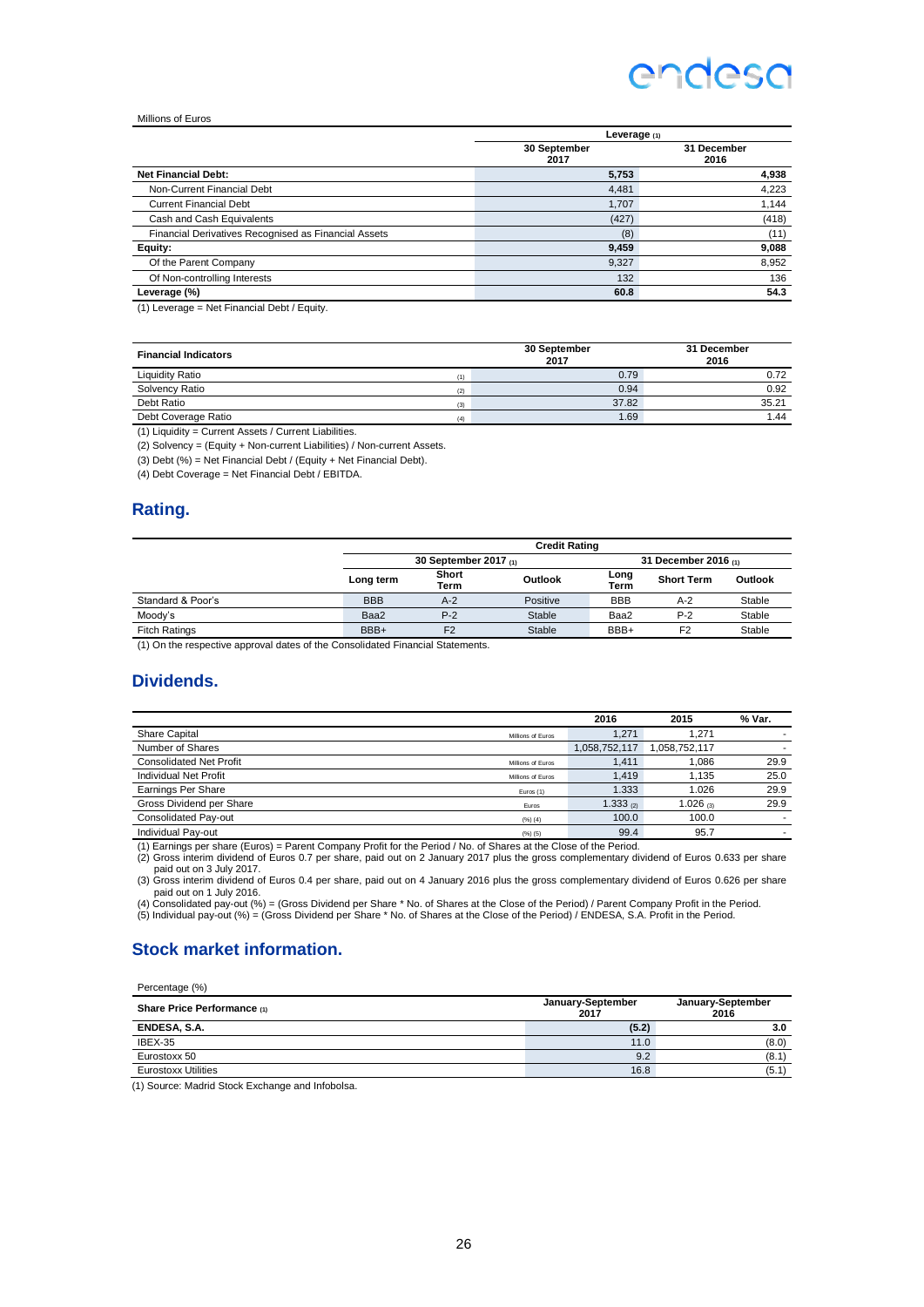Euros

| <b>ENDESA Share Price <math>(1)</math></b> | January-September<br>2017 | January-December<br>2016 | % Var. |
|--------------------------------------------|---------------------------|--------------------------|--------|
| High                                       | 22.760                    | 20.975                   | 8.5    |
| Low                                        | 18.950                    | 15.735                   | 20.4   |
| Period Average                             | 20.665                    | 18.151                   | 13.9   |
| Period Close                               | 19.075                    | 20.125                   | (5.2)  |
|                                            |                           |                          |        |

(1) Source: Madrid Stock Exchange.

| <b>Stock Market Data</b>     |                       | 30 September<br>2017 | 31 December<br>2016 | % Var. |
|------------------------------|-----------------------|----------------------|---------------------|--------|
| Market cap.                  | Millions of Euros (1) | 20.196               | 21.307              | (5.2)  |
| Number of Outstanding Shares |                       | 1,058,752,117        | 1,058,752,117       |        |
| Nominal Share Value          | Euros                 | 1.2                  | 1.2                 |        |
| Cash                         | Millions of Euros (2) | 7.958                | 10.784              | (26.2) |
| <b>Continuous Market</b>     | Shares                |                      |                     |        |
| <b>Trading Volume</b>        | (3)                   | 382,550,197          | 596,186,291         | (35.8) |
| Average Daily Trading Volume | (4)                   | 1.992.449            | 2.319.791           | (14.1) |
| <b>PER</b>                   | (5)                   | 13.96                | 15.10               |        |
| Price / Book Value           | (6)                   | 2.17                 | 2.38                |        |

(1) Market Cap = No. of Shares at the Close of the Period \* Share Price at the Close of the Period.<br>(2) Cash = Sum of all the transactions made on the security in the reference period (Source: Madrid Stock Exchange).<br>(3) T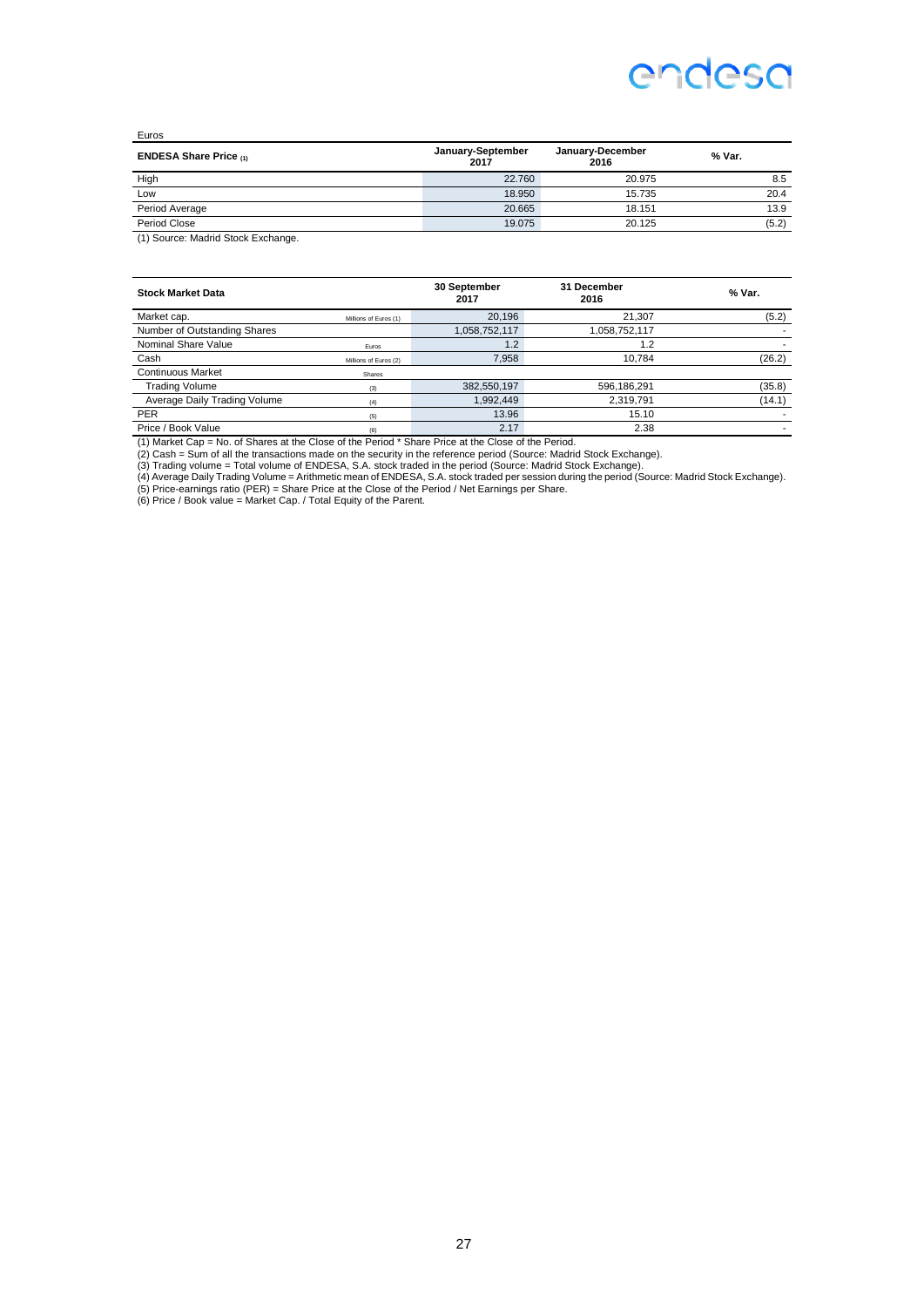### <span id="page-40-0"></span>**Appendix II: Alternative Performance Measures.**

| Alternative<br>Performance<br><b>Measures (APMs)</b> | Unit                        | <b>Definition</b>                                                                                                                          | <b>Conciliation of Alternative</b><br>Performance Measures (APMs) at<br>30 September 2017                                           | <b>Relevance of Use</b>                                                                                                            |  |
|------------------------------------------------------|-----------------------------|--------------------------------------------------------------------------------------------------------------------------------------------|-------------------------------------------------------------------------------------------------------------------------------------|------------------------------------------------------------------------------------------------------------------------------------|--|
| <b>EBITDA</b>                                        | Millions<br>of Euros        | Income - Procurements and Services +<br>Work Carried out by the Group for its<br>assets - Staff costs - Other Fixed<br>Operating Expenses. | Euros 2,548 million = Euros 14,824 million -<br>Euros 10,818 million + Euros 148 million -<br>Euros 673 million - Euros 933 million | Measure<br>operating<br>of<br>performance excluding interest,<br>taxes, provisions and depreciation<br>and amortisation.           |  |
| EBIT                                                 | <b>Millions</b><br>of Euros | EBITDA - Depreciation and<br>Amortisation, and Impairment Losses.                                                                          | Euros 1,476 million = Euros 2,548 million -<br>Euros 1,072 million                                                                  | Measure<br>of<br>operating<br>performance excluding interest<br>and taxes.                                                         |  |
| <b>Contribution Margin</b>                           | Millions<br>of Euros        | Income - Procurements and Services                                                                                                         | Euros 4,006 million = Euros 14,824 million -<br>Euros 10,818 million                                                                | Measure<br>of<br>operating<br>performance<br>including<br>direct<br>variable production costs.                                     |  |
| Procurements and Services                            | <b>Millions</b><br>of Euros | Energy Purchases + Fuel Consumption<br>+ Transmission Expenses + Other<br>Variable Procurements and Services.                              | Euros 10,818 million = Euros 3,680 million +<br>Euros 1,653 million + Euros 4,193 million +<br>Euros 1,292 million                  | Goods<br>and<br>services<br>for<br>production.                                                                                     |  |
| <b>Net Financial Result</b>                          | <b>Millions</b><br>of Euros | Financial Income - Financial Expense +<br>Net Exchange Differences                                                                         | Euros 94 million = Euros 39 million - Euros<br>135 million + Euros 2 million                                                        | Measure of financial cost.                                                                                                         |  |
| Net Investment                                       | Millions<br>of Euros        | Gross Investment - Capital Grants and<br>Installations Transferred.                                                                        | Euros 517 million = Euros 632 million - Euros<br>115 million                                                                        | Measure of investment activities.                                                                                                  |  |
| Net financial debt                                   | Millions<br>of Euros        | Non-Current Financial Debt + Current<br>Financial Debt - Cash and Cash<br>Equivalents - Financial Derivatives<br>Recognised under Assets.  | Euros 5,753 million = Euros 4,481 million +<br>Euros 1.707 million + Euros 427 million +<br>Euros 8 million                         | Short and long-term financial debt,<br>less cash and cash equivalents.                                                             |  |
| Leverage                                             | %                           | Net Financial Debt / Equity                                                                                                                | 60.8% = Euros 5.753 million / Euros 9.459<br>million                                                                                | Measure to assess the weighting<br>of funds used to finance the<br>company's activities.                                           |  |
| Debt                                                 | %                           | Net Financial Debt / (Equity + Net<br>Financial Debt)                                                                                      | 37.82% = Euros 5,753 million / (Euros 9,459<br>million + Euros 5,753 million)                                                       | Measure to assess the weighting<br>of funds used to finance the<br>company's activities.                                           |  |
| Average Life of Gross<br><b>Financial Debt</b>       | Number<br>of years          | (Principal * Number Of Valid Days) /<br>(Valid Principal at the Close Of The<br>Period * Number of Days in the Period).                    | 5.7 years = Euros 35,351 million / Euros<br>6,169 million                                                                           | Measure of the duration of<br>financial debt to maturity.                                                                          |  |
| Average Cost of Gross<br><b>Financial Debt</b>       | $\%$                        | (Cost of Gross Financial Debt) / Average<br><b>Gross Financial Debt</b>                                                                    | 2.2% = (Euros 99 million * (365/273)) / Euros<br>6,088 million                                                                      | Measure of<br>effective rate of<br>financial debt.                                                                                 |  |
| Coverage of Debt<br>Maturities                       | Number<br>of months         | Maturity Period (Months) for Vegetative<br>Debt that Could be Covered with the<br>Liquidity Available.                                     | 29 months                                                                                                                           | Measure of capacity to meet debt<br>maturities.                                                                                    |  |
| Liquidity                                            | N/A                         | Current Assets / Current Liabilities                                                                                                       | 0.79 = Euros 5,673 million / Euros 7,210<br>million                                                                                 | Measure of capacity to meet short<br>term commitments.                                                                             |  |
| Solvency                                             | N/A                         | (Equity + Non-current Liabilities) / Non-<br>current Assets.                                                                               | 0.94 = Euros 9,459 million / (Euros 14,371<br>million + Euros 25,367 million)                                                       | Measure of capacity to meet<br>obligations.                                                                                        |  |
| Debt Coverage                                        | N/A                         | Net Financial Debt / EBITDA                                                                                                                | 1.69 = Euros 5.753 million / Euros 2.548<br>million * 12/9                                                                          | Measure of the amount of cash<br>flow available to cover principal<br>payments on financial debt.                                  |  |
| Net Earnings per Share                               | Euros                       | Parent Company's Profit for the Period /<br>No. of Shares at the Close of the Period.                                                      | Euros 1.02 = Euros 1,085 million /<br>1,058,752,117 shares                                                                          | Measure of the amount of net<br>profit corresponding to each of the<br>shares outstanding.                                         |  |
| Cash Flow per Share                                  | Euros                       | Net Cash Flow from Operating Activities<br>/ No. of Shares at the Close of the<br>Period.                                                  | Euros 1.30 = Euros 1,375 million /<br>1,058,752,117 shares                                                                          | Measure of the amount of funds<br>generated corresponding to each<br>of the shares outstanding                                     |  |
| Book Value per Share                                 | Euros                       | Equity of the Parent / No. of Shares at<br>the Close of the Period.                                                                        | Euros 8.81 = Euros 9,327 million /<br>1,058,752,117 shares                                                                          |                                                                                                                                    |  |
| Market Cap.                                          | Millions<br>of Euros        | Number of Shares at the Close of the<br>Period * Share Price at the Close of the<br>Period.                                                | Euros 20,196 million = 1,058,752,117 shares<br>* Euros 19.075                                                                       | Measure of the total value of the<br>company according to the price of<br>its shares.                                              |  |
| Price to Earnings Ratio<br>(PER)                     | N/A                         | Share Price at the Close of the Period /<br>Net Earnings per Share.                                                                        | 13.96 = Euros 19.075 / (Euros 1.02 * 12/9)                                                                                          | Measure of the number of times<br>earnings per share can be<br>contained in the market price.                                      |  |
| Price / Book Value                                   | N/A                         | Market Cap. / Total Equity of the Parent                                                                                                   | 2.17 = Euros 20,196 million / Euros 9,327<br>million                                                                                | Measure that compares the total<br>value of the company according to<br>the price of its shares with its book<br>value.            |  |
| Consolidated Pay-out                                 | %                           | (Gross Dividend per Share * Number of<br>Shares at the Close of the Period) /<br>Parent Company's Profit for the Period.                   | $100\% = (Euros\ 1.333 * 1.058.752.117)$<br>shares) / Euros 1,411 million                                                           | Measure of the portion of earnings<br>used to remunerate shareholders<br>through the payment of dividends<br>(consolidated group). |  |
| Individual Pay-out                                   | %                           | (Gross Dividend per Share * Number of<br>Shares at the Close of the Period) /<br>ENDESA, S.A. Profit for the Period                        | 99.4% = (Euros 1.333 * 1,058,752,117<br>shares) / Euros 1,419 million                                                               | Measure of the portion of earnings<br>used to remunerate shareholders<br>through the payment of dividends<br>(individual company). |  |